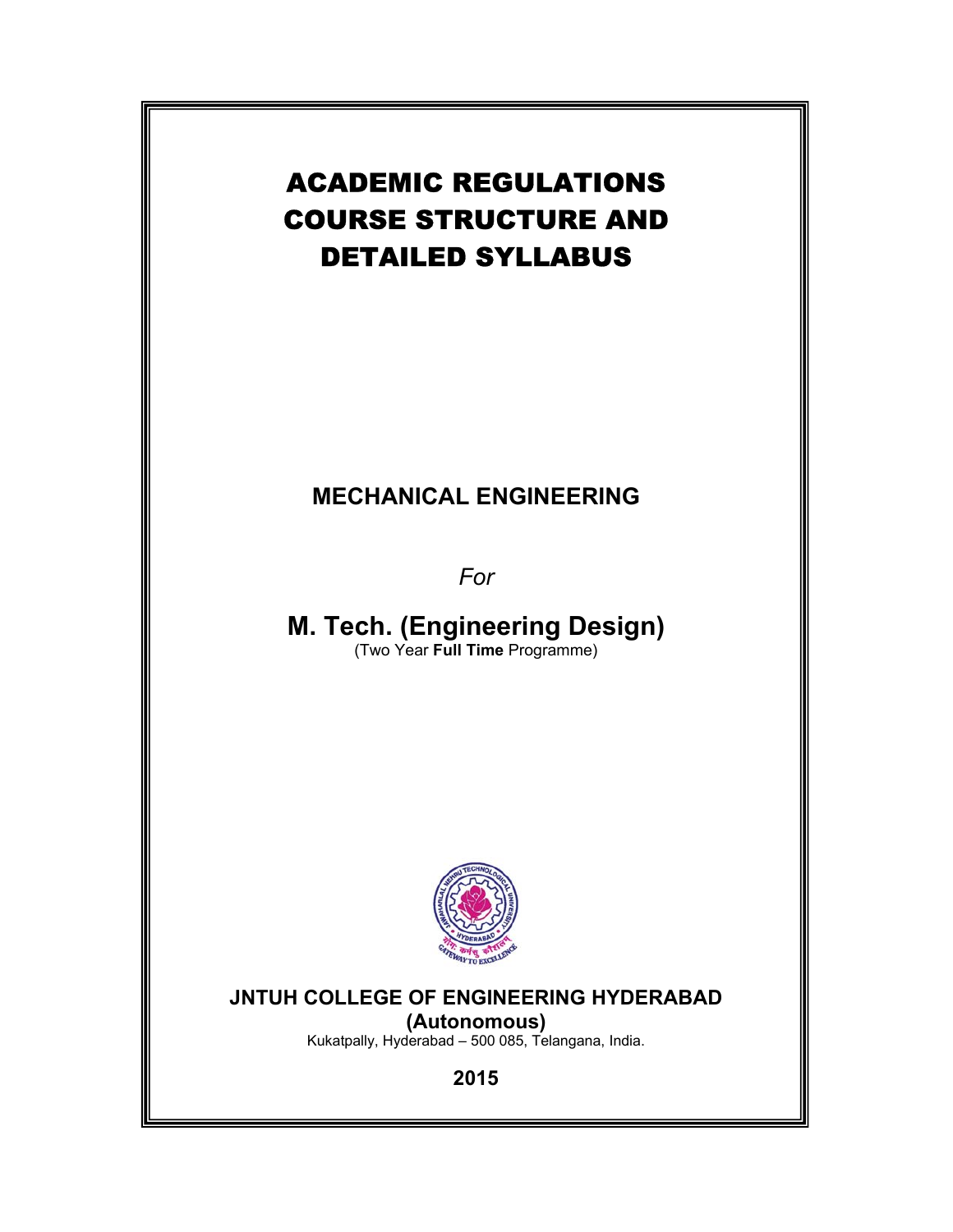# **JNTUH COLLEGE OF ENGINEERING HYDERABAD M.Tech. (Engineering Design) – Full Time w.e.f. 2015-16**

## **I – SEMESTER**

| S.No. | <b>Subject</b>                         |   |   | Р | <b>Credits</b> |
|-------|----------------------------------------|---|---|---|----------------|
|       | Advanced Mechanics of solids           | 4 | 0 | 0 |                |
| 2     | <b>Advanced Mechanics of Machinery</b> | 4 | 0 | 0 |                |
| 3     | $Electric - I$                         | 4 | 0 | 0 |                |
|       | $Electric - II$                        | 4 | 0 | 0 |                |
| 5     | Elective - III                         | 4 | 0 | 0 |                |
| 6     | Elective - IV                          | 4 | 0 | 0 |                |
|       | Kinematics and Dynamics Lab            | 0 | 0 | 4 |                |
| 8     | Soft Skills Lab                        | 0 | 0 | 4 | 2              |
|       | <b>Total Credits</b>                   |   |   |   | 28             |

# **II – SEMESTER**

| S.No. | <b>Subject</b>                                  |   |          | Р | <b>Credits</b> |
|-------|-------------------------------------------------|---|----------|---|----------------|
|       | <b>Advanced Machine Design</b>                  | 4 | O        | 0 |                |
| 2     | Finite Element and Boundary Element Methods     | 4 | 0        | 0 |                |
| 3     | $Electric - V$                                  | 4 | 0        | 0 |                |
| 4     | Elective – VI                                   | 4 | 0        | 0 |                |
| 5     | Elective - VII                                  | 4 | 0        | 0 |                |
| 6     | Elective - VIII                                 | 4 | $\Omega$ | 0 |                |
|       | Advanced Computer Aided Design and Analysis Lab | 0 | 0        | 4 | っ              |
| 8     | Seminar                                         | 0 | O        | 4 |                |
|       | <b>Total Credits</b>                            |   |          |   | 28             |

# **III - SEMESTER**

| S.No. | <b>Subject</b>          |  | D | <b>Credits</b> |
|-------|-------------------------|--|---|----------------|
|       | Comprehensive Viva Voce |  |   |                |
|       | <b>Project Phase-I</b>  |  |   |                |
|       | <b>Total Credits</b>    |  |   | 16             |

## **IV – SEMESTER**

| S.No. | <b>Subject</b>                  | - | D | <b>Credits</b> |
|-------|---------------------------------|---|---|----------------|
|       | Project Phase-II & Dissertation |   |   | 18             |
|       | <b>Total Credits</b>            |   |   | 18             |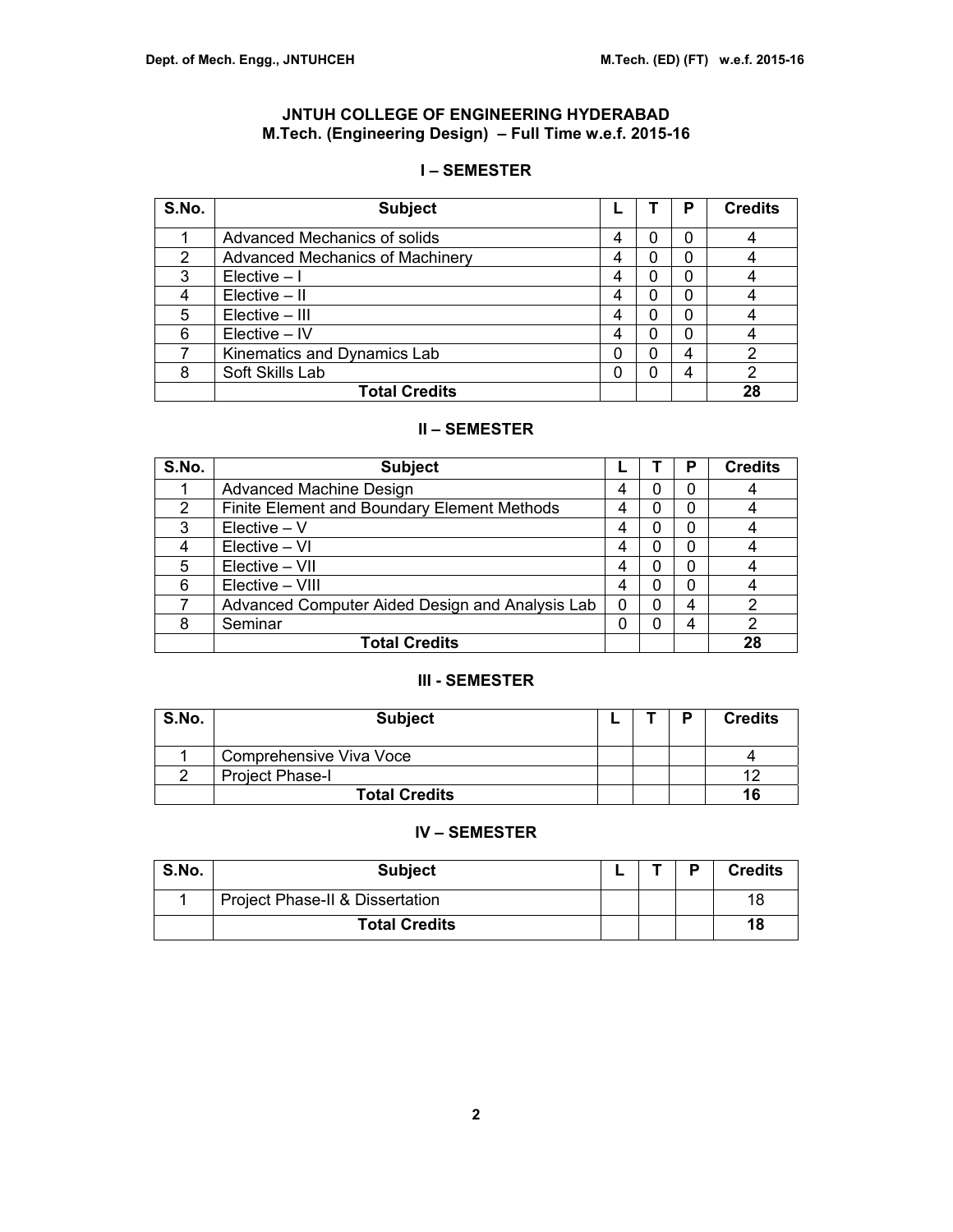## **JNTUH COLLEGE OF ENGINEERING HYDERABAD M.Tech. (Engineering Design) – Full Time w.e.f. 2015-16**

## **Elective -I**

- 1. Mechanical Behavior of Engineering Materials
- 2. Computational Methods
- 3. Computer Simulation of Machines.

## **Elective -II**

- 1. Geometric Modeling.
- 2. Micro Controllers and Applications
- 3. Applied Tribology

#### **Elective -III**

- 1. Theory of Elasticity
- 2. Plastic Deformation of Metals.
- 3. Computer Aided Manufacturing

## **Elective -IV**

- 1. Optimization Techniques & Applications
- 2. Instrumentation and Control systems
- 3. Design for Manufacturing and Assembly

## **Elective-V**

- 1. Industrial Robotics
- 2. Neural Networks And Fuzzy Logics
- 3. Advanced Tool Design

#### **Elective-VI**

- 1. Vibration Analysis of Mechanical Systems
- 2. Random Vibrations
- 3. Vehicle Dynamics

#### **Elective-VII**

- 1. Experimental Stress Analysis
- 2. Fracture Mechanics
- 3. Advanced Finite Element and Mesh less Methods

#### **Elective-VIII**

- 1. Advanced Mechanics of Composite Materials
- 2. Nano Composites Design and Synthesis
- 3. Design For Process and Product Development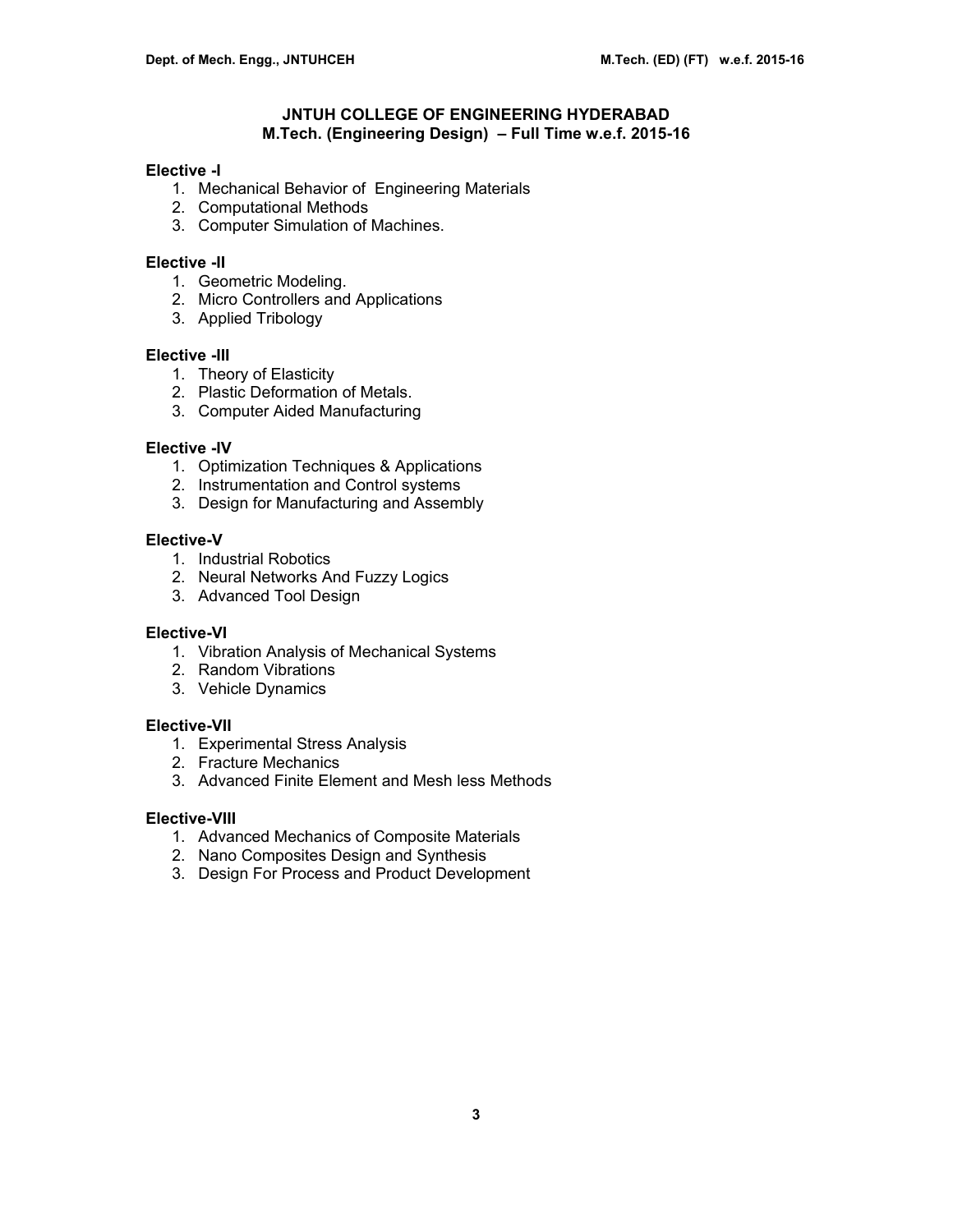#### **M.Tech. I Year I-Sem (Engineering Design)**

| M.Tech. I Year I-Sem (Engineering Design) | L T P C |  |
|-------------------------------------------|---------|--|
|                                           | 4004    |  |

## **ADVANCED MECHANICS OF SOLIDS**

**Prerequisite:** Applied Mechanics, mechanics of solids

## **Course Objectives:** The course is intend

- To understand the concept of theory of elasticity equations for solving various engineering problems
- To analyse the internal stresses in curved beams and beams subjected to unsymmetrical bending.
- To Understand the deformations and stresses in non circular cross section members with torsional loading.
- To analyse the Hertz contact stresses

## **Course outcomes:**

After completing this course, the student should be able to

- Determined the point of location of applied load to avoid twisting in thin sections used in aerospace applications.
- Understand the concept of distinguish between neutral and centroidal axes in curved beams.
- Understanding the analogy models developed for analyzing the non circular bars subjected to torsion, and also analyzing the stresses developed between rolling bodies and stress in three dimensional bodies.

## **Unit –I:**

**Shear center:** Bending axis and shear center-shear center for axi-symmetric and unsymmetrical sections.

**Unsymmetrical bending:** Bending stresses in Beams subjected to Nonsymmetrical bending, Deflection of straight beams due to nonsymmetrical bending.

## **Unit –II:**

**Curved beam theory:** Winkler Bach formula for circumferential stress – Limitations – Correction factors –Radial stress in curved beams – closed ring subjected to concentrated and uniform loads-stresses in chain links.

## **Unit –III:**

**Torsion :** Linear elastic solution Prandtl elastic membrane (Soap-Film) Analogy; Narrow rectangular cross Section, Hollow thin wall torsion members, Multiply connected Cross Section.

## **Unit –IV:**

**Contact stresses:** Introduction, problem of determining contact stresses, Assumptions on which a solution for contact stresses is based; Expressions for principal stresses; Method of computing contact stresses, Deflection of bodies in point contact; Stresses for two bodies in contact over narrow rectangular area (Line contact) Loads normal to area, Stresses for two bodies in line contact, Normal and Tangent to contact area.

## **Unit –V:**

**Introduction to Three Dimensional Problems:** Uniform stress stretching of a prismatic bar by its own weight twist of circular shafts of constant cross section, pure bending of plates.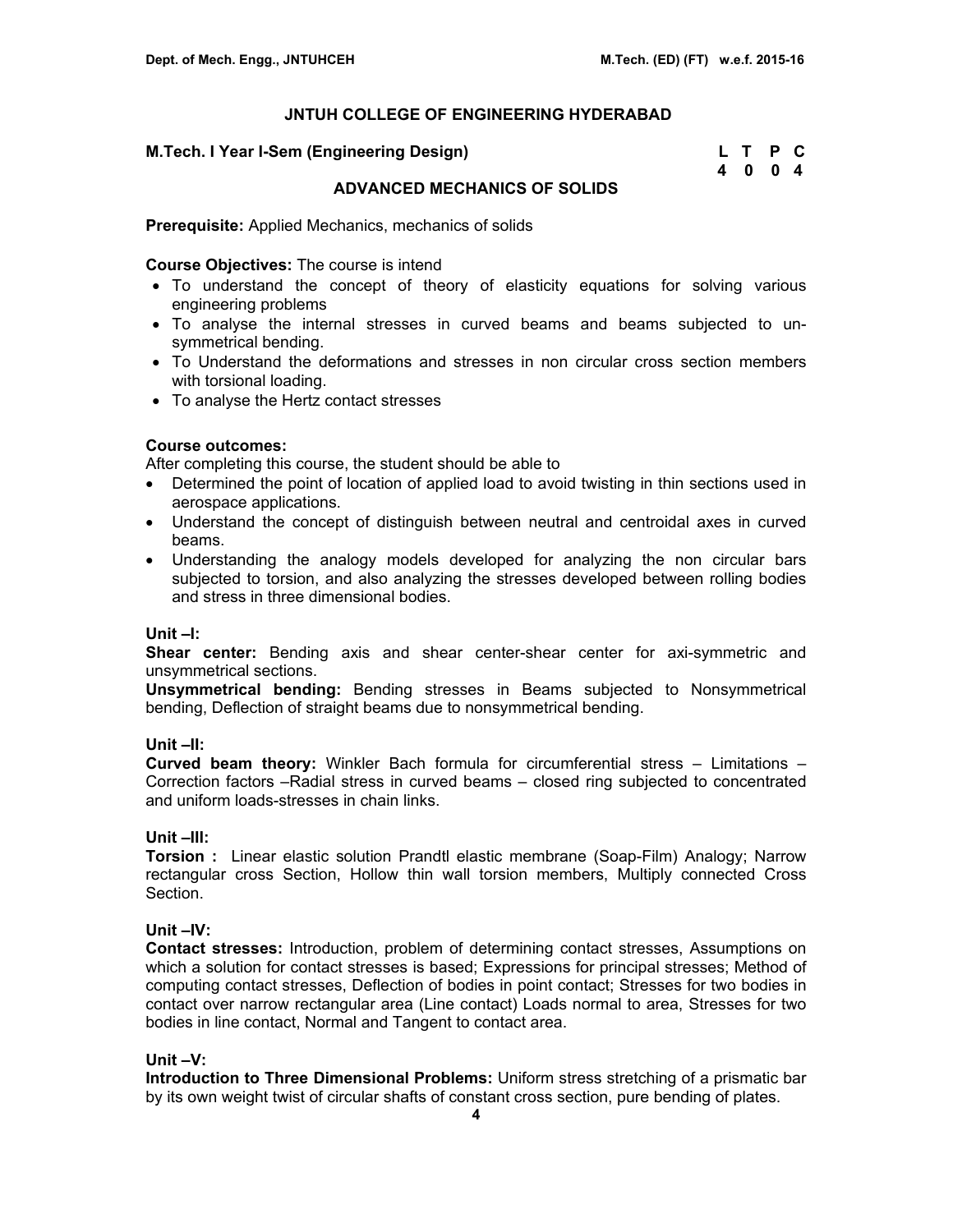# **Textbook:**

- 1. Advanced Mechanics of materials by Boresi & Sidebottom-Wiely International.
- 2. Theory of elasticity by Timoschenko S.P. and Goodier J.N. McGraw-Hill Publishers 3rd Edition

- 1. Advanced strength of materials by Den Hortog J.P.
- 2. Theory of plates Timoshenko.
- 3. Strength of materials & Theory of structures (Vol I & II) by B.C Punmia
- 4. Strength of materials by Sadhu singh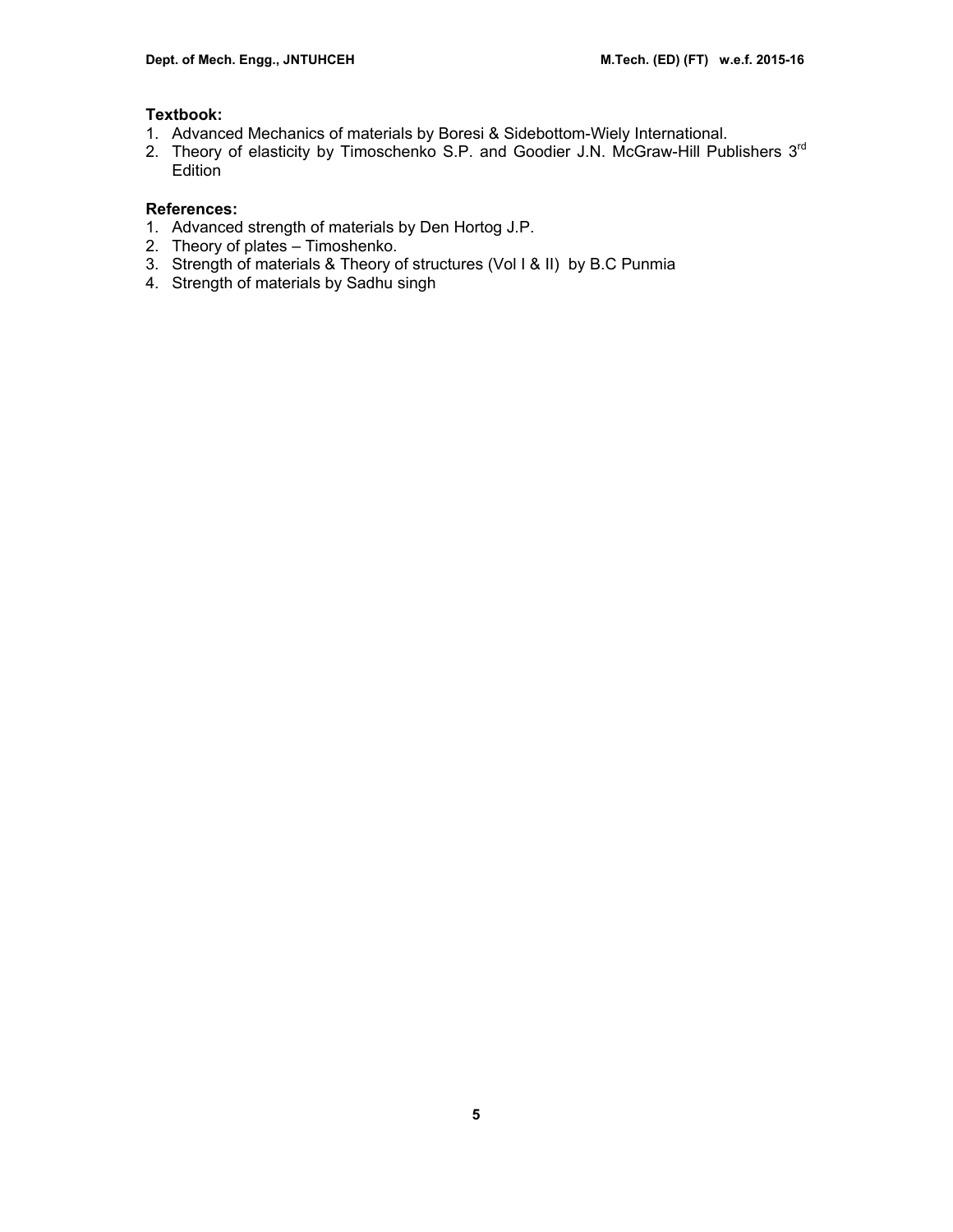## **M.Tech. I Year I-Sem (Engineering Design)**

| M.Tech. I Year I-Sem (Engineering Design) | L T P C |  |
|-------------------------------------------|---------|--|
|                                           | 4004    |  |

## **ADVANCED MECHANICS OF MACHINERY**

**Prerequisite:** Kinematics of machinery

#### **Course Objectives:** The course is intend to

- Fundamentals of plane and spatial mechanism
- Advanced kinematics of plane motion of mechanisms
- Synthesis of plane mechanisms- various methods
- Manipulator Kinematics for several types of robot arms: (a) Direct kinematics (b) Inverse kinematics

## **Course outcomes:**

After completing this course, the student should be able to

- Understand the kinematic analysis of rolling bodies based on graphical, geometrical and analytical methods.
- Design of mechanisms by using graphically and analytically by involving function generator, rigid body guidance and path generation(Coupler curve) methods

#### **Unit – I:**

**Advanced Kinematics of plane motion- I:** Introduction to plane motion. Euler – Savary Equation, the Inflection circle, Analytical and graphical determination of  $d_i$ , Bobillier's Construction, Collineation axis, Hartmann's Construction, Inflection circle for the relative motion of two moving planes, Application of the Inflection circle to kinematic analysis.

## **Unit – II:**

**Advanced Kinematics of plane motion - II:** Polode curvature, Hall's Equation, Polode curvature in the four bar mechanism, coupler motion, relative motion of the output and input links, Freudenstein's collineation – axis theorem, Carter –Hall circle.

## **Unit – III:**

**Introduction to Synthesis-Graphical Methods - I:** The Four bar linkage, Guiding a body through Two distinct positions, Guiding a body through Three distinct positions, The Roto center triangle, Guiding a body through Four distinct positions: Burmester's curve.

#### **Unit – IV:**

**Introduction to Synthesis-Graphical Methods - II:** Function generation- General discussion, Function generation: Overlay's method, Function generation- Velocity – pole method, Path generation: Hrones's and Nelson's motion Atlas, Roberts's theorem.

## **Unit – V:**

 **Introduction to Synthesis - Analytical Methods:** Function Generation: Freudenstien's equation, Precision point approximation. Path Generation: Synthesis of Four-bar Mechanisms for specified instantaneous condition, Method of components, Synthesis of Four-bar Mechanisms for prescribed extreme values of the angular velocity of driven link, Method of components.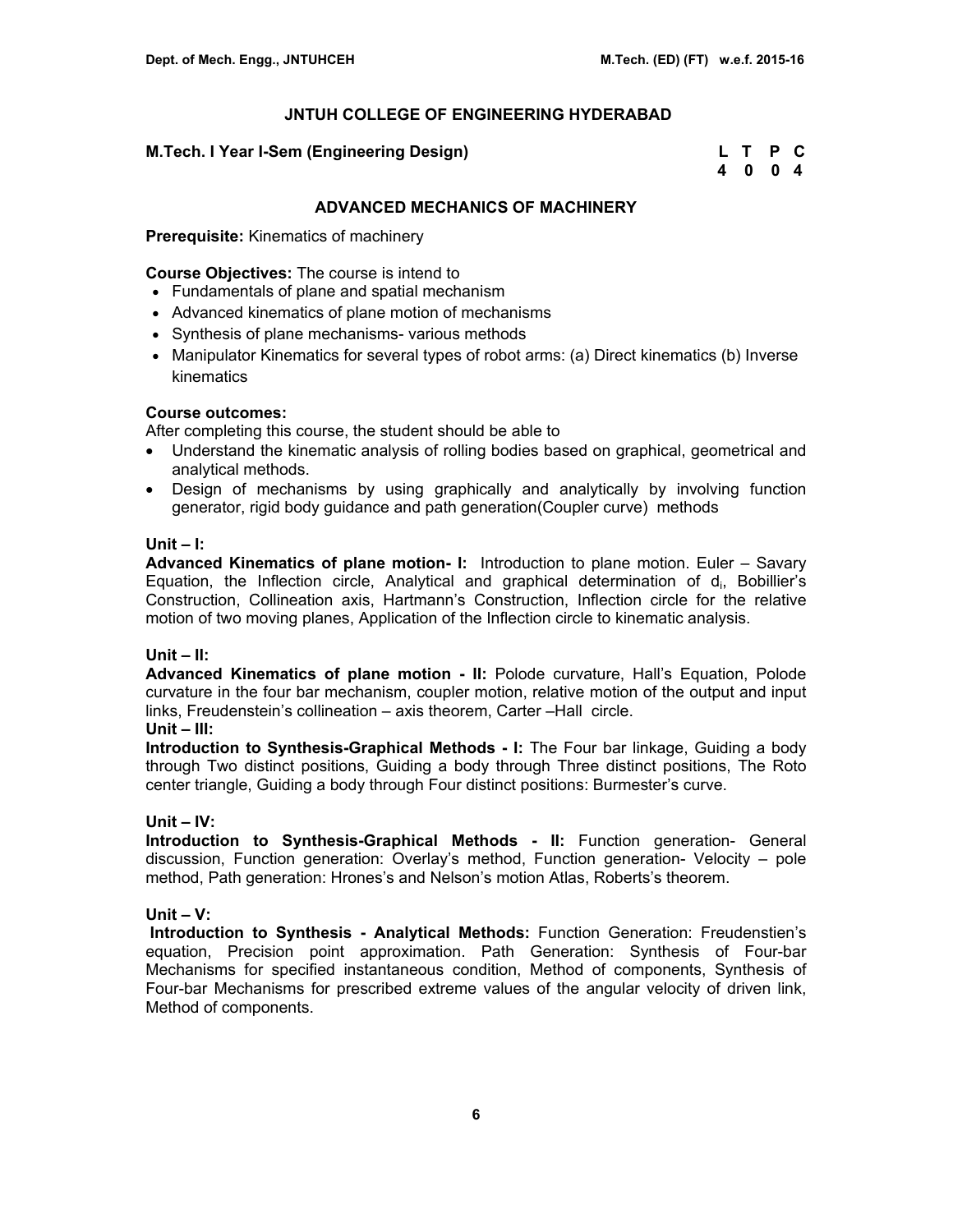## **Text Books:**

- 1. Jeremy Hirschhorn, Kinematics and Dynamics of plane mechanisms,McGraw-Hill,1962.
- 2. Amitabh Ghosh and Ashok Kumar Mallik, Theory of Mechanisms and Machines. E.W.P.Publishers.

# **Reference Books:**

- 1. Allen S.Hall Jr., Kinematics and Linkage Design, PHI,1964.
- 2. J.E Shigley and J.J . Uicker Jr., Theory of Machines and Mechanisms , McGraw-Hill, 1995.
- 3. Mohsen Shahinpoor, A Robot Engineering Text book, Harper & Row Publishers, New York, 1987.
- 4. Joseph Duffy, Analysis of mechanisms and Robot manipulators, Edward Arnold,1980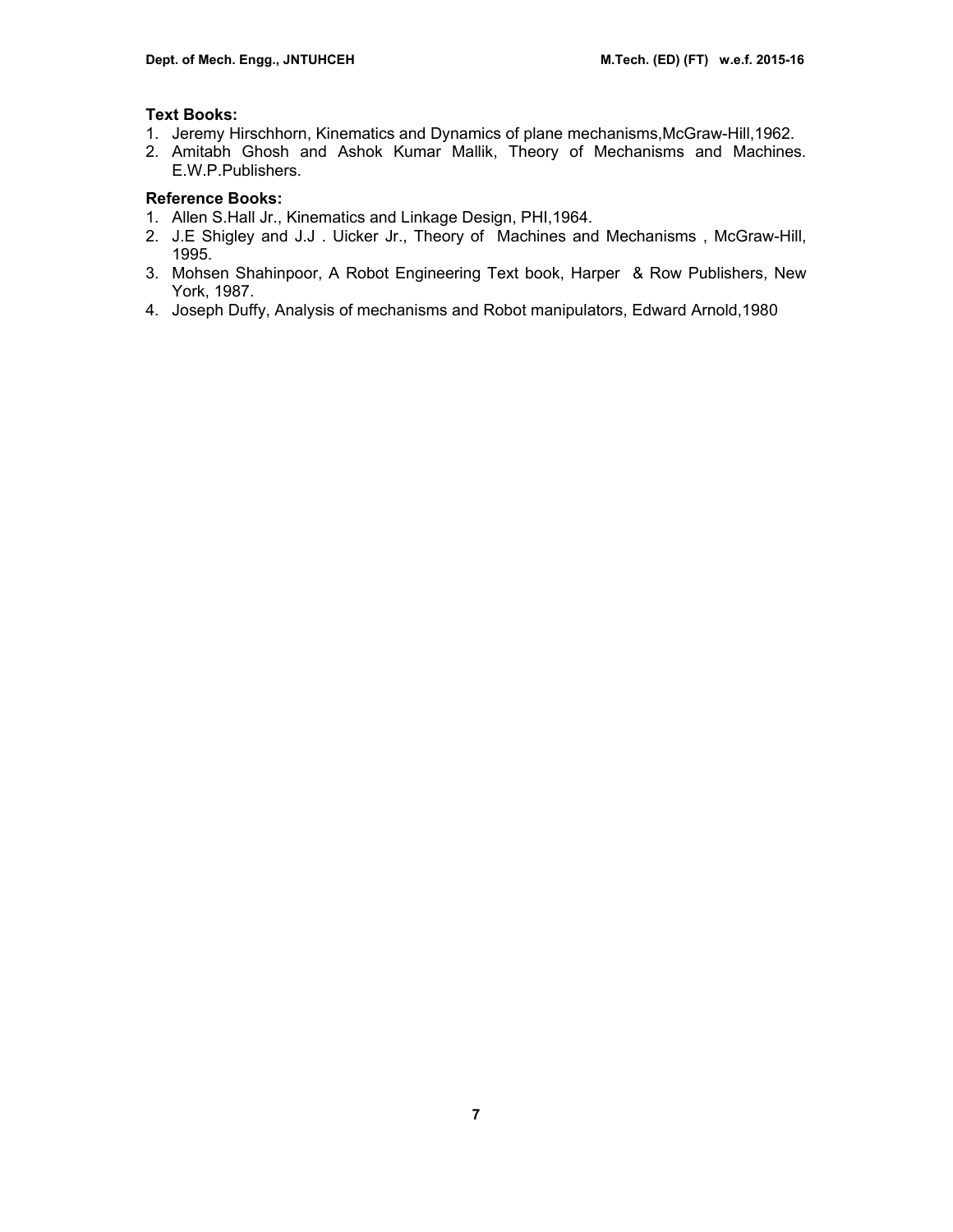| M.Tech. I Year I-Sem (Engineering Design) | L T P C |  |
|-------------------------------------------|---------|--|
|                                           | 4004    |  |

# **MECHANICAL BEHAVIOUR OF ENGINEERING MATERIALS (Elective - I)**

**Prerequisite:** Physical metallurgy

**Course objectives:** To know the concepts and principles of various failures in materials.

## **Course outcomes:**

After completing this course, the student should be able to

• Understand the different modes of failures like fracture, fatigue and creep of ductile and brittle materials

## **UNIT-I:**

**Griffiths analysis: C**oncept of energy release rate, G and fracture energy, R. Modification for ductile materials, loading conditions. Concept of R curves.

## **UNIT-II:**

**Linear Elastic Fracture Mechanics (LEFM):** Three loading modes and the state of stress ahead of the crack tip, stress concentration factor, stress intensity factor and the material parameter, the critical stress intensity factor.

## **UNIT-III:**

**Elastic-Plastic Fracture Mechanics (EPFM):** The definition of alternative failure prediction parameters, Crack Tip Opening Displacement, and the J integral. Measurement of parameters and examples of use.

## **UNIT-IV:**

**Fatigue:** definition of terms used to describe fatigue cycles, High Cycle Fatigue, Low Cycle Fatigue, mean stress R ratio, strain and load control. S-N curves. Goodman's rule and Miners rule. Micro mechanisms of fatigue damage, fatigue limits and initiation and propagation control leading to a consideration of factors enhancing fatigue resistance. Total life and damage tolerant approaches to life prediction.

#### **UNIT-V:**

**Creep deformation:** The evolution of creep damage, primary, secondary and tertiary creep, Micro mechanisms of creep in materials and the role of diffusion, Ashby creep deformation maps. Stress dependence of creep – power law dependence. Comparison of creep performance under different conditions – extrapolation and the use of Larson-Miller parameters, Creep-fatigue interactions, Examples.

## **Text Books**

- 1. G. E. Dieter, Mechanical Metallurgy, McGraw Hill, (1988)
- 2. L.B. Freund and S. Suresh, Thin Film Materials, Cambridge University Press,(2003).

- 1. T.L. Anderson, Fracture Mechanics Fundamentals and Applications, 2nd Ed. CRC press, (1995)
- 2. B. Lawn, Fracture of Brittle Solids, Cambridge Solid State Science Series 2nd ed1993.
- 3. J.F. Knott, Fundamentals of Fracture Mechanics, Butterworths (1973)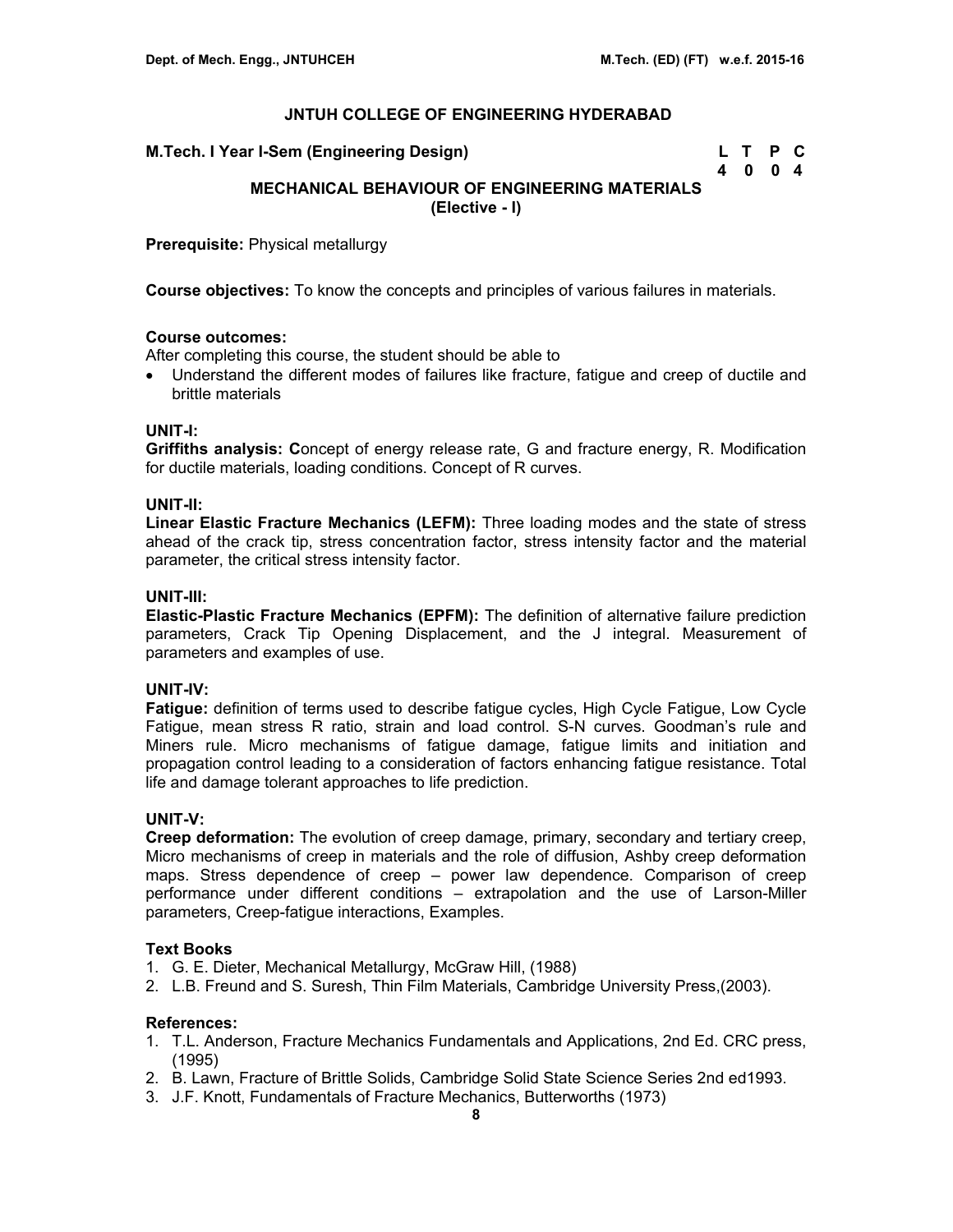- 4. J.F. Knott, P Withey, Worked examples in Fracture Mechanics, Institute of Materials.
- 5. H.L.Ewald and R.J.H. Wanhill Fracture Mechanics, Edward Arnold, (1984).
- 6. S. Suresh, Fatigue of Materials, Cambridge University Press, (1998)
- 7. D.C. Stouffer and L.T. Dame, Inelastic Deformation of Metals, Wiley (1996)
- 8. F.R.N. Nabarro, H.L. deVilliers, The Physics of Creep, Taylor and Francis, (1995)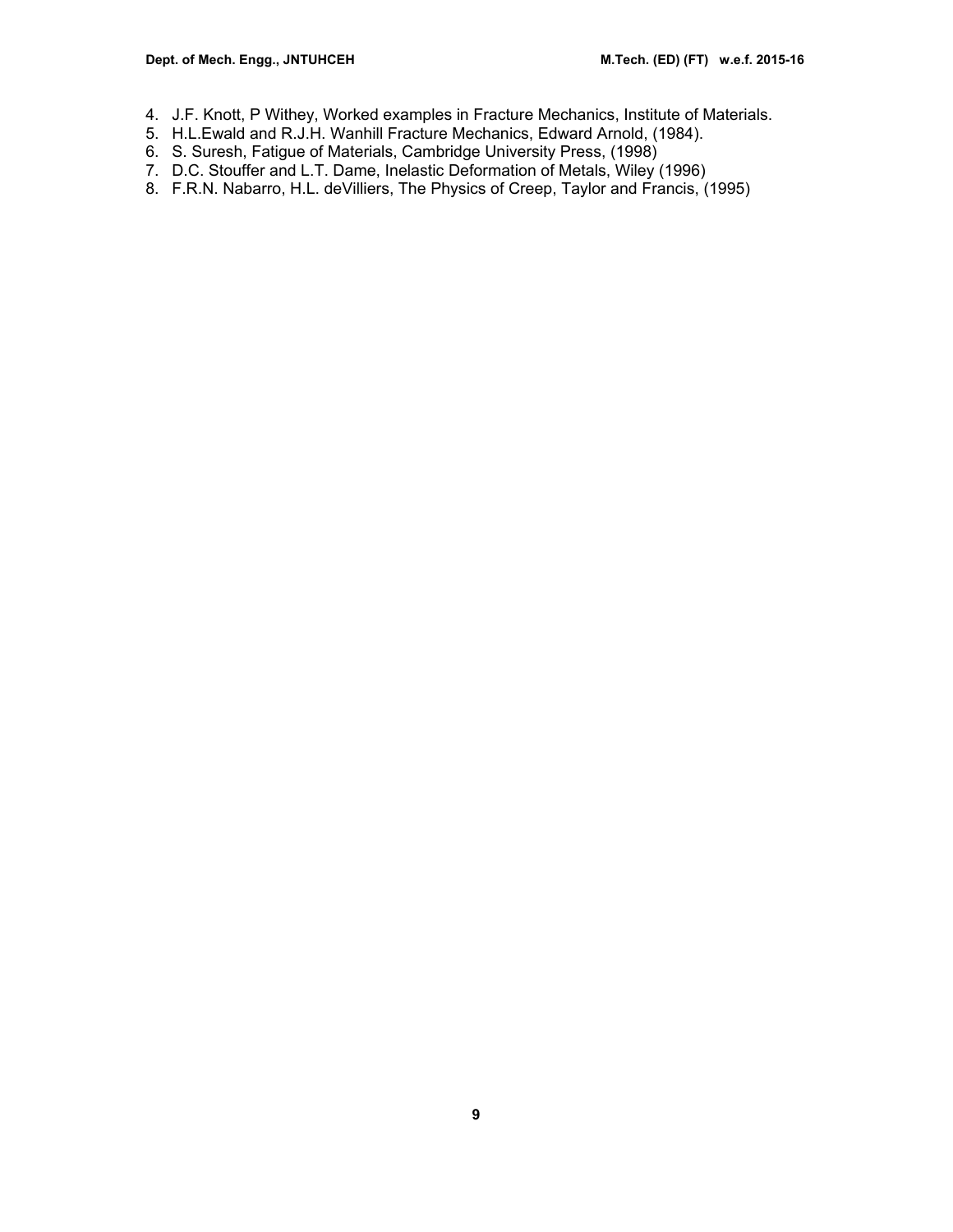| M.Tech. I Year I-Sem (Engineering Design) | L T P C |  |
|-------------------------------------------|---------|--|
|                                           | 4004    |  |

# **COMPUTATIONAL METHODS**

**(Elective - I)**

**Prerequisites:** Mathematics I & II

**Course Objectives:** The course is intend to teach students how to apply computational methodologies to solve engineering problems when no closed-form or analytical solution may not exist. Transformations between time and frequency domains Fourier transforms, FFT and Laplace transforms need to be taught. Because numerical methods cannot be solved by hand calculator (Except for simple cases) algorithms and computer programs to implement for some of the numerical methods will be taught.

## **Course outcomes:**

After doing this, student should be able to

- Have a Idea of accuracy & precision rounding off & truncation errors and their propagation
- Apply numerical techniques for solving linear algebraic equations, non-linear equations and differentiation and integration with due idea of above said concept
- Understand the interpolation methods, transformation techniques and regression Methods

#### **Unit I:**

**Approximations and Errors:** Accuracy and precision, definitions of round off and truncation errors, error propagation.

**Linear Algebraic Equations:** Formulations and solution of linear algebraic equations, Gauss elimination, LU decomposition, iteration methods (Gauss-Jacobi and Gauss-Siedel), convergence of iteration methods

**Eigen values and Eigenvectors:** Geometric meaning of Eigen values and Eigenvectors, Characteristic equation and determination of Eigen values and Eigenvectors, Power Method, Inverse Power Method, Similarity Transformations, Givens rotation method, Householder **Transformation** 

#### **Unit II:**

**Solution of non-linear equations:** Bisection meted, Fixed point iteration, Newton Raphson method, Solution of a set of non-linear equations

**Interpolation methods:** Newton's divided difference, interpolation polynomials, Lagrange interpolation polynomials

#### **Unit III:**

**Differentiation and integration:** High accuracy differentiation formulae, extrapolation, derivatives of unequally spaced data, Gauss quadrature and integration

**Transform techniques:** Continuous Fourier series, frequency and time domains, Laplace transform, Fourier integral transform, Discrete Fourier Transform (DFT) and Fast Fourier Transform (FFT)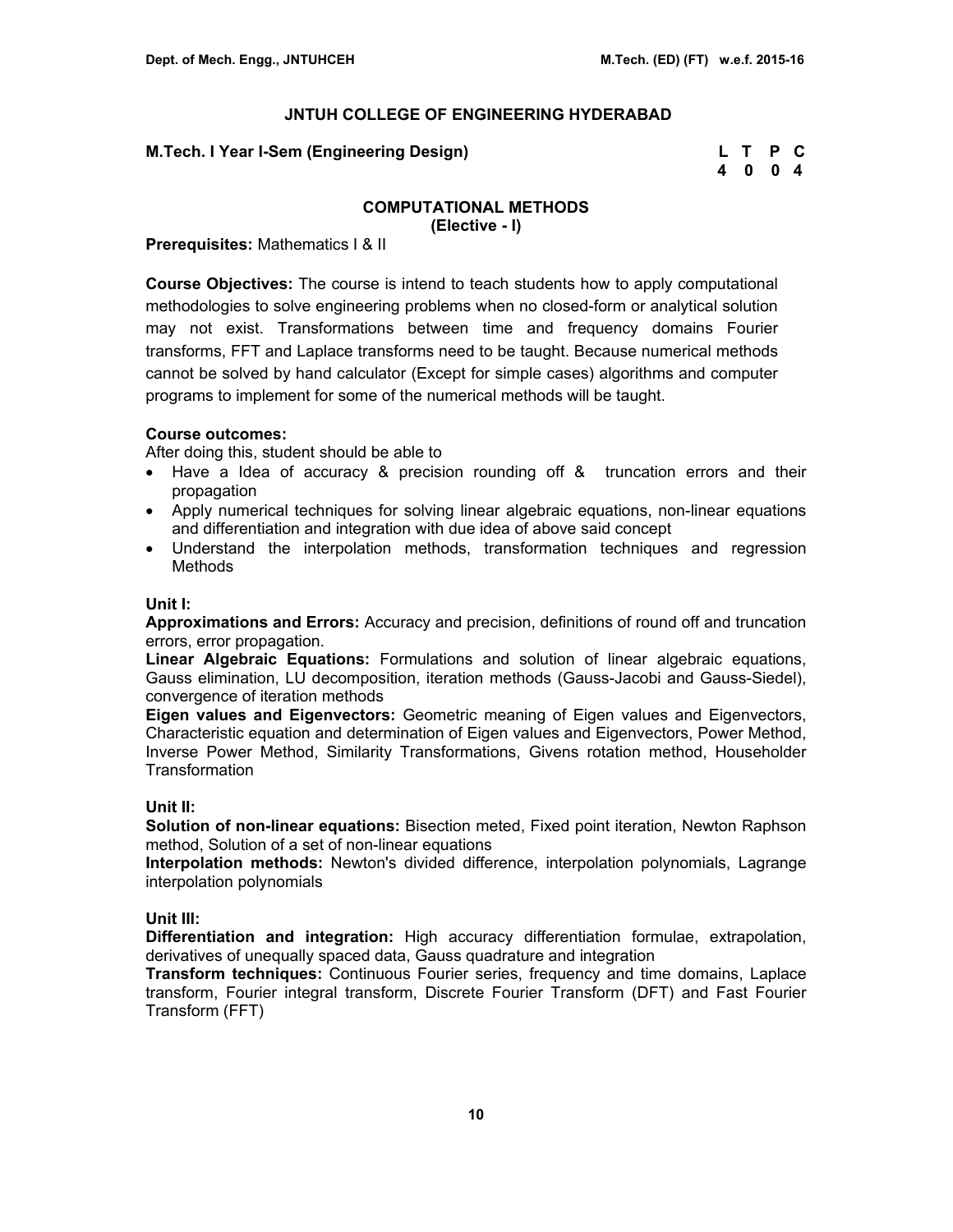## **Unit IV:**

**Regression methods:** Linear and non-linear regression, multiple linear regression, general linear least squares

**Statistical methods:** Statistical representation of data, modeling and analysis of data, test of hypotheses

#### **Unit V:**

**Ordinary Differential Equations:** Initial and boundary value problems, Eigen value problems. Euler Method, Modfied Euler Method, Runge-Kutta Methods, Adams Bashforth Moulton Methods

**Partial Differential Equations:** Classification of PDEs, Solution to Elliptic and Parabolic equations

#### **Text Books:**

- 1. Steven C. Chapra, *Applied Numerical Methods with MATLAB for Engineers and Scientists*, 3rd edition, Tata-Mcgraw Hill, New Delhi, 2012.
- 2. S. P. Venkatesan and P. Swaminathan, *Computational Methods in Engineering*, Ane Books India, New Delhi, 2014.

#### **Reference Books:**

- 1. Gilbert Strang, *Computational Science and Engineering*, Wellesley-Cambridge Press, Wellesley, 2007.
- 2. Joe D. Hoffman, *Numerical Methods for Engineers and Scientists*, 2nd edition, CRC Press, 2001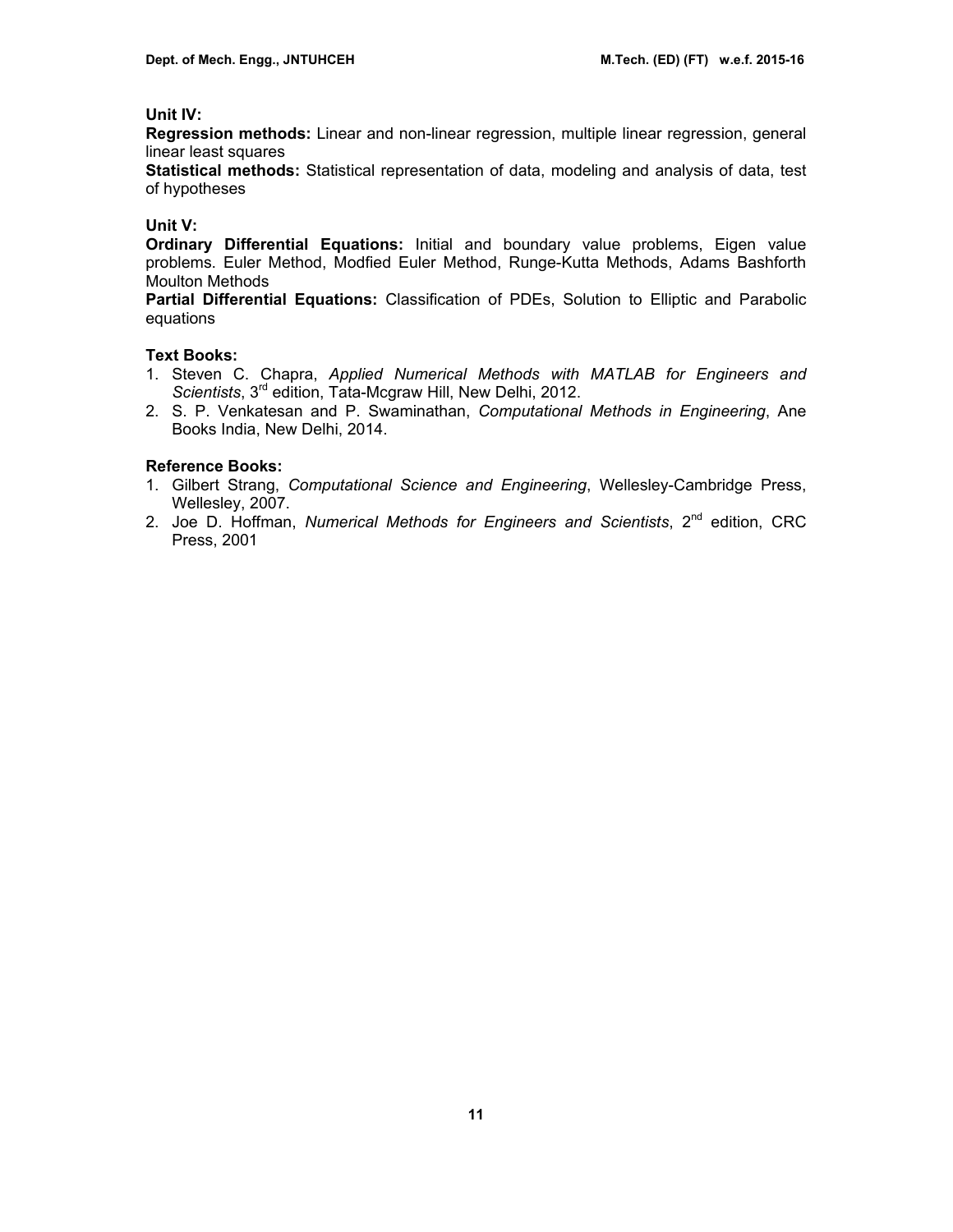## **M.Tech. I Year I-Sem (Engineering Design) L T P C**

 **4 0 0 4** 

## **COMPUTER SIMULATIONS OF MACHINES (Elective- I)**

**Prerequisite:** Kinematics of machinery

**Course Objectives:** The course is propose to

- Impart how to simulate the mechanisms in dynamic and kinematic mode.
- understand the numerical solutions of non linear algebraic equations.
- understand the kinematic simulations using simulink.
- Introduce the simulating the dynamics of slider on inclined plane
- Understand the mechanisms of two link planar robot

#### **Course outcomes:**

After completing this course, the student should be able to

• Understand and apply the simulation methodologies for different mechanical systems

#### **UNIT I:**

**Introduction:** Overview, Why Simulate Mechanisms, Kinematics Simulations, Dynamic Simulation of Mechanisms, Summary, Vector Loop and Vector Chain Equations – Introduction, The Planar Vector, Single Loop Equations, Derivatives of Vectors, Other Common Mechanisms, Vector Chains.

#### **UNIT II:**

**Solutions of the Position Problem**: Overview, Numerical Solutions of Nonlinear algebraic Equations, The Position Problem of a Four-Bar Linkage, Mat lab Solution of the position of a Four-Bar Linkage.

## **UNIT III:**

**Kinematic Simulations Using Simulink:** What is a Kinematic Simulation, Velocity Solution via Kinematic Simulation, Acceleration Solution via Kinematic Simulation, The Consistency Check, Kinematic Simulation of a Four-Bar Mechanism.

## **UNIT IV:**

**Introducing Dynamics**: Simulating the slider on inclined plane, Adding the Pendulum, Assembling the Matrix Equation, Creating a Dynamic Simulation, Setting Initial conditions and Running Simulation

## **UNIT V:**

**Two-Link Planar Robot**: Overview, Vector Equations, Dynamic Equations, The Simultaneous Constraint matrix, Dynamic Simulation, Robot Coordinate Control.

#### **Text Books:**

- 1. Simulation Of Machines using Mat Lab and Simulink John F.Gardner, India Edition (IE)
- 2. CAD/CAM Ibrahim zeid, TMH.
- 3. Mat Lab Raj Kumar Bansal etal , Pearson Education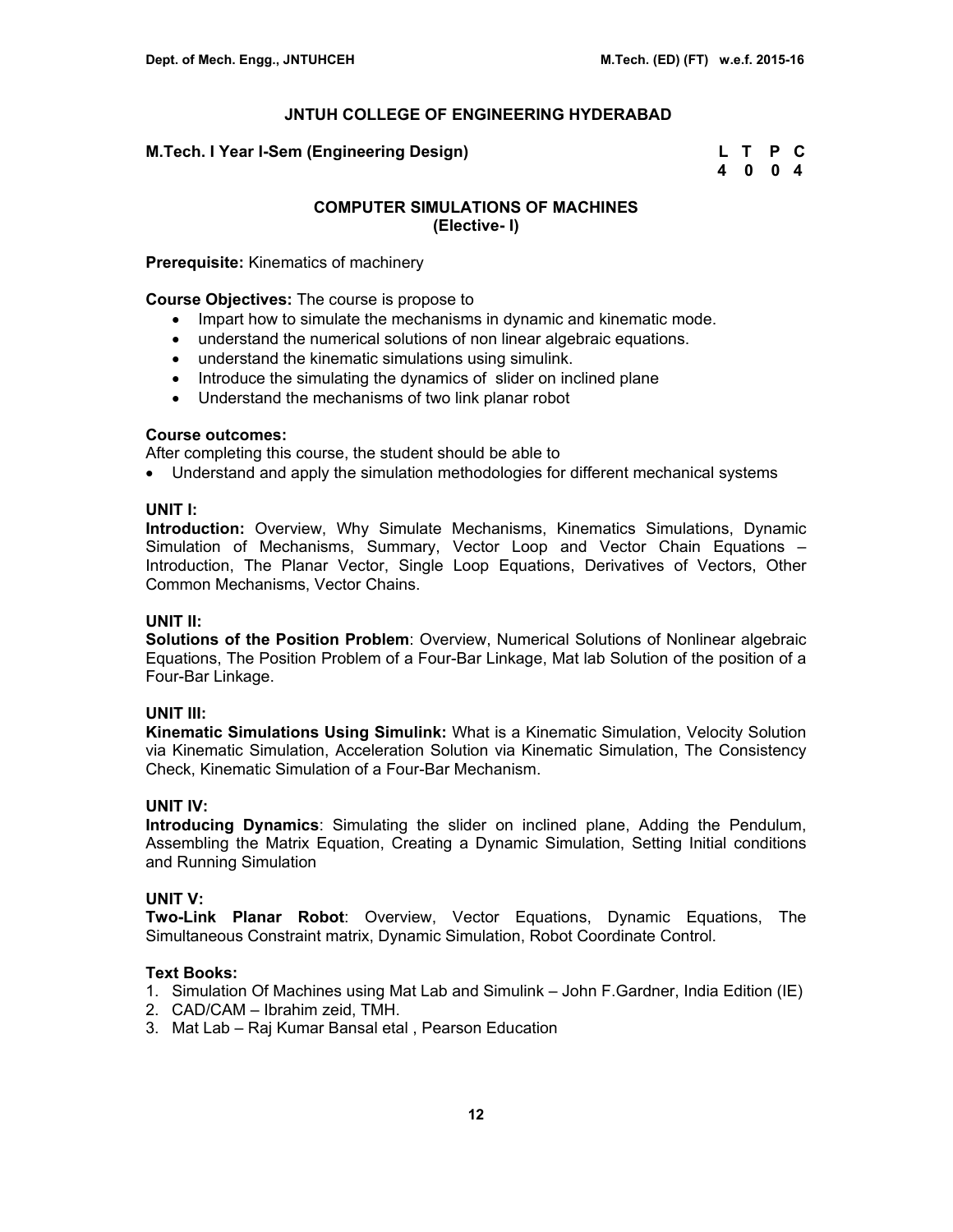## **M.Tech. I Year I-Sem (Engineering Design) L T P C**

 **4 0 0 4** 

## **GEOMETRIC MODELING (Elective - II)**

## **Prerequisite:** CAD/CAM

**Course objectives:** The course is intend to

- Making the student understand how graphics created in computer world is the main goal of this course.
- Learn modeling curves (B-spline and Bezier)
- Learn modeling Bezier and B-spline surfaces
- Learning how to rescale, transmit (shift), shear (skew), and rotate different graphical objects is another goal.
- Familiarity with advanced techniques such as subdivision and reconstruction
- Mastery of object construction and manipulation methods including lofting, surface of revolution, boundary representation, cell decomposition and tabularization.

## **Course outcomes:**

After completing this course, the student should be able to

• Understand the background of mathematical equations used for development of modeling software modules to develop the various structural related applications.

## **Unit – I:**

**Introduction:** Definition, Explicit and implicit equations, parametric equations.

**Cubic Splines:** Algebraic and geometric form of cubic spline, tangent vectors, parametric space of a curve, blending functions, four point form, reparametrization, truncating and subdividing of curves. Graphic construction and interpretation, composite pc curves.

## **Unit – II:**

**Bezier Curves:** Bernstein basis, equations of Bezier curves, properties, derivatives. **B-Spline Curves:** B-Spline basis, equations, knot vectors, properties and derivatives.

## **Unit – III:**

**Surfaces:** Bicubic surfaces, Coon's surfaces, Bezier surfaces, B-Spline surfaces, surfaces of revolutions, Sweep surfaces, ruled surfaces, tabulated cylinder, bilinear surfaces, Gaussian curvature.

## **Unit – IV:**

**Transformations:** 2-D and 3D **Solids:** Tricubic solid, Algebraic and geometric form.

## **Unit – V:**

**Solid modeling concepts:** Wire frames, Boundary representation, Half space modeling, spatial cell, cell decomposition, classification problem.

## **Text Books:**

- CAD/CAM by Ibrahim Zeid, Tata McGraw Hill.
- CAD/CAM concepts and Applications, Alavala, PHI

- 1. Geometric Modeling by Micheal E. Mortenson, McGraw Hill Publishers
- 2. Computer Aided Design and Manufacturing, K.Lalit Narayan, K.Mallikarjuna Rao, MMM Sarcar, PHI Publishers
- 3. Elements of Computer Graphics by Roger & Adams, Tata McGraw Hill.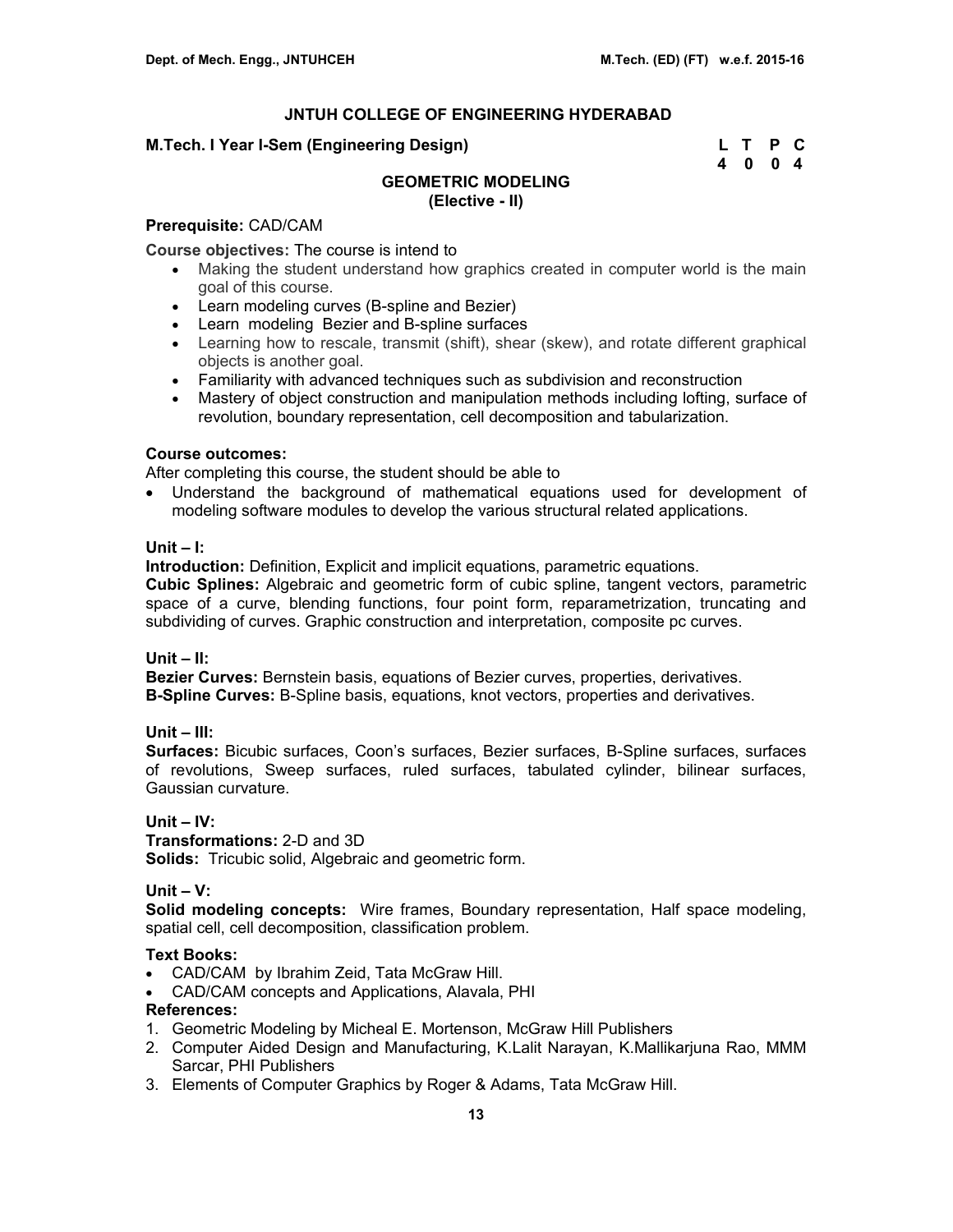#### **M.Tech. I Year I-Sem (Engineering Design)**

| M.Tech. I Year I-Sem (Engineering Design) | L T P C |  |
|-------------------------------------------|---------|--|
|                                           | 4004    |  |

## **MICRO CONTROLLERS AND APLLICATIONS (Elective - II)**

#### **Prerequisite:** None

**Course objectives:** The main purpose of this course is

• To provide sufficient detailed knowledge of a microcontroller so that students can breadboard and program a microcontroller and demonstrate its function in a real-time application.

## **Course outcomes:**

After completing this course, the student will be able to

- Comprehend the architecture and instruction set of microcontrollers.
- Outline the knowledge on real time control interrupts & timers.
- Design control peripherals and high power devices.
- Analyze real time operating system for MCUs & MCU based industrial applications.
- Comprehend the architecture of 16 bit (8096/80196) & ARM microcontrollers.

## **UNIT-I: Overview Of Architecture & Microcontroller Resources**

Architecture of a microcontroller – Microcontroller resources – Resources in advanced and next generation microcontrollers – 8051 microcontroller – Internal and External memories – Counters and Timers – Synchronous serial-cum asynchronous serial communication - Interrupts.

#### **UNIT-II : 8051-Microcontrollers Instruction Set**

Basic assembly language programming – Data transfer instructions – Data and Bitmanipulation instructions – Arithmetic instructions – Instructions for Logical operations on the test among the Registers, Internal RAM, and SFRs – Program flow control instructions – Interrupt control flow.

#### **UNIT-III: Real Time Control**

INTERRUPTS: Interrupt handling structure of an MCU – Interrupt Latency and Interrupt deadline – Multiple sources of the interrupts – Non-maskable interrupt sources – Enabling or disabling of the sources – Polling to determine the interrupt source and assignment of the priorities among them – Interrupt structure in Intel 8051.

TIMERS: Programmable Timers in the MCU's – Free running counter and real time control – Interrupt interval and density constraints.

#### **UNIT-IV: Systems Design**

#### **Digital And Analog Interfacing Methods:**

Switch, Keypad and Keyboard interfacings – LED and Array of LEDs – Keyboard-cum-Display controller (8279) – Alphanumeric Devices – Display Systems and its interfaces – Printer interfaces – Programmable instruments interface using IEEE 488 Bus – Interfacing with the Flash Memory – Interfaces – Interfacing to High Power Devices – Analog input interfacing – Analog output interfacing – Optical motor shaft encoders – Industrial control – Industrial process control system – Prototype MCU based Measuring instruments – Robotics and Embedded control – Digital Signal Processing and digital filters.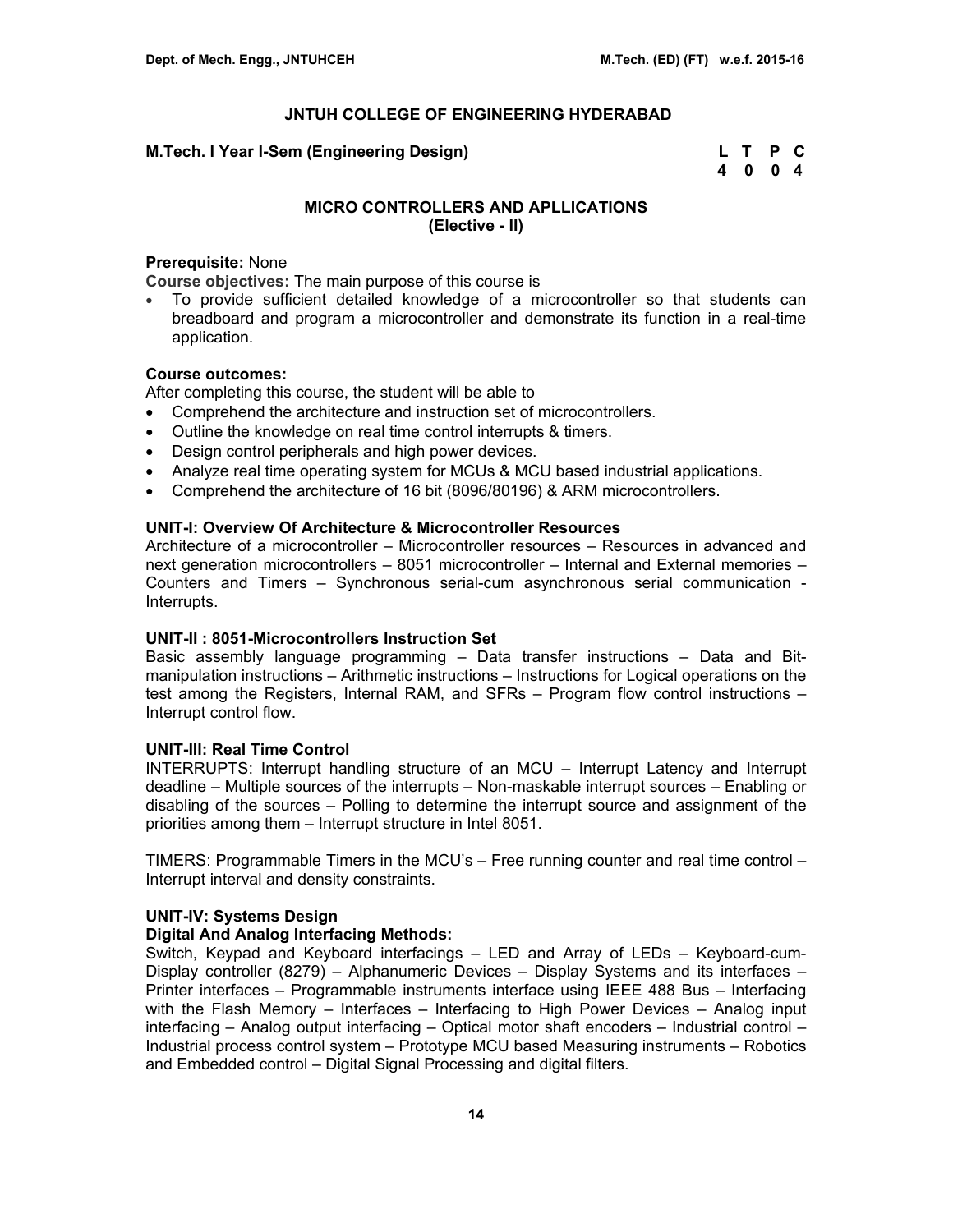## **UNIT-V: Real Time Operating System For Microcontrollers:**

Real Time operating system – RTOS of Keil (RTX51) – Use of RTOS in Design – Software development tools for Microcontrollers.16-BIT MICROCONTROLLERS: Hardware – Memory map in Intel 80196 family MCU system –IO ports – Programmable Timers and High-speed outputs and input captures – Interrupts –instructions.ARM 32 Bit MCUs: Introduction to 16/32 Bit processors – ARM architecture and organization – ARM / Thumb programming model – ARM / Thumb instruction set – Development tools.

## **Text Books:**

- 1. Raj Kamal," Microcontrollers Architecture, Programming, Interfacing and System Design"–Pearson Education, 2005.
- 2. Mazidi and Mazidi, "The 8051 Microcontroller and Embedded Systems" PHI, 2000.

## **Reference Books:**

- 1. A.V. Deshmuk, "Microcontrollers (Theory & Applications)" WTMH, 2005.
- 2. John B. Peatman, "Design with PIC Microcontrollers" Pearson Education, 2005.
- 3. Microcontroller Programming, Julio Sanchez, Maria P. Canton, CRC Press.
- 4. The 8051 Microcontroller, Ayala, Cengage Learning.
- 5. Microprocessors and Microcontrollers, Architecture, Programming and System Design, Krishna Kant, PHI Learning PVT. Ltd.
- 6. Microprocessors, Nilesh B. Bahadure, PHI Learning PVT. Ltd.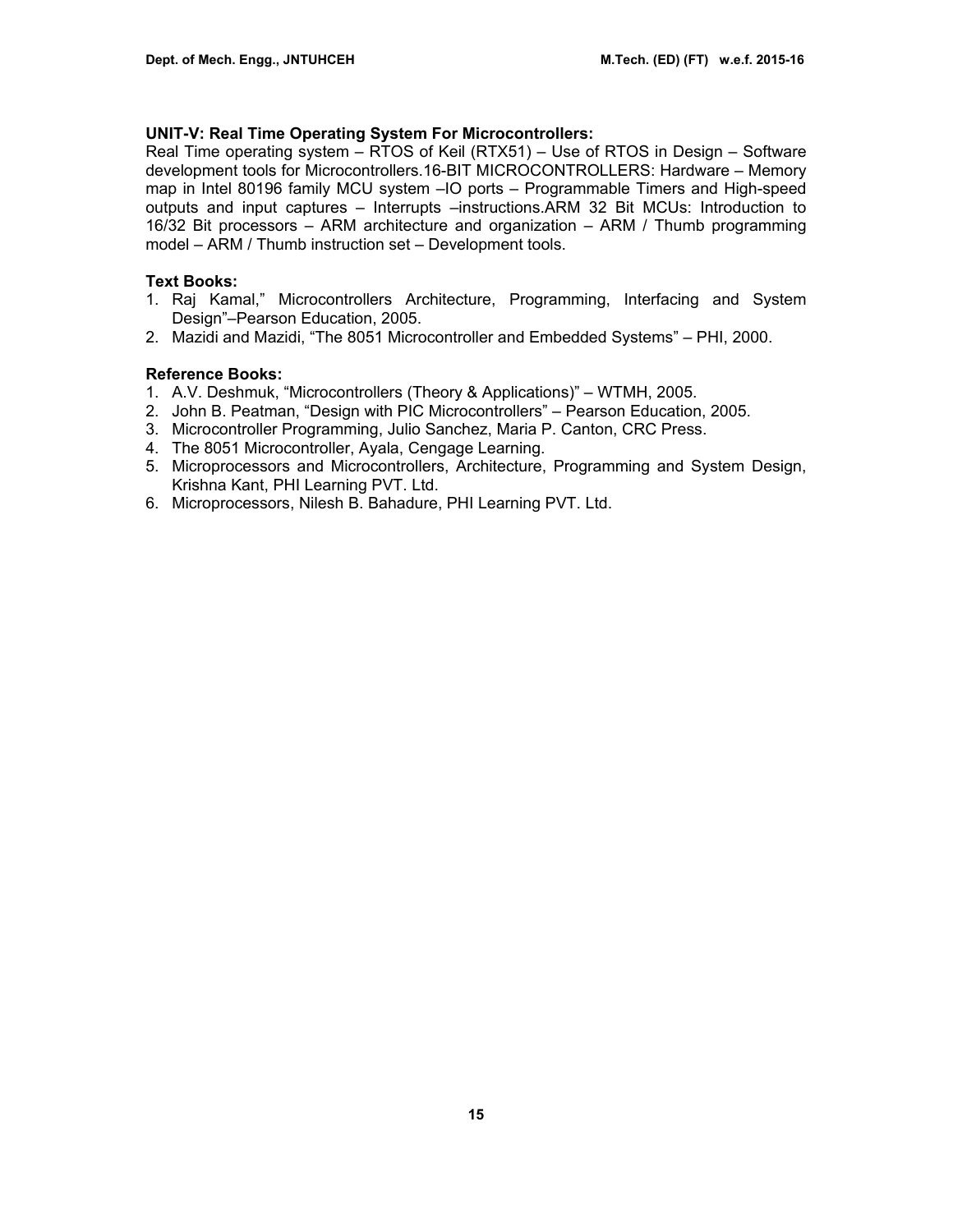#### **M.Tech. I Year I-Sem (Engineering Design)**

| M.Tech. I Year I-Sem (Engineering Design) | L T P C |  |
|-------------------------------------------|---------|--|
|                                           | 4004    |  |

# **APPLIED TRIBOLOGY (Elective - II)**

**Prerequisite:** Applied mathematics and statistics, Fluid mechanics, Theoretical mechanics, Material Mechanics

**Course objectives:** The course is intend to

- Design of surfaces in contact is a critical problem for mechanical engineering.
- This is an interdisciplinary course which deals with fundamentals of surface contact, friction, wear and lubrication.
- The Topics in this course include description and modeling of engineering surfaces, popular surface contact theories, major modes of friction, wear, lubrication and adhesion.

## **Course outcomes:**

After completing this course, the student should be able to

- Have a knowledge of surface topography and know how to model a rough engineering surface;
- Have a clear overall picture about the basics of tribology and related sciences, theoretical background about processes in tribological system, mechanisms and forms of interaction of friction surfaces;
- Have a mastery of the friction/lubrication mechanisms and know how to apply them to the practical engineering problem;
- Know the methods to reduce the friction for engineering surface and failure analysis.

#### **Unit – I**

**Selection of rolling element bearings:** Nominal life, static and dynamic capacity - Equivalent load, probabilities of survival - cubic mean load - bearing mounting details, pre loading of bearings, conditioning monitoring using shock pulse method.

## **Unit – II**

**Hydrodynamic bearings:** Fundamentals of fluid formation – Reynold's equation; Hydrodynamic journal bearings – Sommerfield number - performance parameters – optimum bearing with maximum load capacity – Friction – Heat generated and Heat dissipated. Hydrodynamic thrust bearings; Raimondi and Boyd solution for hydrodynamic thrust bearings - fixed tilting pads, single and multiple pad bearings - optimum condition with largest minimum film thickness.

## **Unit – III**

**Hydrostatic Bearings:** Thrust bearings – pad coefficients - restriction - optimum film thickness - journal bearings – design procedure –Aerostatic bearings; Thrust bearings and Journal bearings – design procedure.

## **Unit – IV**

**Dry rubbing Bearings:** porous metal bearings and oscillatory journal bearings – qualitative approach only.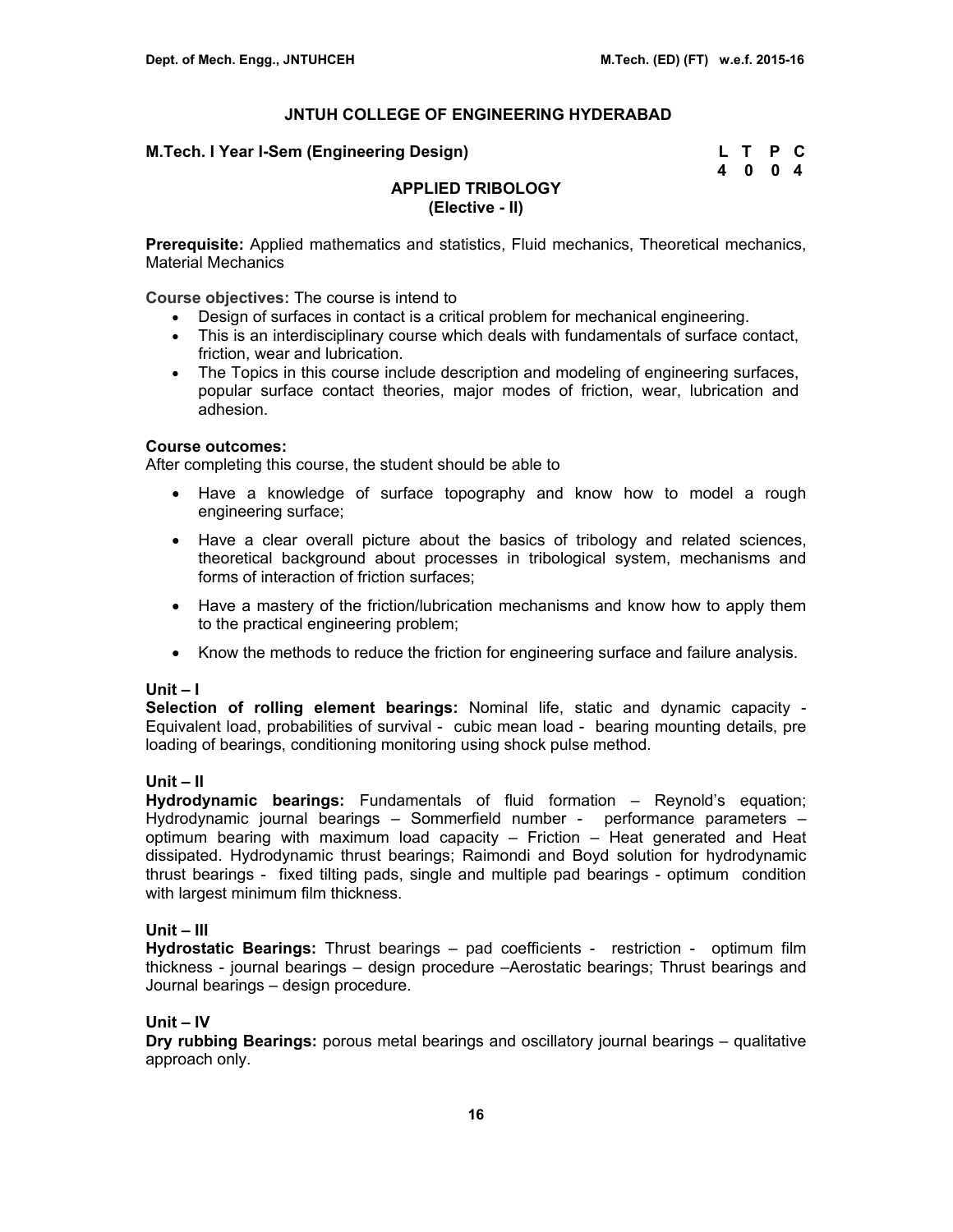**Lubrication:** Choice of lubricants, types of oil, Grease and solid lubricants - additives lubrication systems and their selection – selection of pump, filters, piping design - oil changing and oil conservation.

## **Unit – V**

**Failure of Tribological components:** Failure analysis of plain bearings, rolling bearings, gears and seals, wear analysis using soap and Ferro graphy.

## **Text Books:**

- 1. Rowe WW& O' Dionoghue, "Hydrostatic and Hybrid bearing design" Butterworths & Co. Publishers Ltd,1983.
- 2. Collacott R.A," Mechanical Fault diagnosis and condition monitoring", Chapman and Hall, London 1977.
- 3. Bernard J.Hamrock, "Fundamentals of fluid film lubricant", Mc Graw-Hill Co.,1994.

- 1. Neale MJ, (Editor) " Tribology hand Book"Neumann Butterworths, 1975.
- 2. Connor and Boyd JJO (Editors) " Standard hand book of lubrication engineers " ASLE,Mc Graw Hill Book & Co.,1968
- 3. Shigley J, E Charles," Mechanical Engineering Design", McGraw Hill Co., 1989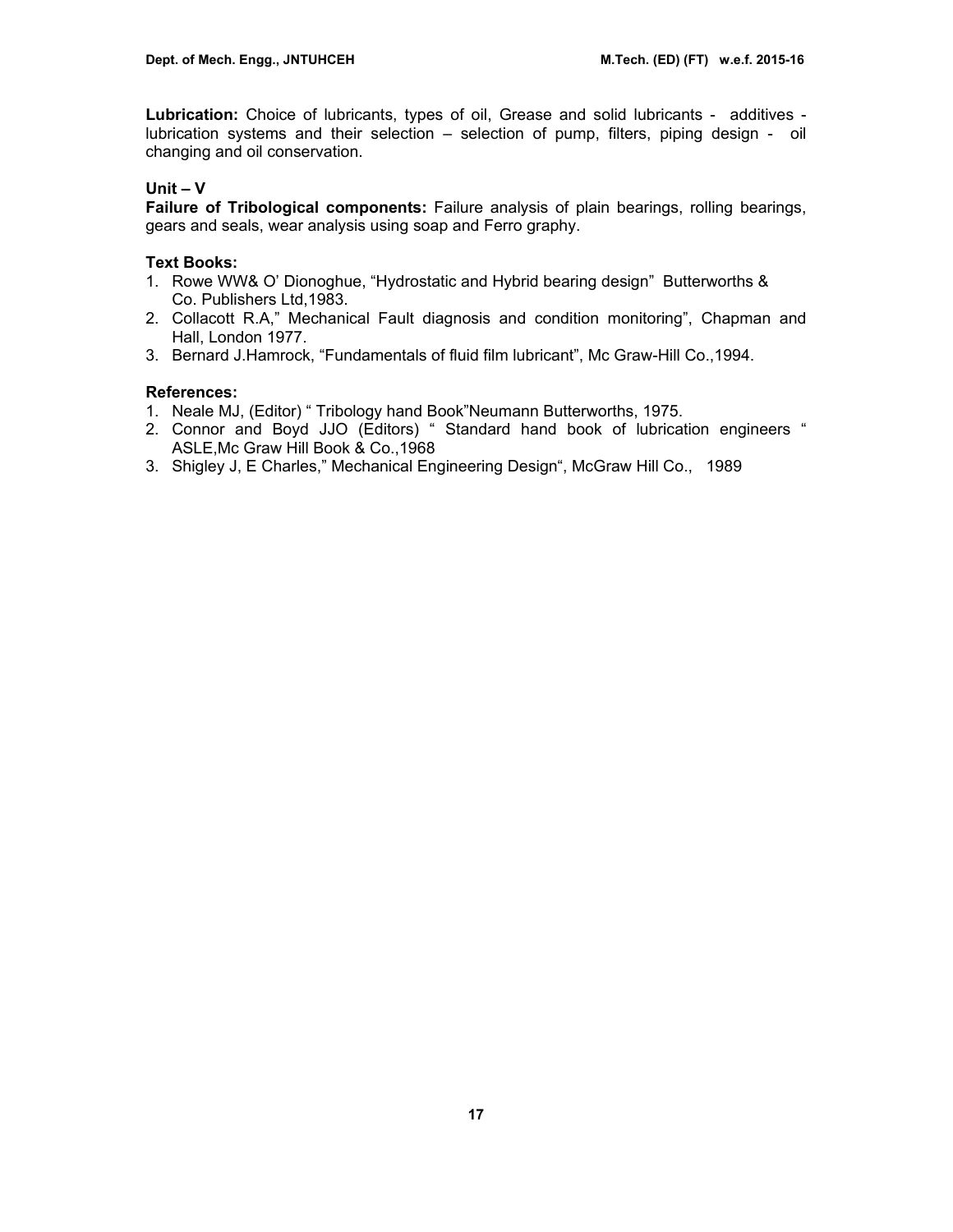| M.Tech. I Year I-Sem (Engineering Design) | L T P C |  |
|-------------------------------------------|---------|--|
|                                           | 4 0 0 4 |  |

## **THEORY OF ELASTICITY (Elective - III)**

**Prerequisite:** Mechanics of solids

#### **Course Objectives**: The course is intend to

- Introduce to students the concepts of stresses, strains and stress-strain relationships, as well as the basic theory of elasticity.
- Develop students with an understanding of how stresses and strains within engineering components are related to both loads and displacements imposed at their boundaries and to inertial loads.
- Prepare students for the use of different methods to analyze the stresses and strains within engineering components.
- Allow students become familiar with problem formulations and solutions in elasticity; and prepare students for future study in advanced engineering mechanics.

## **Course outcomes:**

After completing this course, the student should be able

- To know the definition of stress and deformation and how to determine the components of the stress and strain tensors.
- To know how to apply the conditions of compatibility and equations of equilibrium.
- To use the equilibrium equations stated by the displacements (Lame equations) and compatibility conditions stated by stresses (Beltrami-Michell equations).
- To define state of plane stress, state of plane strain in Cartesian and cylindrical coordinate systems.
- To determine the boundary restrictions in calculations.
- To solve the basic problems of the theory of elasticity by using Airy function expressed as biharmonic function.
- A few examples in 3-D stress analysis will be provided.

#### **UNIT-I**

**Introduction:** Elasticity – notation for forces and stress components of stresses components of strain - Hooks law. Plane Stress and plain strain analysis - plane stress plane strain- differential equations of equilibrium - boundary conditions – compatibility equations –stress function - boundary condition.

#### **UNIT-II**

Two dimensional problems in rectangular co-ordinates-solution by polynomials - saintvanant's principle-determination of displacements-bending of simple beams-application of corier series for two dimensional problems-gravity loading.

## **UNIT-III**

Two dimensional problems in polar coordinates - stress distribution symmetrical about an axis - pure bending of curved bars - strain components in polar coordinates – displacements - displacement for symmetrical stress distribution - simple symmetric and asymmetric problems - general solution of two-dimensional problem in polar coordinates - application of general solution in polar coordinates.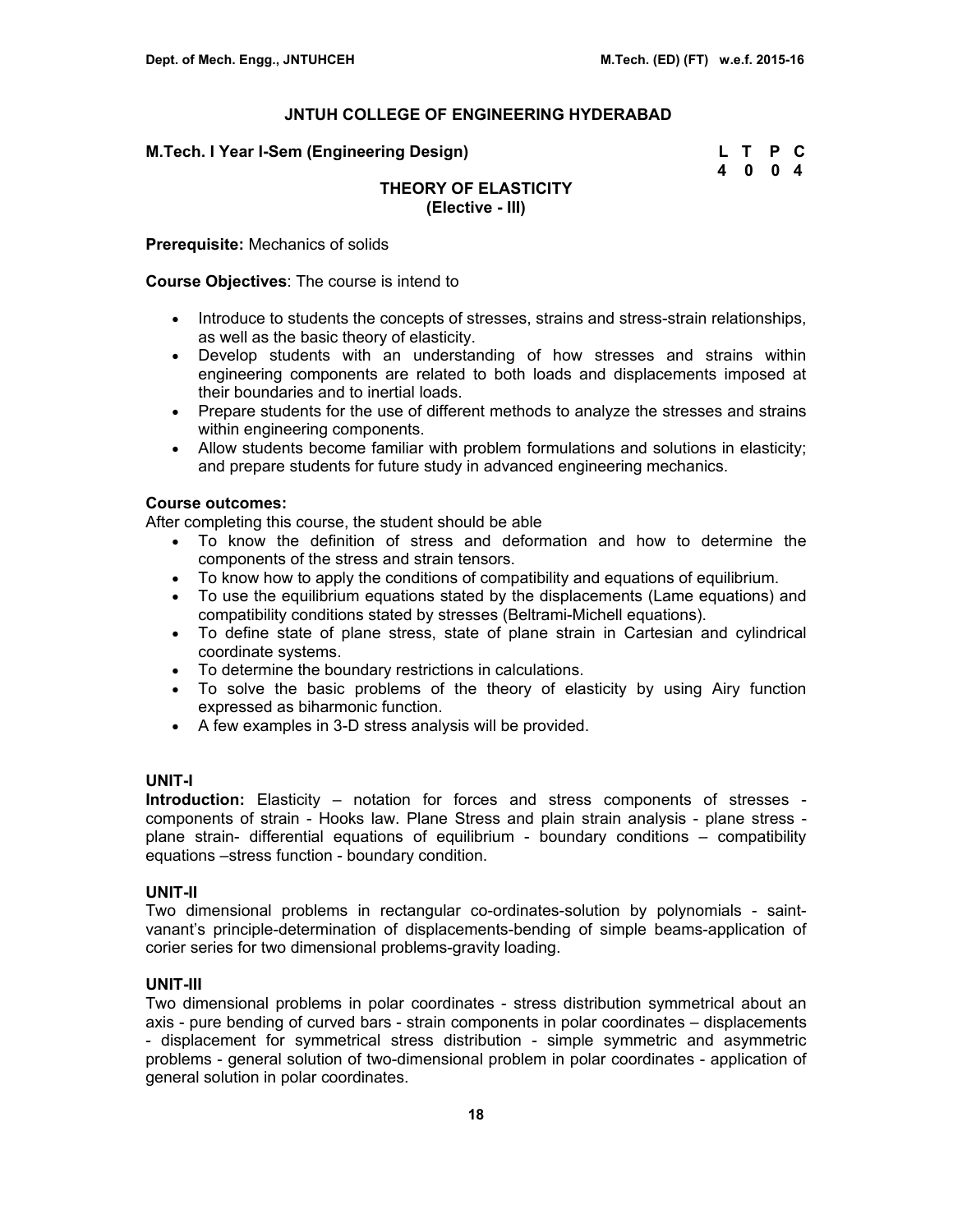## **UNIT-IV**

Analysis of stress and strain in three dimensions - principal stress - stress ellipsoid - director surface - determination of principal stresses - max shear stresses - homogeneous deformation - principal axes of strain rotation. General Theorems. Differential equations of equilibrium - conditions of compatibility - determination of displacement - equations of equilibrium in terms of displacements - principle of super position - uniqueness of solutions the reciprocal theorem.

#### **UNIT- V**

Torsion of Prismatic Bars - torsion of prismatic bars - bars with elliptical cross sections other elementary solution - membrane analogy - torsion of rectangular bars-solution of torsional problems by energy method - use of soap films in solving torsion problem - hydro dynamical analogies - torsion of shafts, tubes, bars etc.

#### **Text Books:**

1. Theory of Elasticity by Timeshanko, McGrawhill Publications

- 1. Theory of Elasticity by Y.C. Fung.
- 2. Theory of Elasticity by Sadhu Singh. Dhanpat Rai sons Private Limited, New Delhi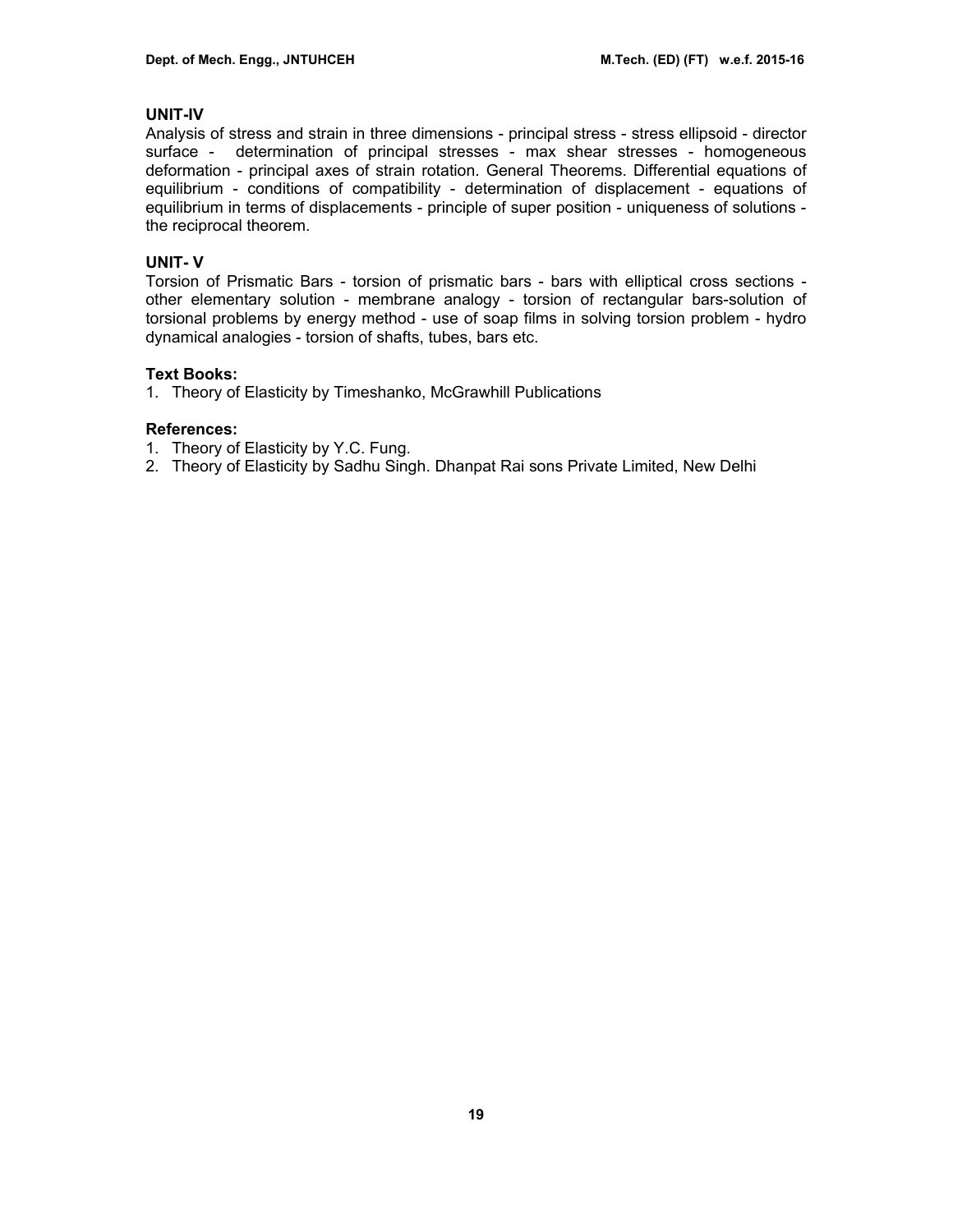#### **M.Tech. I Year I-Sem (Engineering Design)**

| M.Tech. I Year I-Sem (Engineering Design) | L T P C |  |
|-------------------------------------------|---------|--|
|                                           | 4004    |  |

# **PLASTIC DEFORMATION OF METALS (Elective- III)**

## **Prerequisite:**

Successful completion of the course is conditional on the knowledge of applied mathematics and physics, materials science, elasticity, strength, and plasticity, and a grasp of metalforming technologies.

#### **Course objectives:** The course is intend to

- Introduce students to the principles of metal shaping by pressure;
- discuss the equipment and sequence of technological operations involved in the various methods of metal shaping by pressure; and
- provide students with opportunities to practically appreciate the essence of the methods of pressure shaping of metals as industrial manufacturing processes.

## **Course outcomes:**

After completing this course, the student should be able to

- Understand the different mechanisms of metal forming and related mathematical theories.
- Understanding different metal forming methods and related flow stress relations.

## **UNIT - I:**

Fundamentals of Metal Forming: Classification of forming processes, mechanisms of metal forming: slab method, Upper and lower bound analysis, Deformation energy method and finite element method temperature of metal working, hot working, cold working, friction and lubricants.

## **UNIT - II:**

Rolling of metals: Rolling processes, forces and geometrical relationship in rolling, simplified analysis, rolling load, rolling variables, theories of cold and hot rolling, problems and defects in rolling, torque and power calculations, Problems.

#### **UNIT - III:**

Forging: Classification of forging processes, forging of plate, forging of circular discs, open die and closed-die forging, forging defects, and powder metallurgy forging. problems on flow stress , true strain and forging load.

Press tool design: Design of various press tools and dies like piercing dies, blanking dies, compound dies and progressive blanking dies, design of bending, forming and drawing dies.

#### **UNIT - IV:**

Extrusion: Classification, Hot Extrusion, Analysis of Extrusion process, defects in extrusion, extrusion of tubes, production of seamless pipes. Problems on extrusion load.

Drawing: Drawing of tubes, rods, and wires: Wire drawing dies, tube drawing process, analysis of wire, deep drawing and tube drawing.Problems on drawforce.

#### **UNIT - V:**

Sheet Metal forming: Forming methods, Bending, stretch forming, spinning and Advanced techniques of Sheet Metal Forming, Forming limit criteria, defect in formed parts.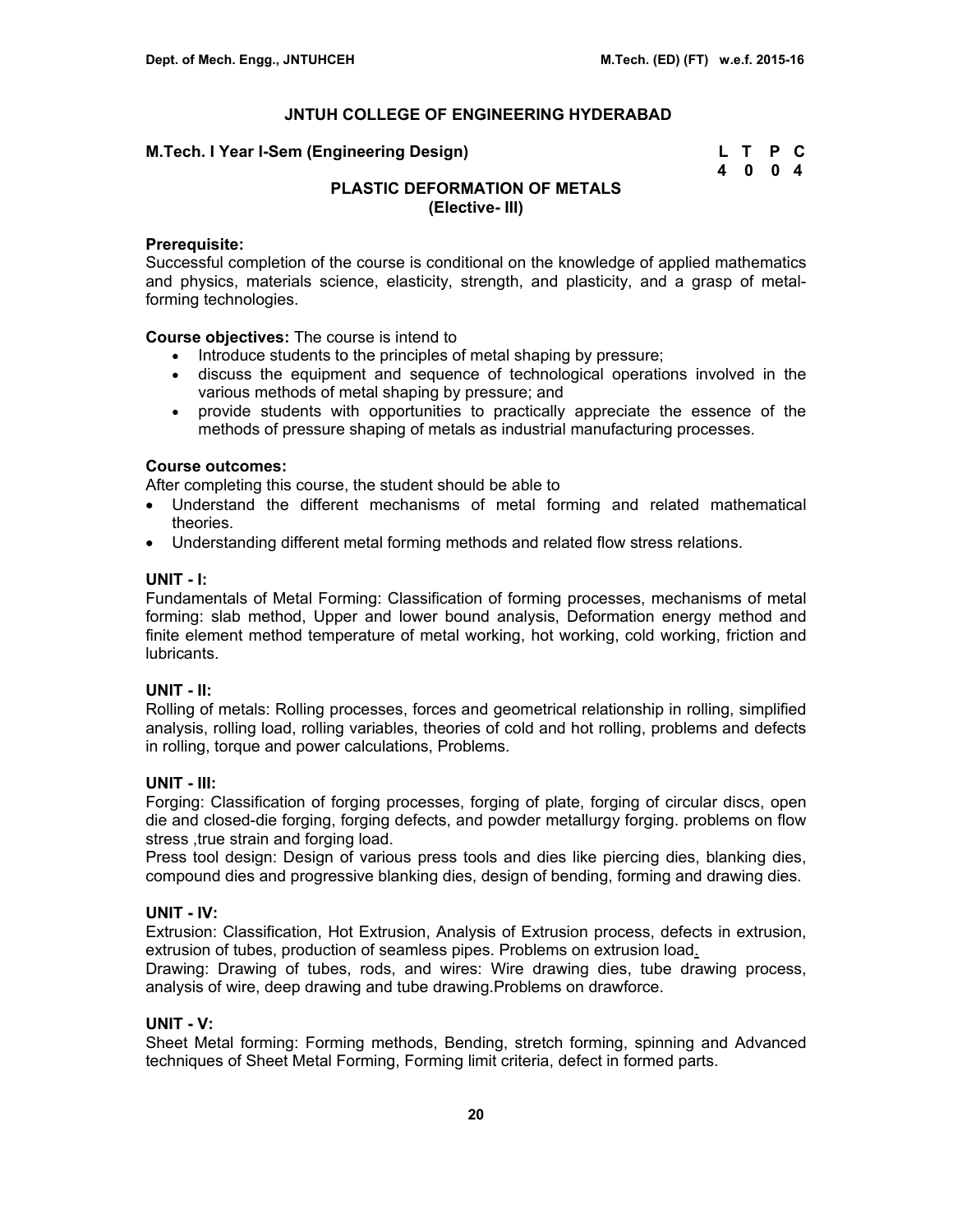Advanced Metal forming processes: HERF, Electromagnetic forming, residual stresses, inprocess heat treatment and computer applications in metal forming. problems on Blanking force, Blank diagram in Cup Diagram, Maximum considering shear.

## **Text Books:**

- 1. Mechanical Metallurgy / G.E. Dieter / Tata McGraw Hill, 1998. III Edition
- 2. Principles of Metal Working / Sunder Kumar

- 1. Principles of Metal Working processes / G.W. Rowe
- 2. ASM Metal Forming Hand book.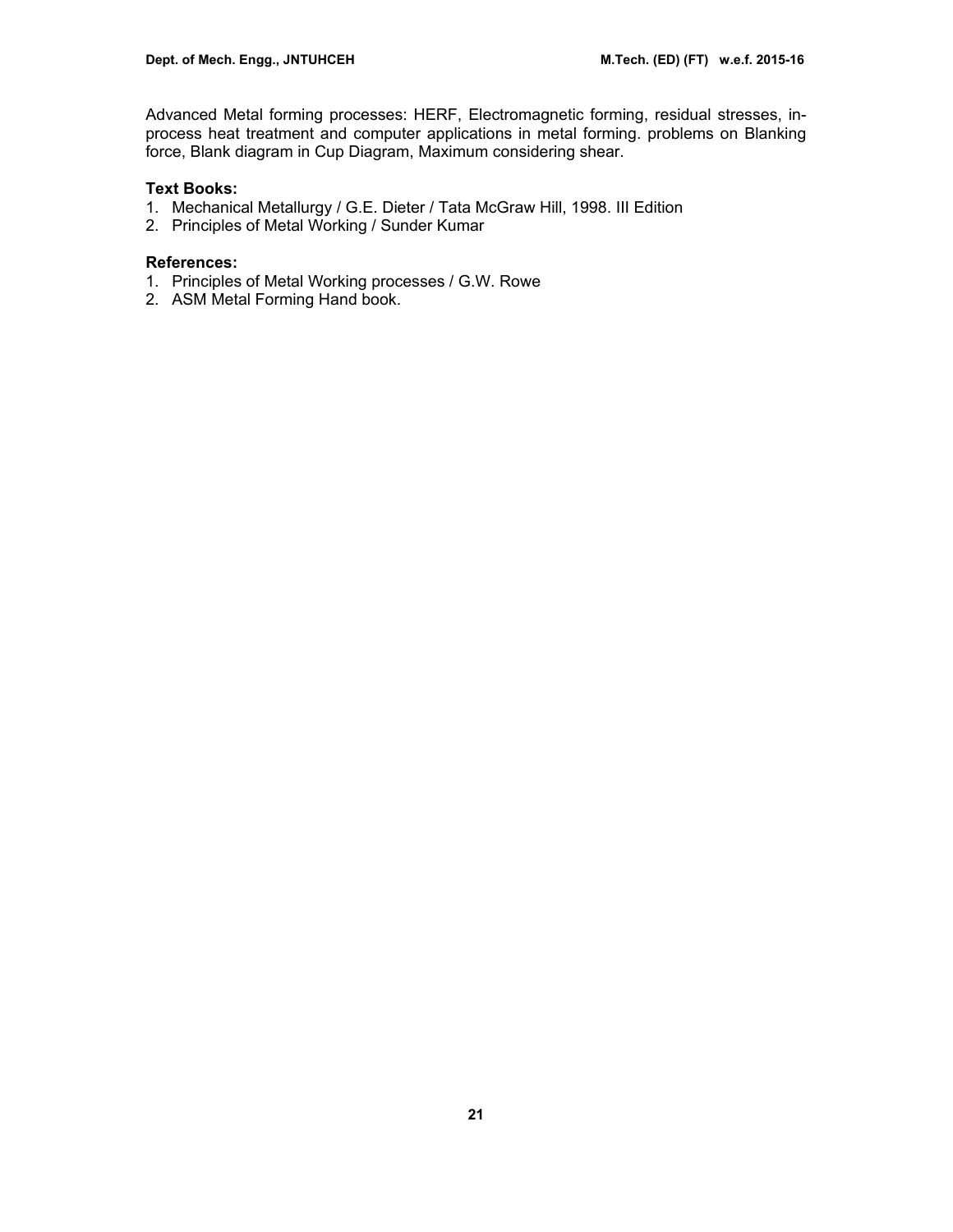## **M.Tech. I Year I-Sem (Engineering Design)**

| M.Tech. I Year I-Sem (Engineering Design) | L T P C |  |
|-------------------------------------------|---------|--|
|                                           | 4004    |  |

## **COMPUTER AIDED MANUFACTURING (Elective - III)**

#### **Prerequisite:** None

#### **Course Objectives:** The course is intend to

- To make the students familiar with computer aided programming, different tooling for CNC.
- To use computers in the area of manufacturing to reduce manual processing and linking computers to all the manufacturing machines and increase the productivity, reduce the unnecessary costs.
- To study about group technology, computer aided process planning, material requirement planning (MRP) Enterprise resource planning (ERP), Computer aided quality control and Flexible manufacturing systems.

## **Course outcomes:**

After completing this course, the student should be able to

- To familiarize the components of computer aided manufacturing and to introduce CNC machines and computer aided process planning.
- CNC machines and its constructional features and part programming
- Basics of concepts of FMS GT, computer aided inspection, Automated material handling systems and Computer aided production planning.

## **Unit – I**

**Introduction:** Fundamental concepts in Manufacturing and Automation, Automation Strategies, Economic analysis in production, fundamentals of CAD / CAM, product cycle and CAD/CAM, Automation and CAD/CAM, Scope of CIM, Automated flow lines, Transfer mechanisms, methods of Line balancing.

## **Unit – II**

**Numerical control machines:** Introduction- basic components of an NC system - the NC procedure - NC coordinate system, NC motion control system - application of numerical control- Economics of Numerical control.

**NC part programming:** Introduction – NC coding system, manual part programming, part programming with APT, NC part programming using CAD/CAM, manual data input.

## **Unit – III**

**Computer controls in NC:** NC controllers' technology - Computer Numerical Control (CNC), Direct Numerical control (DNC).

## **Unit – IV**

**Group Technology:** Part families, parts classification and coding, production flow analysis, Composite part concept, Machine cell design, benefits of GT.

**Flexible Manufacturing Systems:** Components of FMS, FMS Work stations, Material Handling Systems, and Computer Control system, FMS layout configurations and benefits of FMS.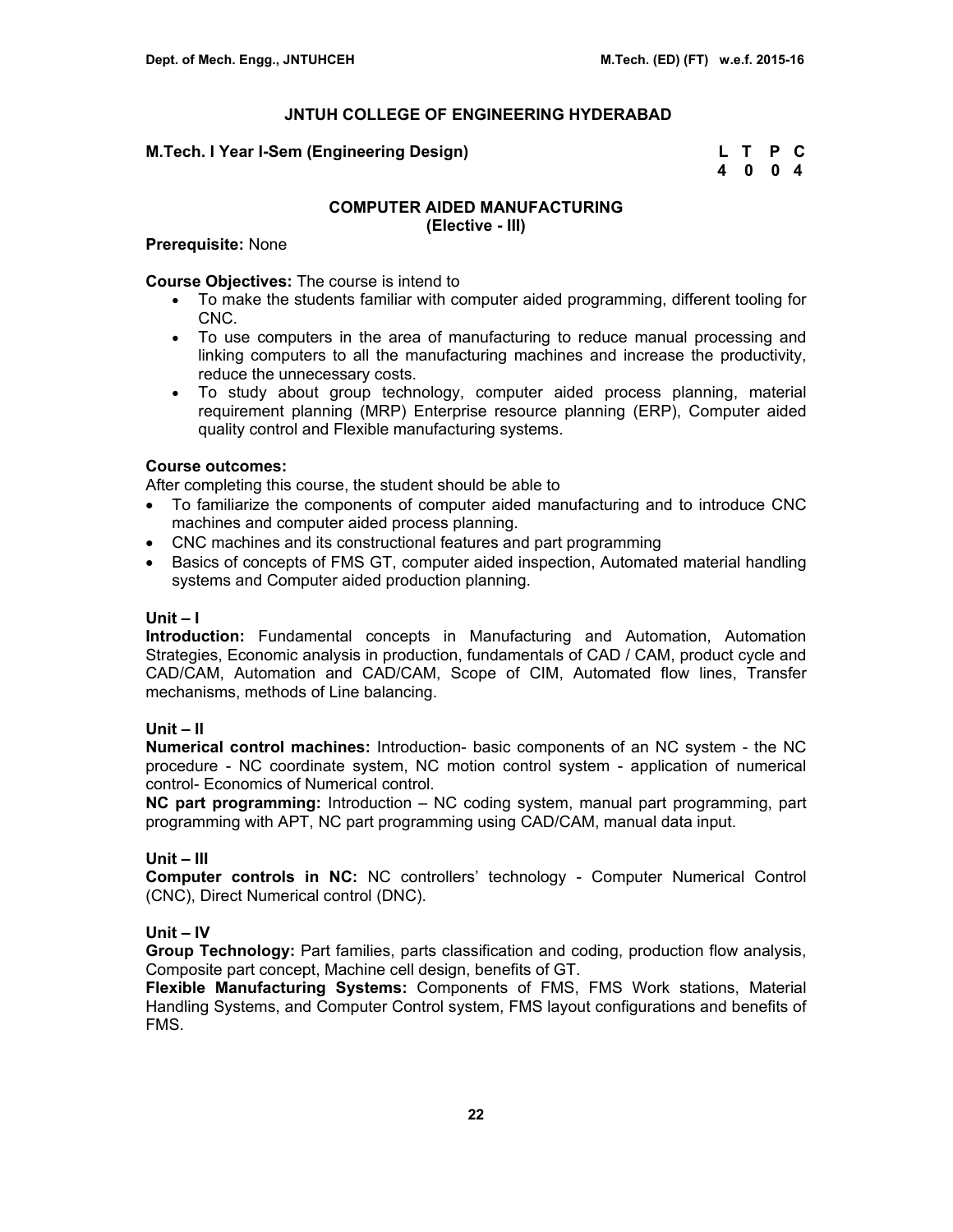#### **Unit – V**

**Computer aided planning systems:** Approaches to Computer aided Process Planning (CAPP) - Generative and Retrieval CAPP systems, benefits of CAPP, Material Requirement Planning (MRP), mechanism of MRP, benefits, and Capacity Planning, Adaptive control machining systems, adaptive control optimization system, adaptive control constraint system, applications to machining processes, computer process monitoring, hierarchical structure of computers in manufacturing, and computer process control.

#### **Text books:**

- 1. Automation, Production systems and Computer Integrated Manufacturing Systems Mikel P.Groover, PHI Publishers
- 2. CAD / CAM Concepts and Applications, Alavala, PHI.

- 1. CAD/CAM Mikell P. Groover, and Emory W. Zimmers. Jr. PHI Publishers
- 2. Computer Aided Design and Manufacturing, K.Lalit Narayan, K.Mallikarjuna Rao, MMM Sarcar, PHI Publishers
- 3. CAD/CAM/CIM, Radhakrishnan and Subramanian, New Age Publishers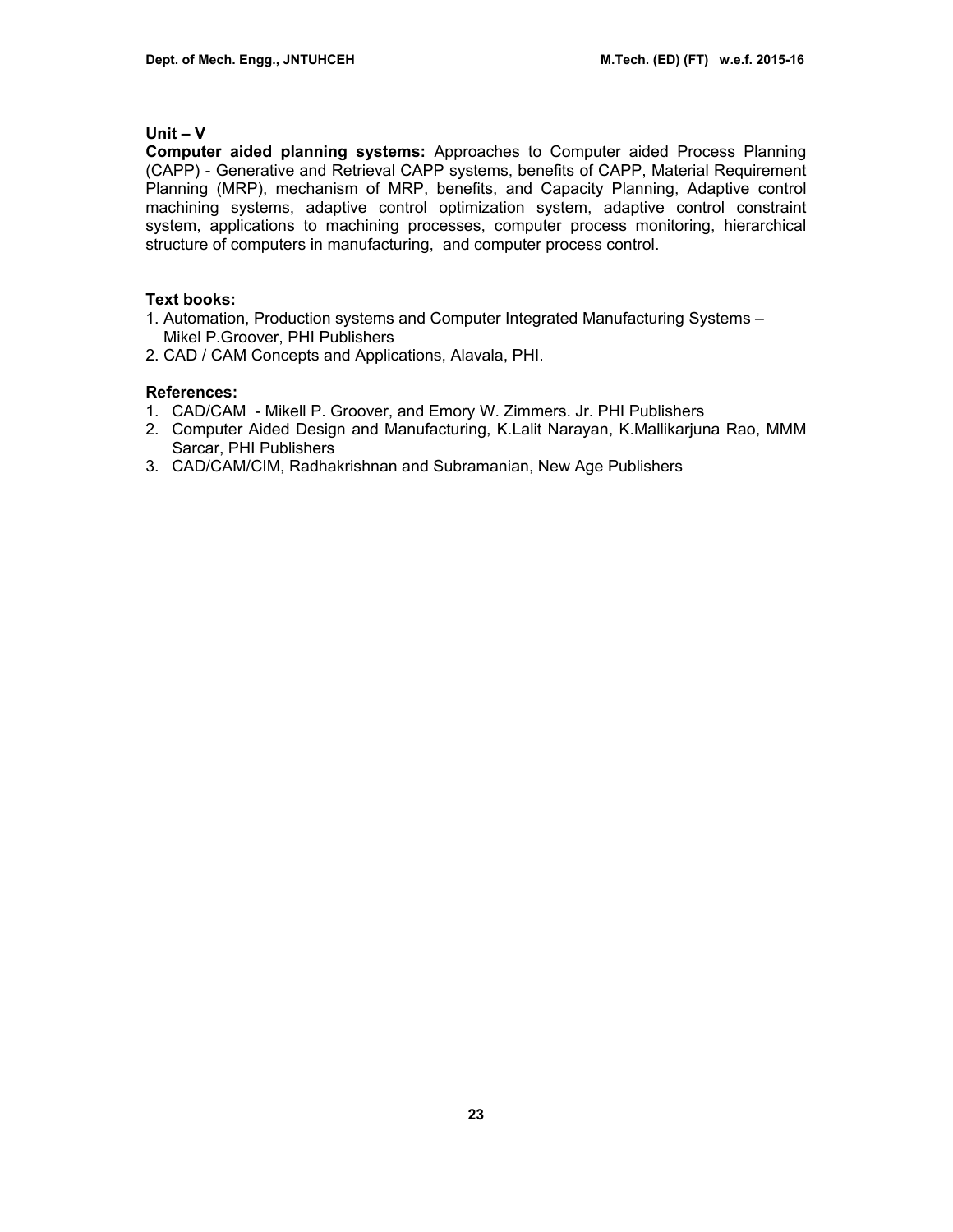| M.Tech. I Year I-Sem (Engineering Design) | L T P C |  |
|-------------------------------------------|---------|--|
|                                           | 4004    |  |

## **OPTIMIZATION TECHNIQUES & APPLICATIONS (Elective- IV)**

#### **Prerequisite:** Operations Research

**Course Objectives:** The course is intend to

- To introduce the advanced optimization techniques such as classical optimization techniques, numerical optimization techniques and genetic algorithms.
- Learn the knowledge to formulate optimization problems

#### **Course outcomes:**

After completing this course, the student should be able to

- Learn various optimization techniques
- Develop a optimization model for a given problem
- Solve the model using suitable optimization technique.
- Analyze the sensitivity of a solution to different variables.
- Use and develop optimization simulation software for variety of industrial problems

#### **UNIT- I:**

Single Variable Non-Linear Unconstrained Optimization: Elimination methods :Uni-Model function-its importance, Fibonacci method,& Golden section method. Interpolation methods : Quadratic & Cubic interpolation methods.

#### **UNIT- II:**

Multi variable non-linear unconstrained optimization: Direct search methods – Univariant method , Pattern search methods – Powell's, Hook -Jeeves, Rosenbrock search methods. Gradient methods: Gradient of function& its importance, Steepest descent method, Conjugate direction methods: Fletcher-Reeves method,& variable metric method.

#### **UNIT- III:**

Linear Programming – Formulation, Simplex method &Artificial variable optimization techniques: Big M & Two phase methods. Sensitivity analysis: Changes in the objective coefficients, constants& coefficients of the constraints. Addition and deletion of variables, constraints.

Simulation – Introduction – Types- steps – applications: inventory & queuing – Advantages and disadvantages

## **UNIT- IV:**

Integer Programming- Introduction – formulation – Gomory cutting plane algorithm – Zero or one algorithm, branch and bound method

Stochastic Programming: Basic concepts of probability theory, random variablesdistributions-mean, variance, correlation, co variance, joint probability distribution. Stochastic linear programming: Chance constrained algorithm.

## **UNIT- V:**

Geometric Programming: Polynomials – Arithmetic - Geometric inequality – unconstrained G.P- constrained G.P(≤ type only)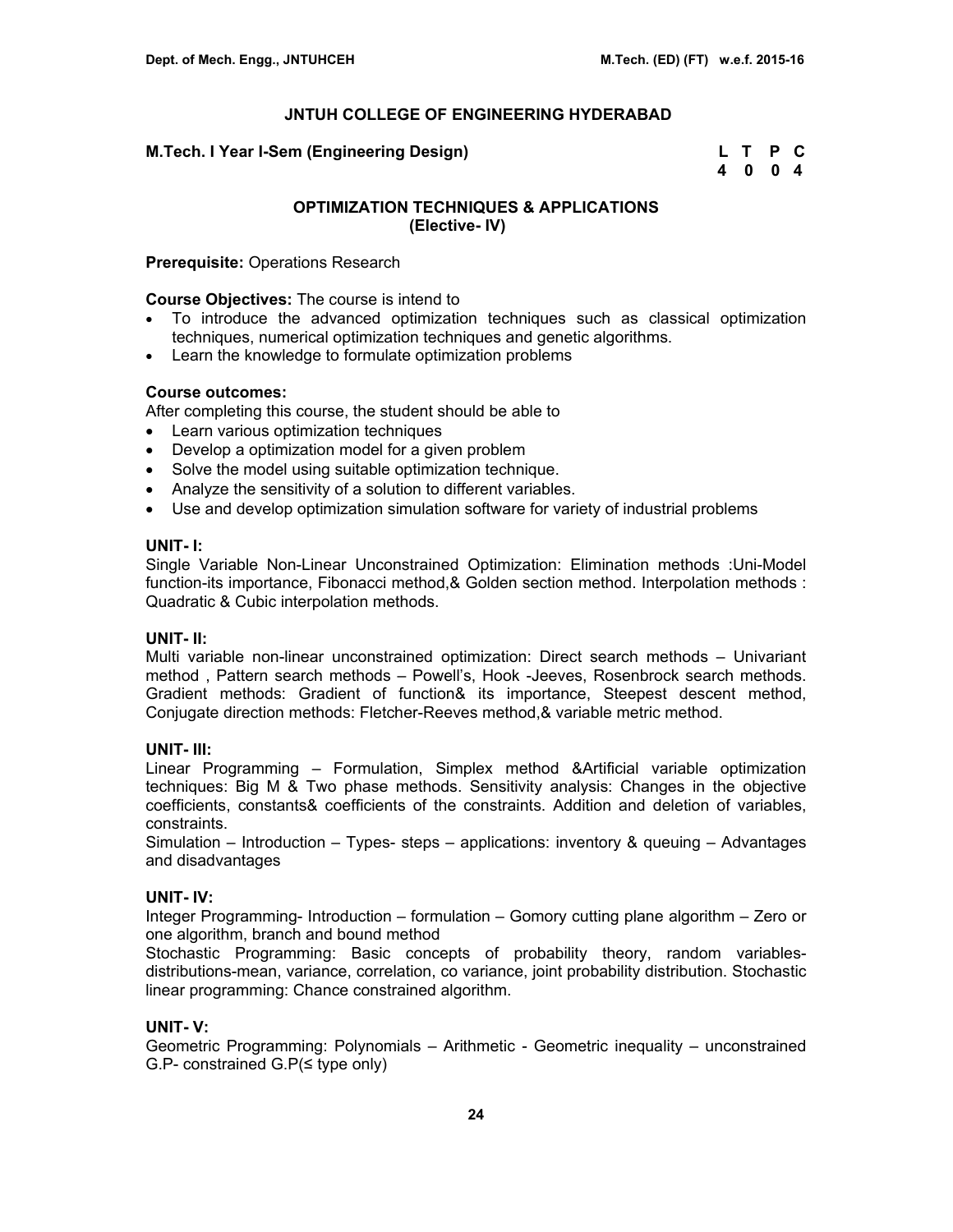Non Traditional Optimization Algorithms: Genetics Algorithm-Working Principles, Similarities and Differences between Genetic Algorithm & Traditional Methods. Simulated Annealing-Working Principle-Simple Problems. Introduction to Particle Swarm Optimization(PSO)(very brief)

## **TEXT BOOKS:**

- 1. Optimization theory & Applications / S.S.Rao / New Age International.
- 2. Optimization for Engineering Design, Kalyanmoy Deb, PHI

## **REFERENCE BOOKS:**

- 1. S.D.Sharma / Operations Research
- 2. Operation Research / H.A.Taha /TMH
- 3. Optimization in operations research / R.LRardin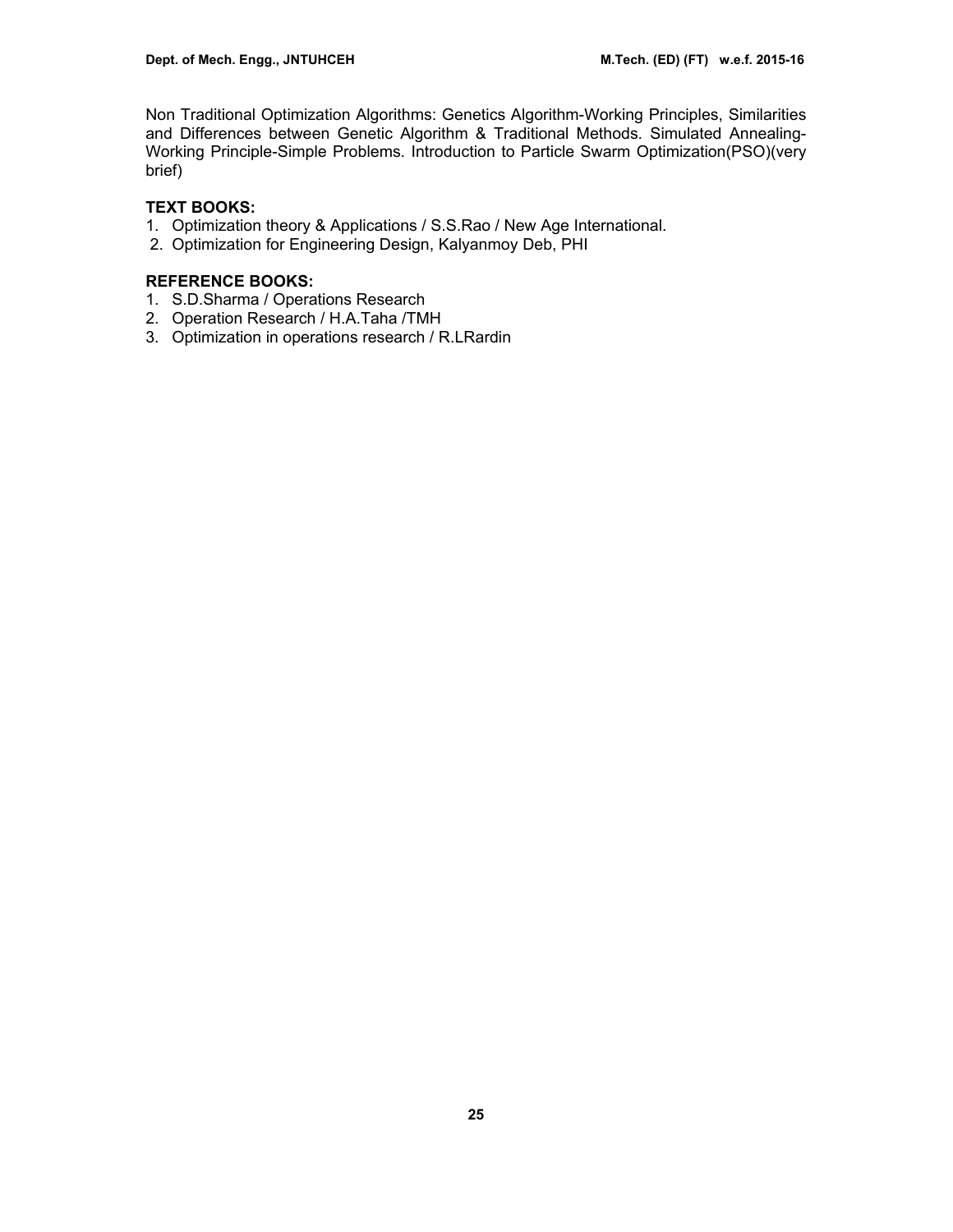## **M.Tech. I Year I-Sem (Engineering Design)**

| M.Tech. I Year I-Sem (Engineering Design) | L T P C |  |  |
|-------------------------------------------|---------|--|--|
|                                           | 4004    |  |  |

## **INSTRUMENTATION AND CONTROL SYSTEMS (Elective - IV)**

**Prerequisite:** None

**Course objectives:** The course is intend to

• provide knowledge on the fundamentals of measurement science and measuring instruments To provide a knowledge on the basics of control system theory

## **Course outcomes:**

After completing this course, the student should be able to

- Know general configuration of instrument, static and dynamics characteristics, Calibration analysis
- Know various properties to be measured
- Know various instruments for measuring above said properties
- Do calibrate the instrument when use it for measuring the given property.

## **UNIT – I**

**Introduction:** Generalized measurement system – basic methods of measurements - Errors in measurements–types of errors - Statistical analysis of measurement data – single sample test – multi-sample test.

**Static and Dynamic Characteristics:** Static characteristics of instruments – accuracy, precision, sensitivity, reproducibility, drift, uncertainity, hysteresis.

Dynamic characteristics – types of input signals- impulse, step, ramp and sinusoidal, first order system – step- harmonically – significance of time constant, second order system – undamped – underdamped – critically damped - overdamped systems

## **UNIT-II**

**Electrical transducers:** Sliding contact resistive transducer, thermistors, variable selfinductance transducer, variable mutual-inductance transducer, linear variable differential transformer, rotational variable differential transformer, variable reluctance transformer.

Capacitive Transducers, Ionization transducer, electronic transducer, electromagnetic transducer, piezoelectric transducer, photoelectric transducer,

## **UNIT – III**

**Measurement of displacement:** Comparators, optical flats, interferometer, autocollimator. **Measurement of Stress and Strain:** Principle of strain gages, selection and installation of bonded metallic strain gages, circuitry for the metallic strain gages, temperature compensation.

**Measurement of Force:** Proving ring, strain gage load cell, piezoelectric load cell, hydraulic load cell, pneumatic load cell.

**Measurement of Pressure:** High pressure measurement, low pressure measurement.

#### **UNIT – IV:**

**Measurement of Flow:** Variable area flow meters, turbine flow meter, magnetic flow meter. **Measurement of liquid level:** Capacitance level detector, radar and microwave level sensors, ultrasonic level gages, nuclear level sensors.

**Measurement of temperature:** Thermocouples, thermistors, optical pyrometer.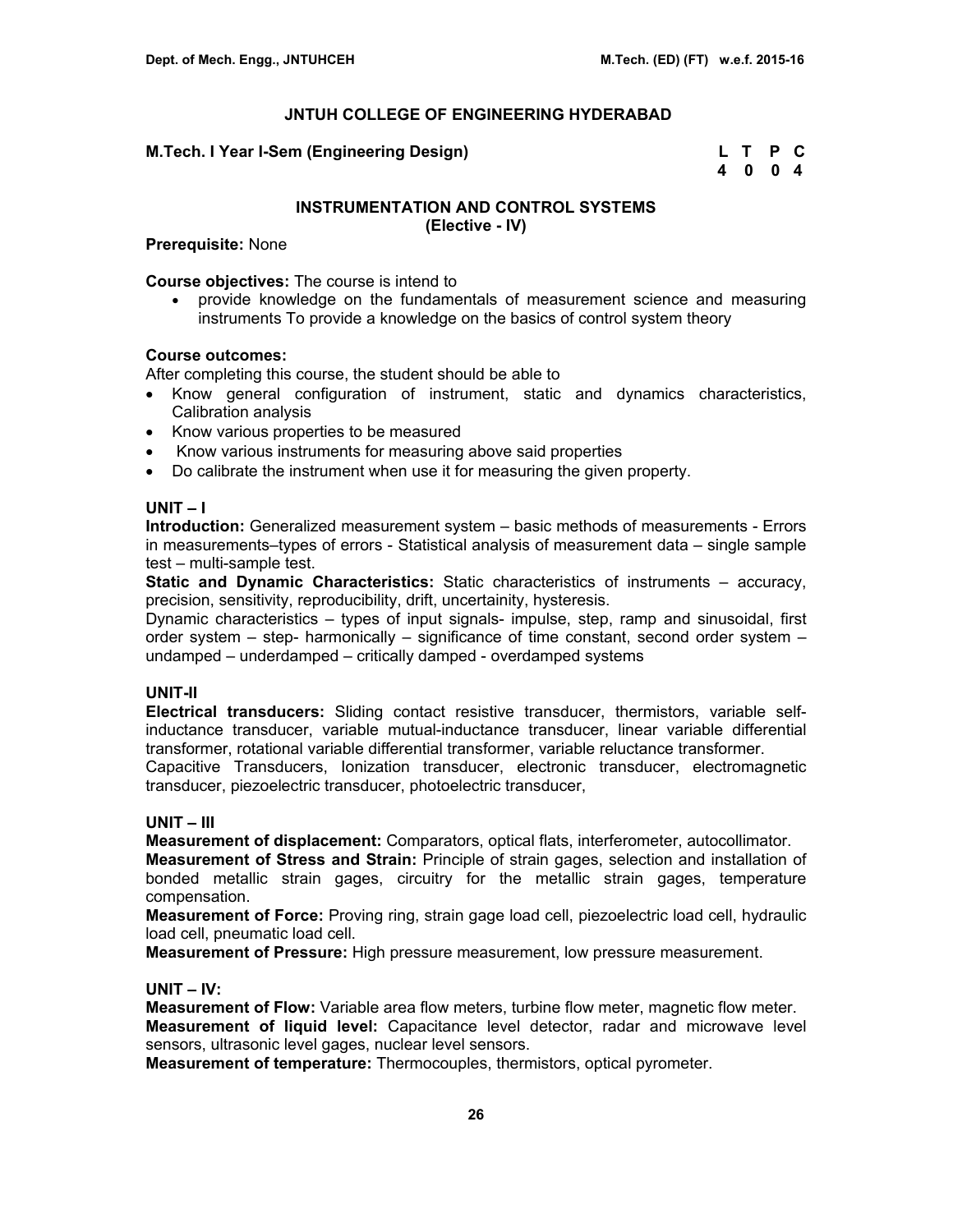Measurement of acceleration and vibration: seismic displacement pickup, seismic velocity pickup, seismic acceleration pick up, piezoelectric accelerometer.

# **UNIT-V:**

**Control system and their classification**: Introduction - Classification of control systems - Transfer function, block diagrams, system stability-Routh stability - Hurwitz stability.

**Hydraulic and Pneumatic controls systems:** Functional operation of - proportional control-Proportional plus integral control - Proportional plus derivative control- Proportional plus derivative plus integral control - Hydraulic control systems – Pneumatic control systems.

## **Text Books :**

- 1. Principles of Industrial Instrumentation and control systems, Alavala, Cengage Learning
- 2. Mechanical Measurements and controls by D.S.Kumar

- 1. John P. Bentley, Principles of Measurement Systems, Third edition, Addison Wesley Longman Ltd., UK, 2000.
- 2. Doebelin E.O, Measurement Systems Application and Design, Fourth edition, McGraw-Hill, New York, 1992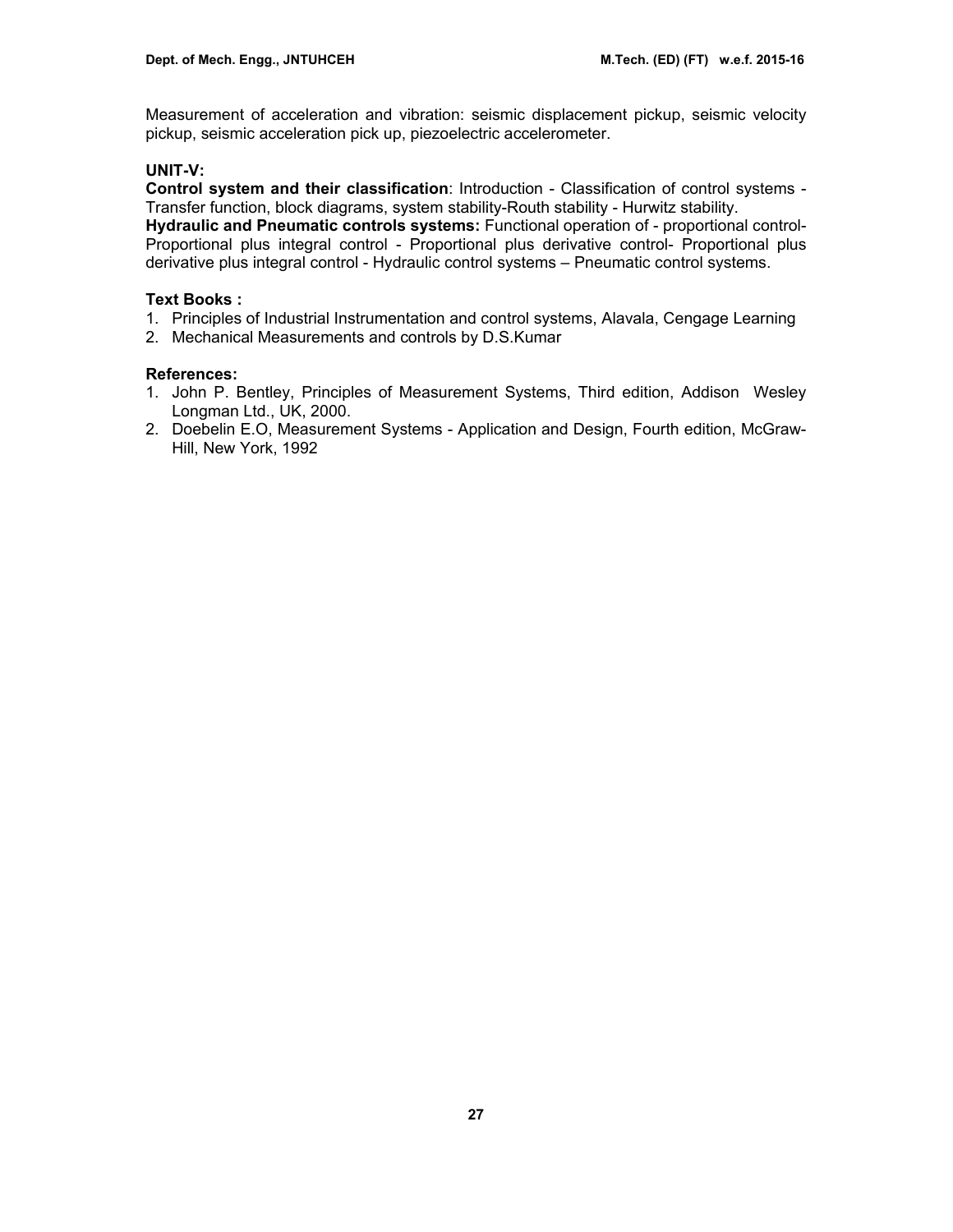| M.Tech. I Year I-Sem (Engineering Design) | L T P C |  |
|-------------------------------------------|---------|--|
|                                           | 4004    |  |

## **DESIGN FOR MANUFACTURING AND ASSEMBLY (Elective - IV)**

**Prerequisite:** Production technology

**Course objectives:** The course is intend to

- Understand the design rules and considerations with reference to various manufacturing processes
- To discusses capabilities and limitations of each manufacturing process in relation to part design and cost
- To examine DFM principles including how the design affects manufacturing cost, lean manufacturing, six sigma, etc.

## **Course outcomes:**

After completing this course, the student should be able to

- Understand how a design can be made suitable for various manufacturing processes.
- To study the various factors influencing the manufacturability of components
- To study the use of tolerances in manufacturing
- Application of this study to machining, casting and joining processes

## **UNIT I:**

**Introduction:** Design philosophy – Steps in Design process – General Design rules for Manufacturability – Basic principles of designing for economical production – Creativity in design.

Materials: Selection of Materials for design – Developments in Material Technology – Criteria for material selection – Material selection interrelationship with process selection – process selection charts.

## **UNIT II:**

**MACHINING PROCESS:** Overview of various machining processes – general design rules for machining - Dimensional tolerance and surface roughness – Design for Machining ease – Redesigning of components for machining ease with suitable examples, General design recommendations for machined parts.

METAL CASTING: Appraisal of various casting processes, Selection of casting process, General design considerations for casting – casting tolerances – Use of Solidification Simulation in casting design – Product design rules for sand casting.

## **UNIT III**

**METAL JOINING:** Appraisal of various welding processes, Factors in design of weldments – General design guidelines – pre and post treatment of welds – Effects of thermal stresses in weld joints – Design of brazed joints.

**FORGING** – Design factors for Forging – Closed die forging design – parting lines of dies – Drop forging die design – General design recommendations

# **UNIT IV:**

**EXTRUSION, SHEET METAL WORK & PLASTICS:** Design guidelines for Extruded sections - Design principles for Punching, Blanking, Bending, Deep Drawing – Keeler Goodman Forming Limit Diagram – Component Design for Blanking.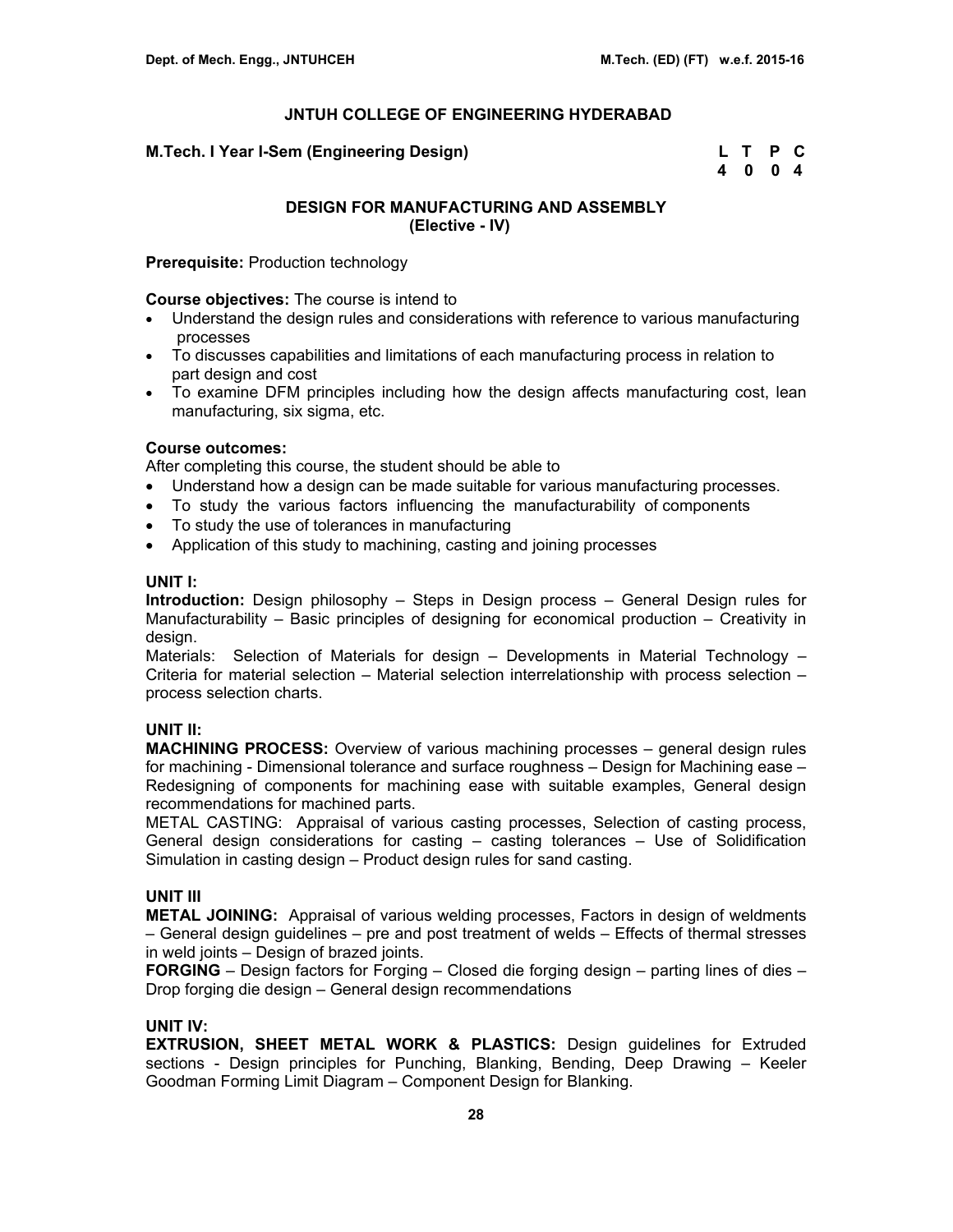**PLASTICS:** Viscoelastic and Creep behavior in plastics – Design guidelines for Plastic components – Design considerations for Injection Moulding.

# **UNIT V:**

**DESIGN FOR ASSEMBLY :** General design guidelines for Manual Assembly - Development of Systematic DFA Methodology - Assembly Efficiency - Classification System for Manual handling- Classification System for Manual Insertion and Fastening - Effect of part symmetry on handling time - Effect of part thickness and size on handling time - Effect of weight on handling time - Effect of symmetry , Further design guidelines.

# **Text books:**

- 1. Engineering design-Material & Processing Approach/ George E. Deiter, Mc. Graw Hill Intl. 2nd Ed.2000.
- 2. Product design for Manufacture and Assembly/ Geoffrey Boothroyd/Marcel Dekker Inc. NY, 1994.

# **Reference books:**

- 1. Product design and Manufacturing / A.K Chitale and R.C Gupta / Prentice Hall of India, New Delhi, 2003.
- 2. Design and Manufacturing / Surender Kumar & Goutham Sutradhar / Oxford & IBH Publishing Co. Pvt .Ltd., New Delhi, 1998.
- 3. Product Design/ Kevin Otto and Kristin Wood/ Pearson Education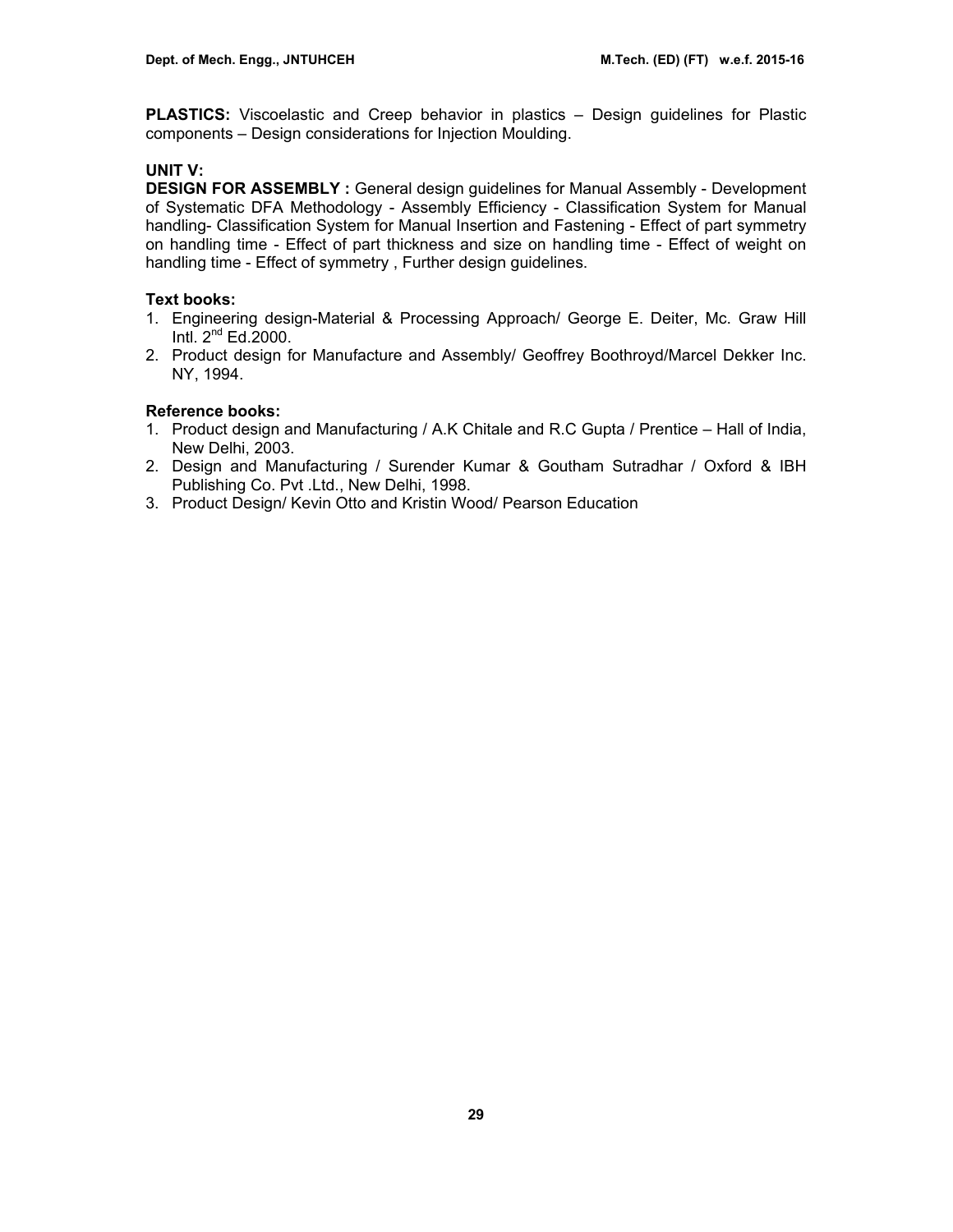#### **M.Tech. I Year I-Sem (Engineering Design)**

| M.Tech. I Year I-Sem (Engineering Design) | L T P C         |  |
|-------------------------------------------|-----------------|--|
|                                           | $0 \t0 \t4 \t2$ |  |

## **KINEMATICS AND DYNAMICS LABORATORY**

#### **Prerequisite:** None

## **Course objectives:** The course is intend to

• To perform experiments which are related to engineering mechanics subject (Statics and Dynamics) in order to understand the behaviour of different mechanical equipments studied in theory

## **Course Out comes:**

The student will be able to:

- Calculate natural frequency, mode shapes and balancing (static dynamic) of mechanical systems
- Perform direct and inverse kinematic analysis of planar and spatial robot.

(A Minimum of 10 experiments are to be conducted)

- 1. Determination of damped natural frequency of vibration of the vibrating system with different viscous oils.
- 2. Determination of steady state amplitude of a forced vibratory system.
- 3. Static balancing using steel balls.
- 4. Determination of the magnitude and orientation of the balancing mass in dynamic balancing.
- 5. Field balancing of the thin rotors using vibration pickups.
- 6. Determination of the magnitude of gyroscopic couple, angular velocity of precession and representation of vectors.
- 7. Determination of natural frequency of given structure using FFT analyzer.
- 8. Diagnosis of a machine using FFT analyzer.
- 9. Direct Kinematic analysis of a robot.
- 10. Inverse Kinematic analysis of a robot.
- 11. Trajectory planning of a robot in joint space scheme.
- 12. Palletizing operation using Robot programming.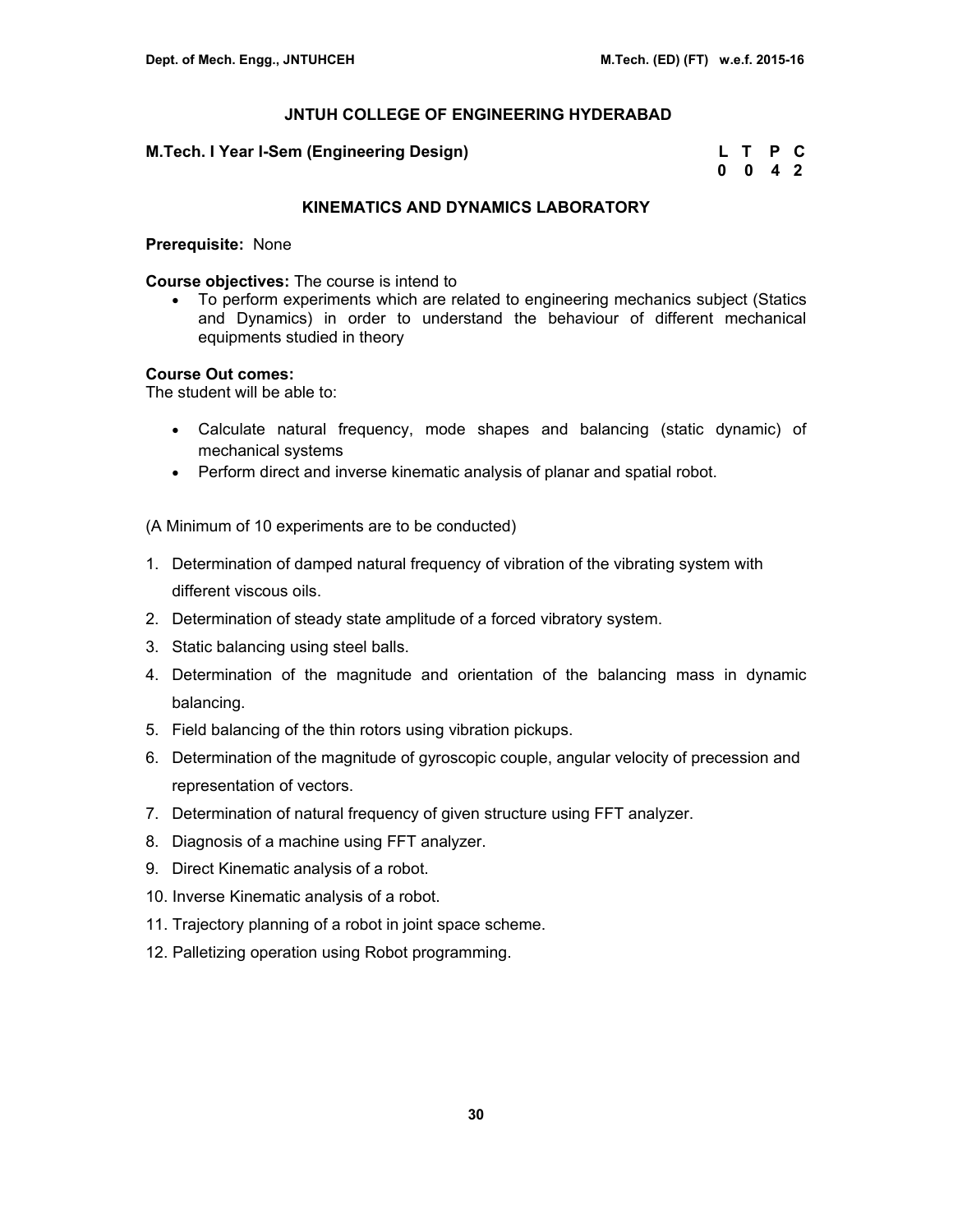## **M.Tech. I Year I-Sem (Engineering Design) L T P C**

 **0 0 4 2** 

## **SOFT SKILLS LAB (Activity-based)**

**Prerequisite:** Basic grammar

## **Course Objectives:**

- To improve the fluency of students in English
- To facilitate learning through interaction
- To illustrate the role of skills in real-life situations with case studies, role plays etc.
- To train students in group dynamics, body language and various other activities which boost their confidence levels and help in their overall personality development
- To encourage students develop behavioral skills and personal management skills
- To impart training for empowerment, thereby preparing students to become successful professionals

## **Course Outcomes:**

- Developed critical acumen and creative ability besides making them industry- ready.
- Appropriate use of English language while clearly articulating ideas.
- Developing insights into Language and enrich the professional competence of the students.
- Enable students to meet challenges in job and career advancement.

## **INTRODUCTION**

Definition and Introduction to Soft Skills – Hard Skills vs Soft Skills – Significance of Soft/Life/Self Skills – Self and SWOT Analysis *and*

- **1. Exercises on Productivity Development** 
	- Effective/ Assertive Communication Skills (Activity based)
	- Time Management (Case Study)
	- Creativity & Critical Thinking (Case Study)
	- Decision Making and Problem Solving (Case Study)
	- Stress Management (Case Study)

## **2. Exercises on Personality Development Skills**

- Self-esteem (Case Study)
- Positive Thinking (Case Study)
- Emotional Intelligence (Case Study)
- Team building and Leadership Skills (Case Study)
- Conflict Management (Case Study)

## **3. Exercises on Presentation Skills**

- Netiquette
- Importance of Oral Presentation Defining Purpose- Analyzing the audience-Planning Outline and Preparing the Presentation- Individual & Group Presentation- Graphical Organizers- Tools and Multi-media Visuals
- One Minute Presentations (Warming up)
- PPT on Project Work- Understanding the Nuances of Delivery- Body Language – Closing and Handling Questions – Rubrics for Individual Evaluation (Practice Sessions)
- **4. Exercises on Professional Etiquette and Communication** 
	- Role-Play and Simulation- Introducing oneself and others, Greetings, Apologies, Requests, Agreement & Disagreement….etc.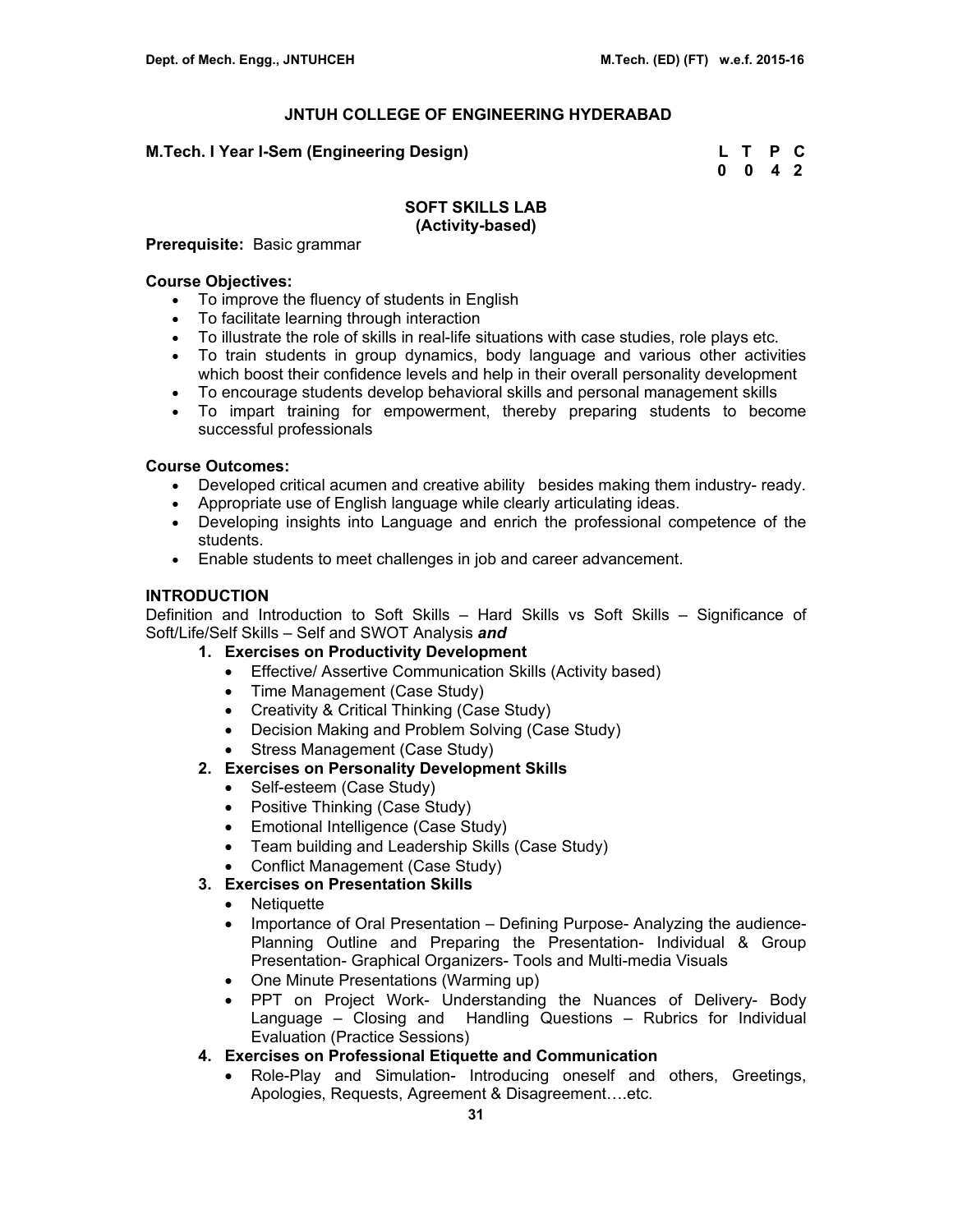- Telephone Etiquette
- Active Listening
- Group Discussions (Case study)- Group Discussion as a part of Selection Procedure- Checklist of GDs
- Analysis of Selected Interviews (Objectives of Interview)
- Mock-Interviews (Practice Sessions)
- Job Application and Preparing Resume
- Process Writing (Technical Vocabulary) Writing a Project Report-Assignments
- **5. Exercises on Ethics and Values**

Introduction –– Types of Values - Personal, Social and Cultural Values - Importance of Values in Various Contexts

- Significance of Modern and Professional Etiquette Etiquette (Formal and Informal Situations with Examples)
- Attitude, Good Manners and Work Culture (Live Examples)
- Social Skills Dealing with the Challenged (Live Examples)
- Professional Responsibility Adaptability (Live Examples)
- Corporate Expectations
- **P** Note: Hand-outs are to be prepared and given to students.
- $\mathcal{F}$  Training plan will be integrated in the syllabus.
- Topics mentioned in the syllabus are activity-based.

#### **SUGGESTED SOFTWARE:**

- ) The following software from **'train2success.com'** 
	- o Preparing for being Interviewed
	- o Positive Thinking
	- o Interviewing Skills
	- o Telephone Skills
	- o Time Management
	- o Team Building
	- o Decision making

## **SUGGESTED READING:**

- 1. Alex, K. 2012. *Soft Skills.* S. Chand Publishers
- 2. *Management Shapers*. 2011. Collection of 28 Books by different Authors. Universities Press.
- 3. Sherfield, Robert M. *2005. et al Cornerstone: Developing Soft Skills*. Pearson
- 4. Suresh Kumar,E; Sreehari, P. & Savithri, J. 2011. *Communication Skills and Soft Skills-An Integrated Approach.* New Delhi: Pearson
- 5. The ACE of Soft Skills by Gopalaswamy Ramesh & Mahadevan Ramesh. 2013. Pearson Publishers. New Delhi.
- 6. Patnaik, P. 2011. *Group Discussion and Interview Skills.* New Delhi: Foundation
- *7.* Sudhir Andrews. 2009. *How to Succeed at Interviews.* New Delhi: Tata McGraw Hill
- 8. **Sasikumar, V & Dhamija, P.V. 1993.** *Spoken English A Self-Learning Guide to Conversation Practice.* **New Delhi: Tata McGraw-Hill**
- 9. *Dixson, Richard J. Everyday Dialogues in English. Prentice Hall India Pvt Ltd*
- 10. Mukhopadhyay. L *et al. 2012. Polyskills. New Delhi: CUP India Pvt Ltd*
- 11. Rizvi, M. A. 2005. *Effective Technical Communication.* New Delhi: Tata McGraw Hill
- 12. *The Hindu Speaks on Education* by the Hindu Newspaper
- 13. Naterop, B. Jean and Revell, Rod. 2004. *Telephoning in English*. Cambridge: CUP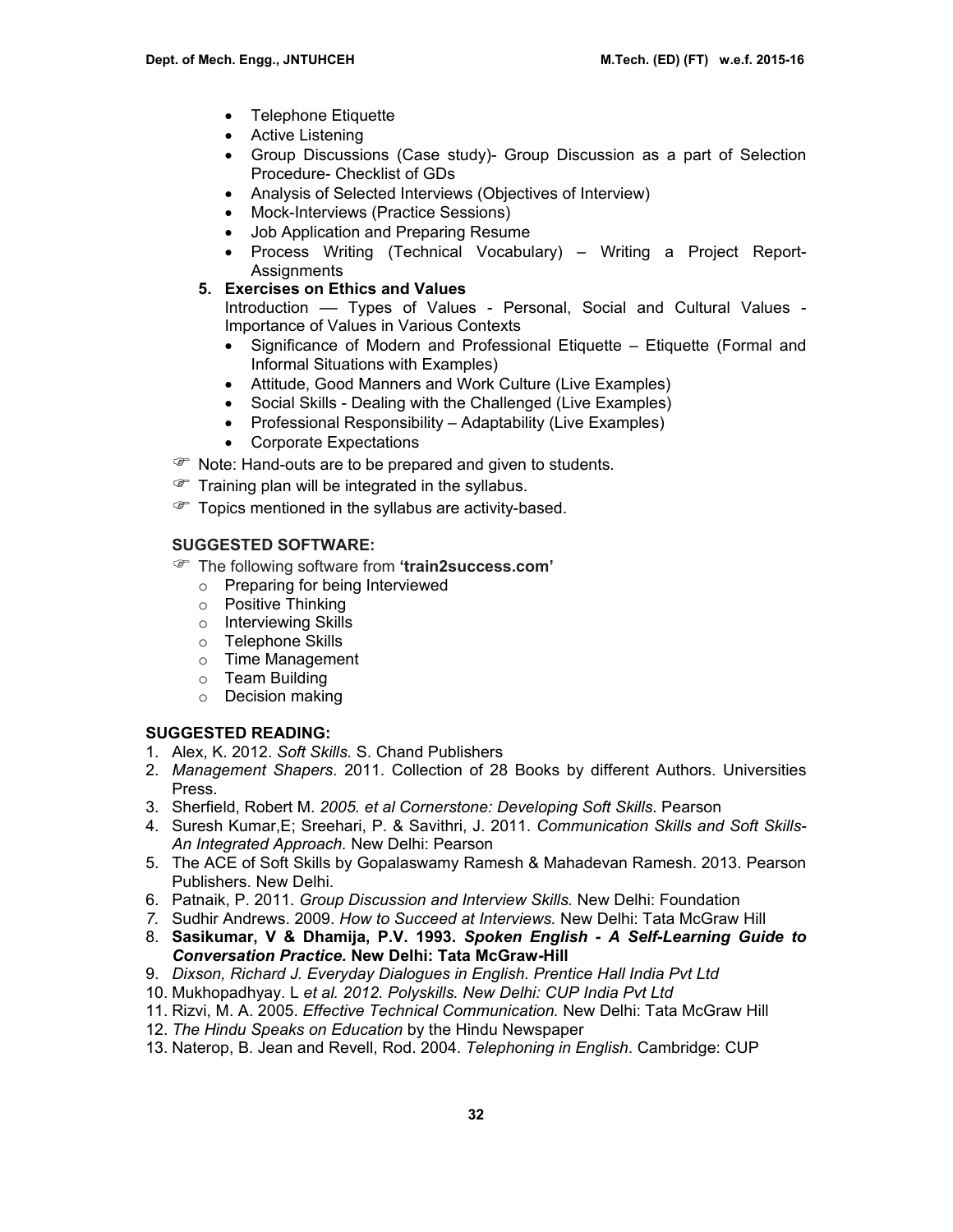#### **M.Tech. I Year II-Sem (Engineering Design)**

| M.Tech. I Year II-Sem (Engineering Design) | L T P C |  |
|--------------------------------------------|---------|--|
|                                            | 4004    |  |

## **ADVANCED MACHINE DESIGN**

**Prerequisite:** Design of machine elements

**Course objectives:** The course is intend to

- To design machine components which are subjected to fluctuating loads.
- To distinguish different design criterions and their procedure to carry out the required design steps for designing mechanical components.
- To design machine components/parts based on creep criterions.

## **Course outcomes:**

After completing this course, the student should be able to

- Ability to analyze behaviour of mechanical elements under different loads
- Understand the design of different transmission elements of automobile
- Ability to analyze mechanical elements critically.

## **Unit- I : Shafts and Axles:**

Introduction, Causes of failure in Shafts and Axles And Stresses in Shafts, Materials for Shafts and Axles, Methods of Manufacturing of Shafts, Designing of Straight Shafts, Pure Tensional Load, Designing for Rigidity and Stiffness, Design of Axles, Flexible Shafts.

## **Unit- II : Rope drive:**

Fibre ropes, rope drives for power transmission, fibrous Ropes used in Hoisting Tackle, Wire Ropes, Materials, Wire Rope Construction, Applications of Ropes, properties of various types of Ropes, Approximate wire Diameters and Effective Cross- section of Ropes: Fiber cores for steel wire ropes, Working loads, Friction and Efficiency wire rope, sheaves and Drum, rope fasteners, Selection of wire rope, design procedure.

#### **Unit- III : Chain drives:**

Types of Chain drives, construction of Chains, Roller Chains, Silent Chains, selection of a chain, Design of the chain Drive, Good design practice.

#### **Unit- IV : Gear drives:**

Design calculations for helical gears, Definitions, double helical , Gear tooth proportions, Design calculations, forces acting in a Bevel gear, Worm gear drives, worm wheel, designation of a worm gear drive, Materials, efficiency of Drive, Heat Dissipation, Design of worm Gearing, Forces on worm gears, advantages and disadvantages of worm gear drives.

#### **Unit- V : Power screws:**

Function, Types of Power screws , Multiple threads, Comparison of square and trapezoidal threads, Power screw drive, Efficiency of screws, square threads, Trapezoidal Threads, stresses in screws design calculations, design procedure, other types of screws, differential and compounds screws , ball baring screws.

#### **Text books:**

- 1. Machine Design by Dr. P.C. Sharma- S.K.Kataria & sons
- 2. Machine Design by Maleev and Hartman-C.B.S Publishers

- 1. Machine Design by Schaum series
- 2. Mechanical Engineering design by J.E. Shigley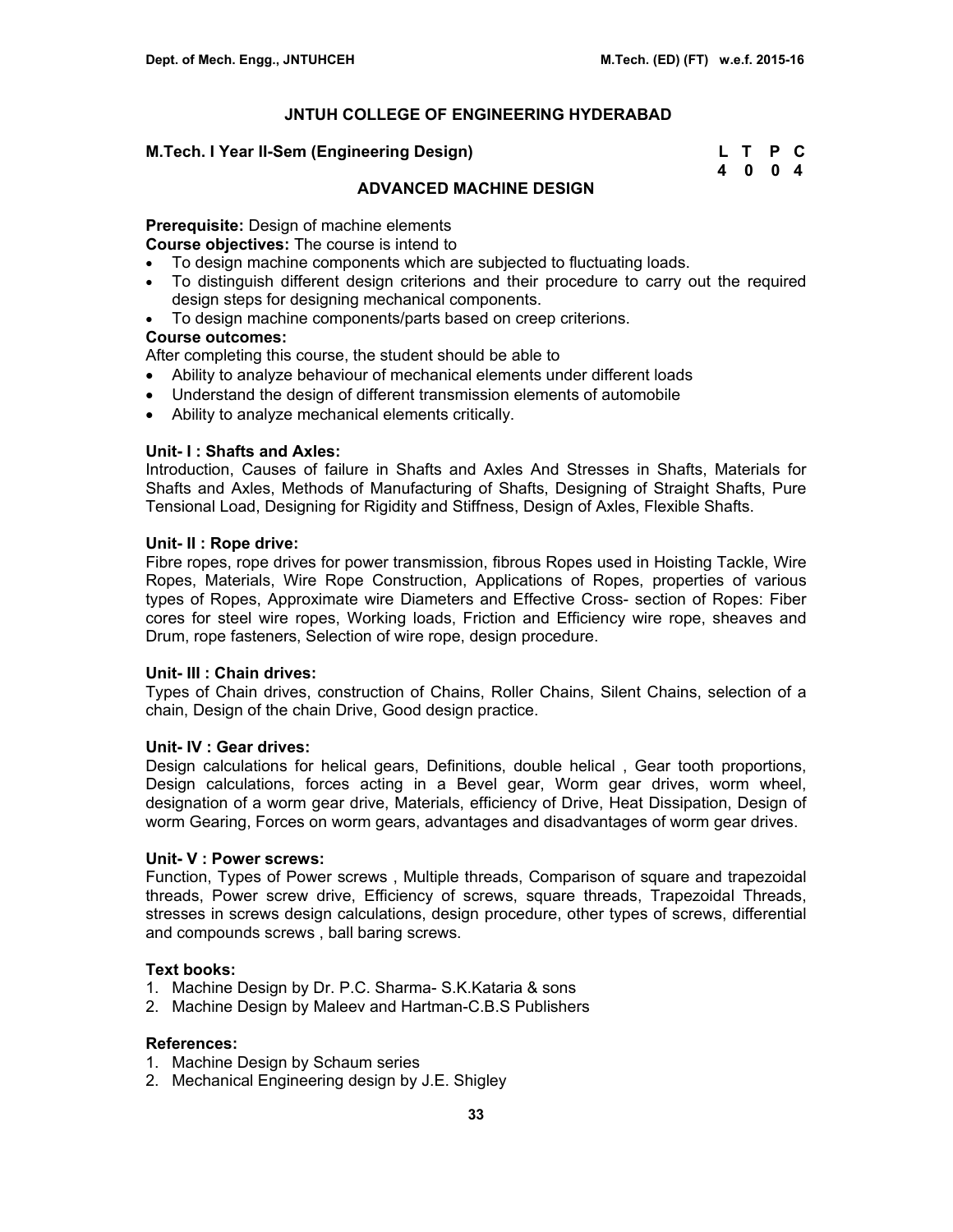## **M.Tech. I Year II-Sem (Engineering Design)**

| M.Tech. I Year II-Sem (Engineering Design) | L T P C |  |
|--------------------------------------------|---------|--|
|                                            | 4004    |  |

## **FINITE ELEMENT AND BOUNDARY ELEMENT METHODS**

#### **Prerequisite:** None

**Course objectives:** The course is intend

- To equip the students with the Finite Element Analysis fundamentals.
- To enable the students to formulate the design problems into FEA.
- To introduce basic aspects of finite element technology, including domain discretization,
- polynomial interpolation, application of boundary conditions, assembly of global arrays,
- and solution of the resulting algebraic systems.
- To introduce basic concepts of framing dynamic problems in FEA
- To keep track of the moving boundary at different instants of time.

## **Course outcomes:**

After completing this course, the student should be able to

- Understand the background of mathematical equations used for development of modeling software modules to develop the various structural related applications
- Identify mathematical model for solution of common engineering problems.
- Solve structural, thermal, fluid flow problems.
- Use professional-level finite element software to solve engineering problems in Solid mechanics, fluid mechanics and heat transfer.

#### **UNIT - I**

**Introduction to FEM:** basic concepts, application of FEM, general description, One Dimensional problems : Stiffness equations for a axial bar element in local co-ordinates using Potential Energy approach and Virtual energy principle - Stiffness equations for a truss bar element oriented in 2D plane - Finite Element Analysis of Trusses – Plane Truss elements – methods of assembly.

**Analysis of beams:** Hermite shape functions – Element stiffness matrix – Load vector – Problems.

#### **UNIT -II**

**2-D problems:** CST - Stiffness matrix and load vector - Isoparametric element representation – Shape functions – convergence requirements – Problems. Two dimensional four noded isoparametric elements - Numerical integration.

**3-D problems** : Stiffness Matrix - Tetrahedron element – Hexahedron Element.

## **UNIT - III**

**Scalar field problems:** 1-D Heat conduction – 1D fin elements – 2D heat conduction analysis of thin plates – Composite slabs - problems.

**Dynamic Analysis:** Dynamic equations – Lumped and consistent mass matrices – Eigen Values and Eigen Vectors – mode shapes – modal analysis for bars and beams.

#### **UNIT - IV**

**Boundary Element Method: Potential Problems:** Introduction, boundary Element Approach-Fundamental solution, Another form of boundary integral equation. Numerical Implementation - Determination of Ci, Final Relation, Consideration of internal heat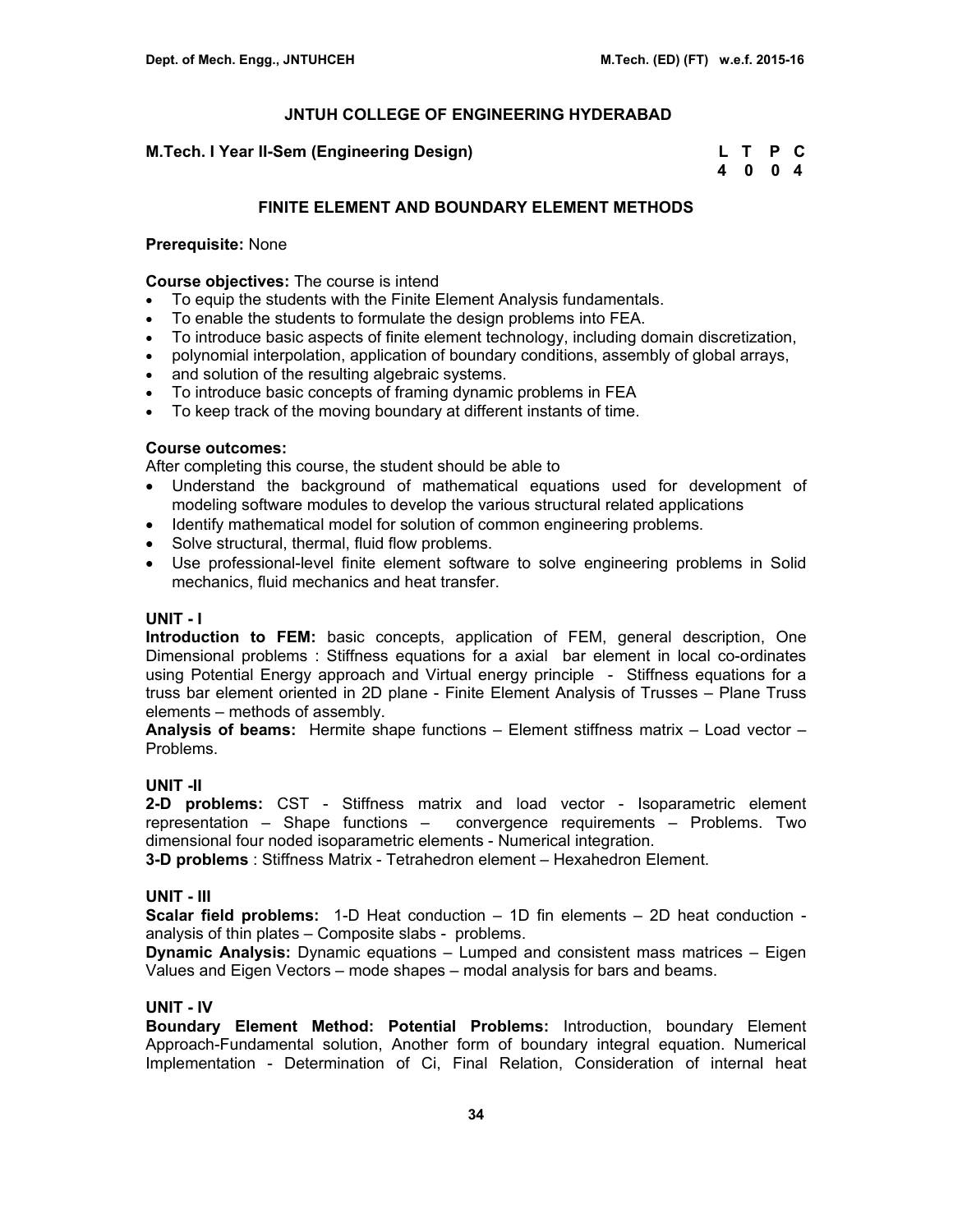generation (body force term), Three-dimensional analysis, tackling kernel singularity, Axi-Symmetric kernel, Mixed boundary condition.

## **UNIT - V**

**Boundary Element Formulation for Electrostatic Problems:** Introduction, Basic Relation-Boundary condition, other relations. Boundary Integral Relation, Fundamental solution, Discretizatin and Matrix Formulation – Determination of term  $C(p)m$ . Illustrative Examples – Loose - fit , loaded pin in hole, Cam- tappet contact problem.

## **Text Book**:

- 1. Finite and Boundary Element Methods in Engineering by O.P.Gupta, Oxford & IBH Publishing Co. Pvt. Ltd
- 2. The finite element methods in Engineering  $-$  S.S. Rao  $-$  Elsevier  $-$  4<sup>th</sup> edition

- 1. Finite Element Methods, Alavala, PHI.
- 2.Introduction to finite elements in engineering Tirupathi K. Chandrupatla and Ashok D. Belagundu.
- 3. An Introduction to Finite Element Methods J. N. Reddy Mc Grawhill
- 4. The Finite element method in engineering science O.C. Zienkowitz, Mc Grawhill.
- 5. Concepts and applications of finite element analysis Robert Cook Wiley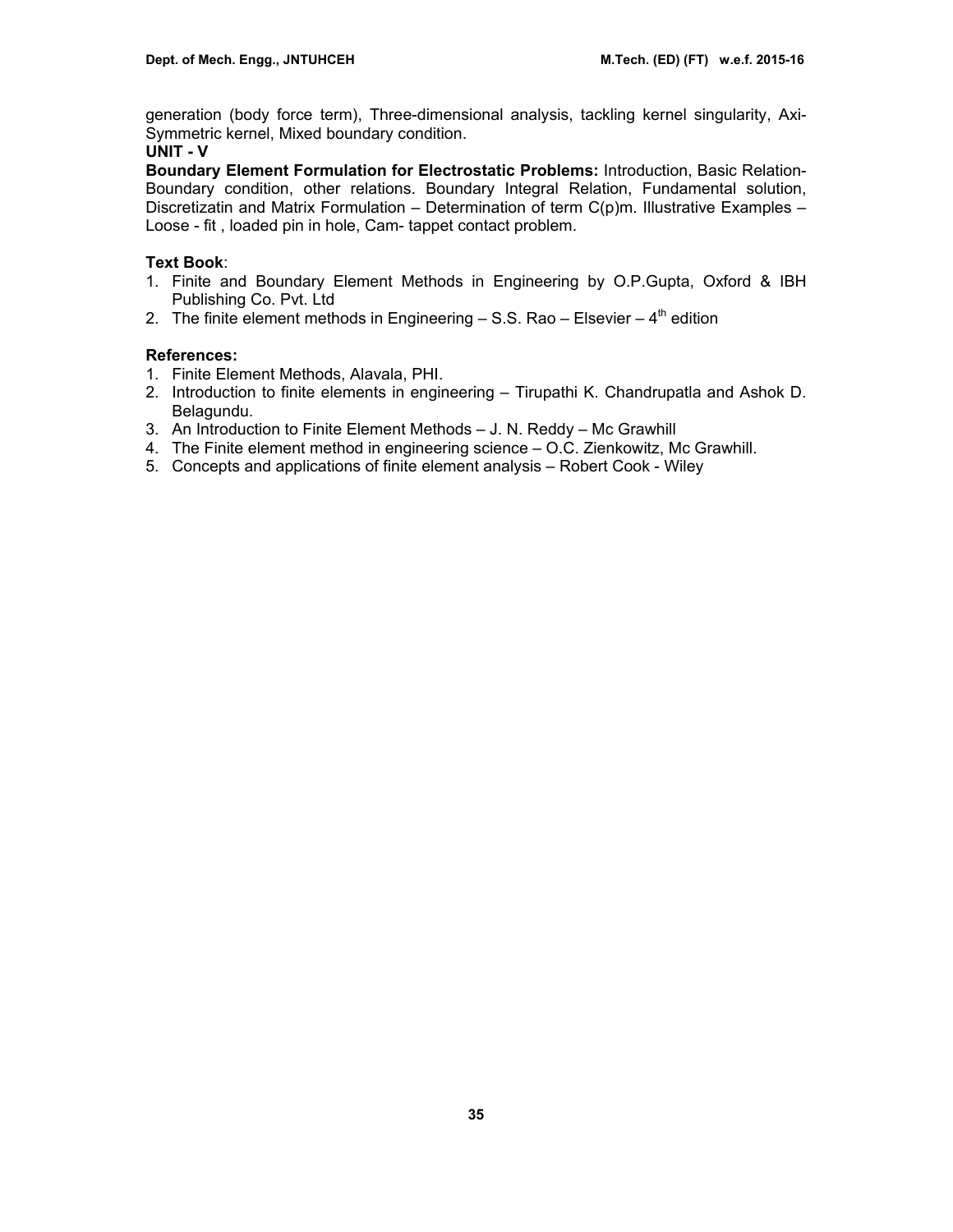#### **M.Tech. I Year II-Sem (Engineering Design)**

| M.Tech. I Year II-Sem (Engineering Design) | L T P C |  |
|--------------------------------------------|---------|--|
|                                            | 4004    |  |

## **INDUSTRIAL ROBOTICS (Elective - V)**

#### **Prerequisite:** None

#### **Course objectives:** The course is intend

- To impart knowledge on robot configurations, components, sensors and actuators used in robotics.
- To develop programming techniques for industrial robots, kinematic and dynamic analysis for simple planner robots, robot cell design and applications.

## **Course outcomes**:

After completing this course, the student should be able to

- Understand with the automation and brief history of robot and applications.
- To familiarized with the kinematic motions of robot and good knowledge about robot end effectors and their design concepts.
- Write Programming methods & various Languages of robots.

## **UNIT I:**

**Introduction:** Automation and Robotics, Robot anatomy, robot configuration, motions joint notation work volume, robot drive system, control system and dynamic performance, precision of movement.

**Control System And Components:** basic concept and modals controllers control system analysis, robot actuators and feedback components (sensors): Internal & External Sensors, Positions sensors, velocity sensors - Desirable features, tactile, proximity and range sensors, uses sensors in robotics , Power Transmission Systems.

## **UNIT II:**

**Motion Analysis and Control:** Manipulator kinematics, position representation Homogeneous transformation, D-H Notation, D-H Transformation Matrix, Forward & Inverse transformations, problems on planar & spatial manipulators, Differential Kinematics, Jacobian Formulation, problems, manipulator path control: Slew, Joint Interpolated & Straight line motions, trajectory planning: Joint space scheme, Cartesian space scheme, Cubic Polynomial fit without and with via point, blending.

## **UNIT III:**

**Robot Dynamics:** Lagrange – Euler & Newton - Euler formulations, problems on two link planar manipulators, configuration of robot controller.

**End Effectors**: Grippers-types, operation, mechanism, force analysis, tools as end effectors consideration in gripper selection and design.

**Machine Vision:** Functions, Sensing and Digitizing-imaging, Devices, Lighting techniques, Analog to digital single conversion, Image storage, Image processing and Analysis-image data reduction, Segmentation feature extraction. Object recognition, training the vision system, Robotics application.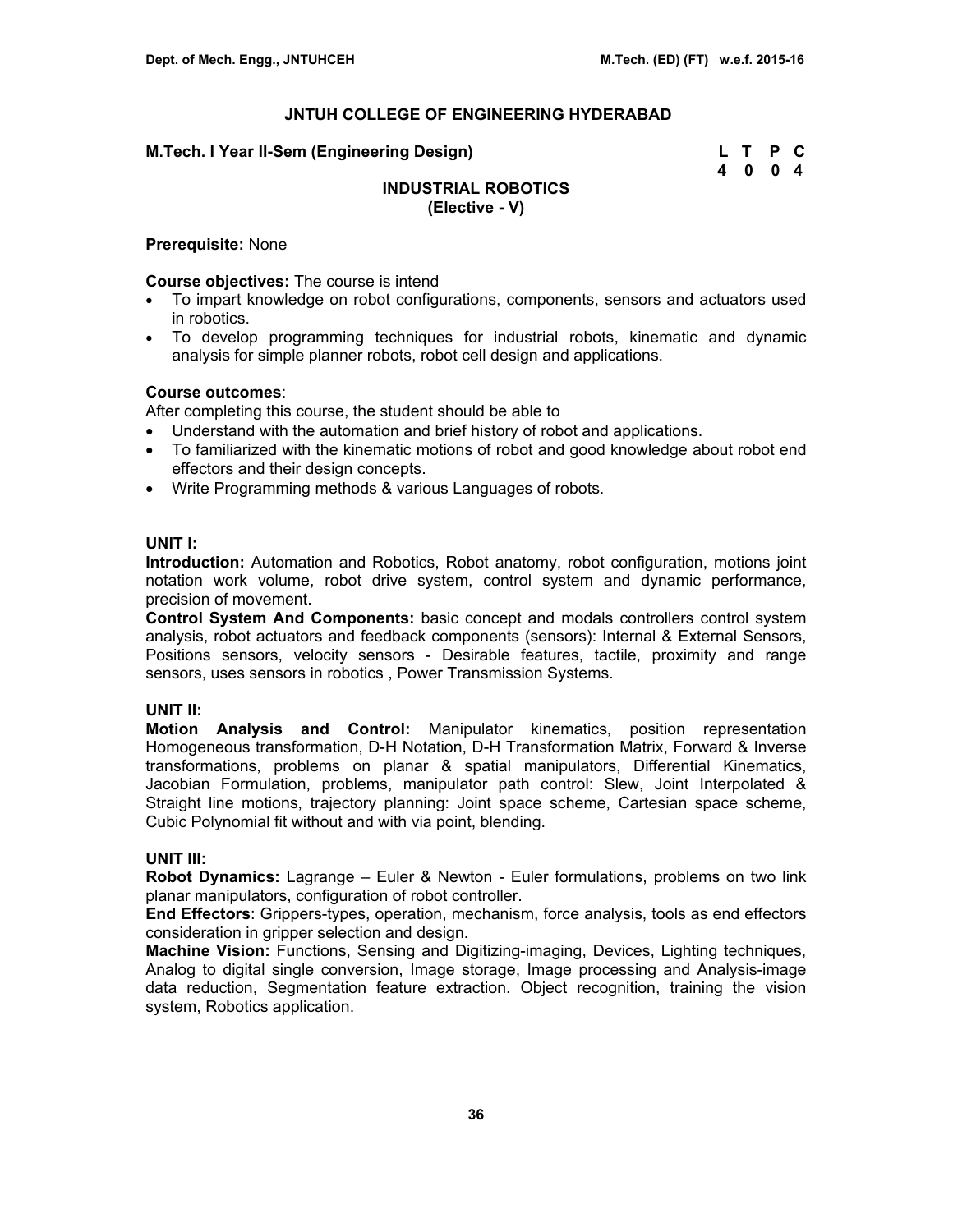## **UNIT IV:**

**Robot Programming:** Lead through programming, Robot programming as a path in space, Motion interpolation, WAIT, SINGNAL AND DELAY commands, Branching capabilities and Limitations.

**Robot Languages:** Textual robot languages, Generation, Robot language structures, Elements and functions.

# **UNIT V:**

**Robot Cell Design and Control:** Robot cell layouts-Robot centered cell, In-line robot cell, Considerations in work cell design, Work cell control, Inter locks, Error detection, Work cell controller.

**Robot Applications:** Material transfer, Machine loading/unloading. Processing operations, Assembly and Inspection, Future Applications.

## **TEXT BOOKS:**

- 1. Introduction to Robotics Mechanics & Control/ John J.Craig/Pearson
- 2. Industrial robotics / Mikell P.Groover / McGraw Hill.

## **REFERENCE BOOKS:**

- 1. Robotics / K.S.Fu / McGraw Hill.
- 2. Robot Analysis/Lung Wen Tsai/John Wiley & Sons
- 3. Robotics & control/RK Mittal & IJ Nagrath/ Tata McGrawHill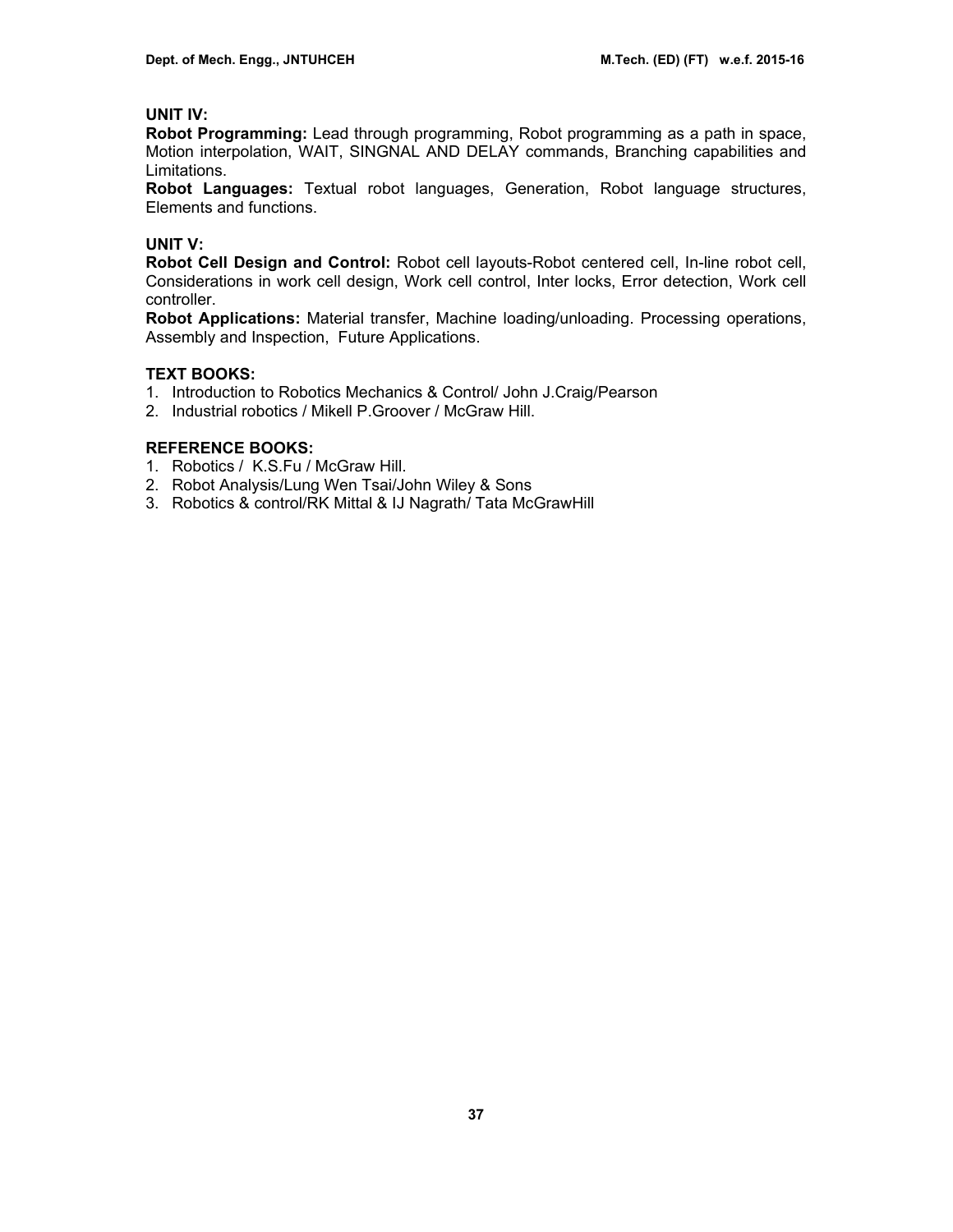#### **M.Tech. I Year II-Sem (Engineering Design)**

| M.Tech. I Year II-Sem (Engineering Design) | L T P C |  |
|--------------------------------------------|---------|--|
|                                            | 4 0 0 4 |  |

# **NEURAL NETWORKS AND FUZZY LOGICS (Elective-V)**

#### **Prerequisites:** None

**Course objectives:** The course is intend

• To cater the knowledge of Neural Networks and Fuzzy Logic Control and use these for controlling real time systems.

## **Course outcomes:**

After completion of this course, the student should be able to

- Learn concepts of neural networks and fuzzy logics
- Understand the topology of multi-layer perception, recurrent neural networks and Fuzzification & Defuzzification.
- Understand the basic structure and operation of Fuzzy logic control systems

**UNIT-I: Evolution of neural networks; Artificial Neural Network:** Basic model, Classification, Feed forward and Recurrent topologies, Activation functions; Learning algorithms: Supervised, Un-supervised and Reinforcement; Fundamentals of connectionist modeling: McCulloach – Pits model, Perceptron, Adaline, Madaline.

**UNIT–II:** Topology of Multi-layer perceptron, Back propagation learning algorithm, limitations of Multi-layer perceptron. Radial Basis Function networks: Topology, learning algorithm; Kohenen's self-organising network: Topology, learning algorithm; Bidirectional associative memory Topology, learning algorithm, Applications.

**UNIT–III:** Recurrent neural networks: Basic concepts, Dynamics, Architecture and training algorithms, Applications; Hopfield network: Topology, learning algorithm, Applications; Industrial and commercial applications of Neural networks: Semiconductor manufacturing processes, Communication, Process monitoring and optimal control, Robotics, Decision fusion and pattern recognition.

**UNIT–IV:** Classical and fuzzy sets: Introduction, Operations and Properties, Fuzzy Relations: Cardinality, Operations and Properties, Equivalence and tolerance relation, Value assignment: cosine amplitude and max-min method; Fuzzification: Membership value assignment- Inference, rank ordering, angular fuzzy sets. Defuzzification methods, Fuzzy measures, Fuzzy integrals, Fuzziness and fuzzy resolution; possibility theory and Fuzzy arithmetic; composition and inference; Considerations of fuzzy decision-making.

#### **UNIT-V:**

Basic structure and operation of Fuzzy logic control systems; Design methodology and stability analysis of fuzzy control systems; Applications of Fuzzy controllers. Applications of fuzzy theory.

#### **Text Books:**

- 1. Limin Fu, "Neural Networks in Computer Intelligence," McGraw Hill, 2003.
- 2. Fakhreddine O. Karray and Clarence De Silva., "Soft Computing and Intelligent Systems Design, Theory, Tools and Applications," Pearson Education, India, 2009.
- 3. Timothy J. Ross, "Fuzzy Logic with Engineering Applications," McGraw Hill,1995.
- 4. B.Yegnanarayana, "Artificial Neural Networks," PHI, India, 2006.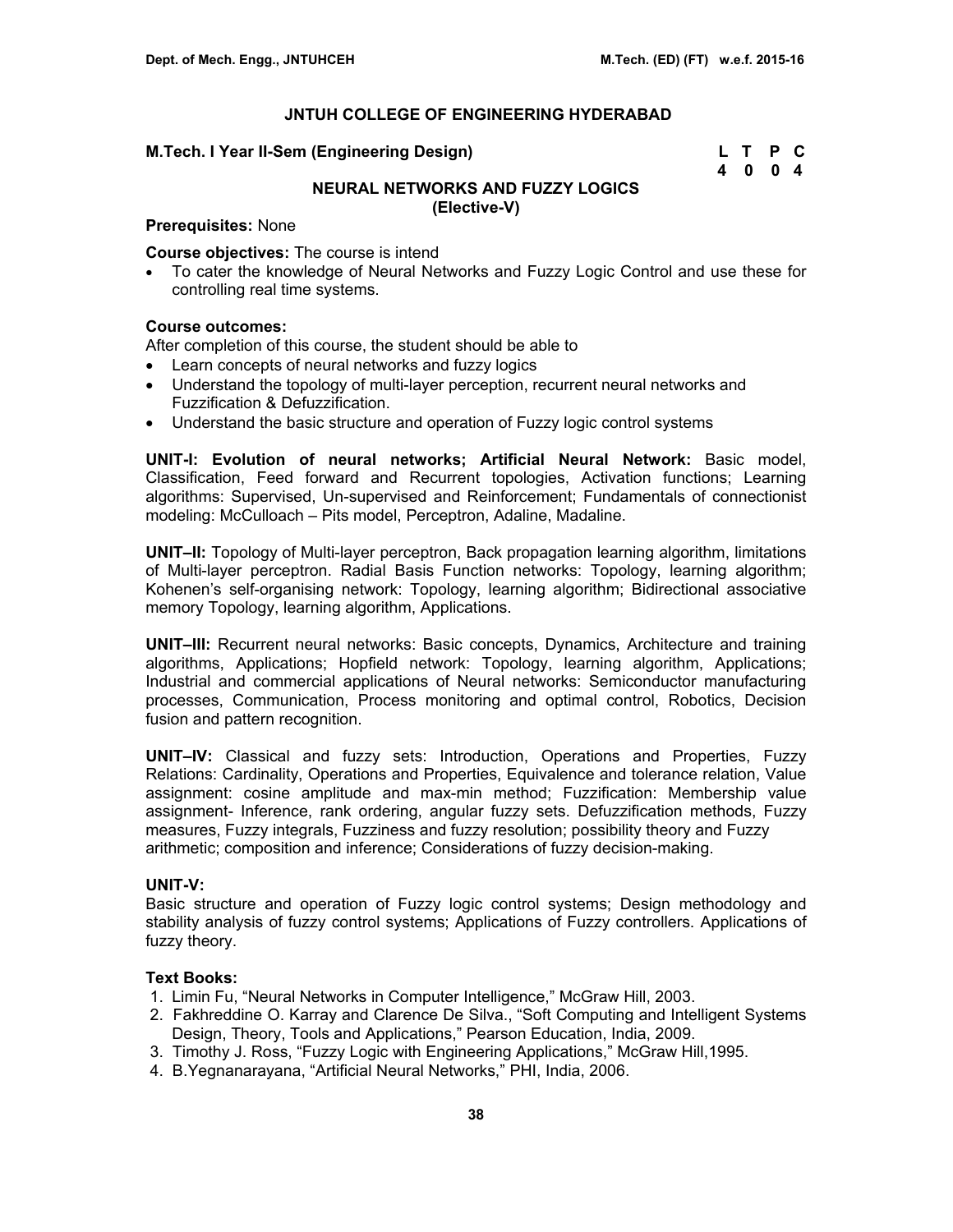#### **M.Tech. I Year II-Sem (Engineering Design)**

| M.Tech. I Year II-Sem (Engineering Design) | L T P C |  |
|--------------------------------------------|---------|--|
|                                            | 4004    |  |

# **ADVANCED TOOL DESIGN**

**(Elective - V)**

**Prerequisite:** Production technology

**Course objectives:** The course is intend to

- Describe tool design methods and punch and die manufacturing techniques
- Select material for cutting tools and gages;
- classify various cutting tools and gages and identify their nomenclature
- Describe the principles of clamping, drill jigs and computer aided jig design
- Design fixtures for milling, boring, lathe, grinding, welding;
- identify fixtures and cutting tools for NC machine tools
- Explain the principles of dies and moulds design

## **Course Outcomes:**

At the end of the course the students will be able to

- Develop the conceptual design, manufacturing framework and systematic analysis of design problems on the machine tools apply the design procedures for different types of design problems such as gear box design, guide way
- Design, shaft loading and its associated parts, rolling bearings, die design and jigs and fixtures and so on.

## **UNIT I:**

**Tool Materials**: Properties of materials, Tool steels, Cast Iron, Mild or low carbon steels, Non-metallic and nonferrous materials, Heat treating.

**Design of Cutting Tools**: Single point cutting tools, Milling cutters, Drills, Selection of carbide steels.

## **UNIT II:**

Determination of shank size for single point carbide tools, determining the insert thickness for carbide tools.

**Design of Jigs and Fixtures:** Basic principles of location and clamping; Locating methods and devices. Jigs – Definition, Types.

## **UNIT III:**

General considerations in the design of Drill jigs, Drill bushing, Methods of Construction. Fixtures – Vice fixtures, Milling, Boring, Lathe Grinding fixtures.

**Design of Sheet Metal Blanking and Piercing Dies:** Fundamentals of Die cutting operations, Power press types, General press information, Material Handling equipment.

## **UNIT IV:**

Cutting action in Punch and die operations. Die clearance, Types of Die construction. Die design fundamentals – Blanking and piercing die construction, pilots, stripper and pressure pads presswork material, Strip layout, Short run tooling for piercing.

## **UNIT V:**

**Design of Sheet Metal Bending, Forming and Drawing Dies:** Bending dies, Drawing dies, Forming dies, Drawing operations, Variables that effect metal flow during drawing. Determination of blank size, Drawing force, single and double action draw dies.

## **Text Books:**

1. Tool Design / Donaldson / Tata Mc Graw Hill.

2. Mechanical Metallurgy / George E Dieter / Tata McGraw Hill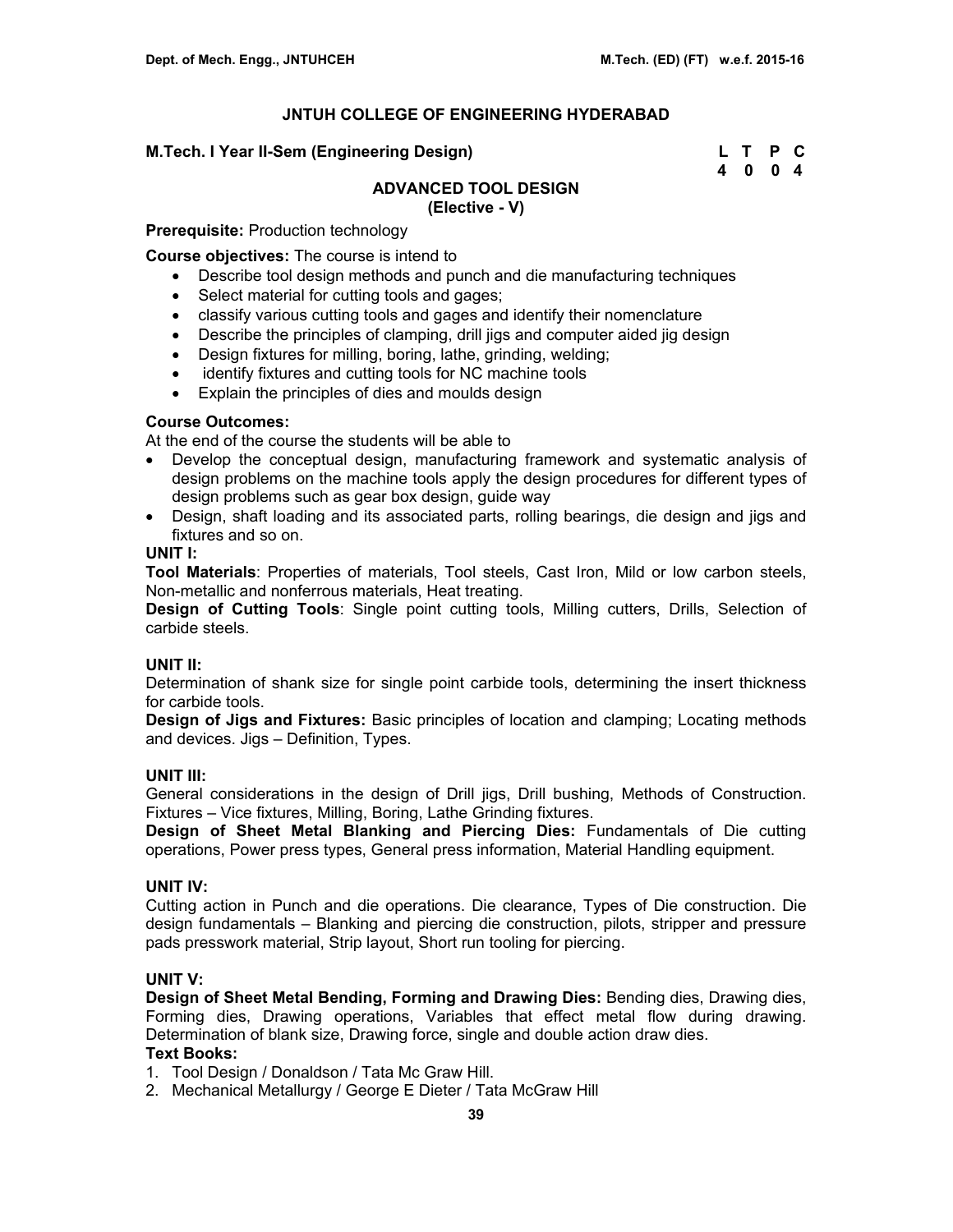#### **M.Tech. I Year II-Sem (Engineering Design)**

| M.Tech. I Year II-Sem (Engineering Design) | L T P C |  |
|--------------------------------------------|---------|--|
|                                            | 4 0 0 4 |  |

## **VIBRATION ANALYSIS OF MECHANICAL SYSTEMS (Elective-VI)**

#### **Prerequisite:** None

**Course objectives:** The course is intend

- To prepare the student to understand the fundamentals of vibrations of various physical models for single and multi degree freedom systems
- To make the student apply numerical methods to various physical systems and their response to vibrations.
- Exposure to vibration measurement of industrial equipment using instruments

## **Course Outcomes:**

At the end of the course the students will be able to

- To study the vibrations in machine elements and how to control them.
- Ability to analyze the mathematical model of linear vibratory system to determine its response
- Obtain linear mathematical models of real life engineering systems
- Determine vibratory responses of single and multi degree of freedom systems to harmonic, periodic and non-periodic excitation

#### **Unit-I**

#### **Free Vibration of Single Degree of Freedom Systems:**

Introduction, Free Vibration of an Undamped Translational System, Equation of Motion using Newton's second law of motion, Equation of motion using other methods, Equation of motion of a spring, mass system in vertical position, solution, Harmonic Motion Free Vibration of an Undamped torsional System- Equation of motion. Free Vibration with Viscous Damping-Equation of motion.

#### **Unit-II**

## **Forced Vibration of Single Degree of Freedom Systems:**

Introduction, Response of an Undamped system under harmonic force, Total response, Beating Phenomenon. Response of a Damped System under Harmonic Force- Total Response, Quality Factor and Bandwidth, Response of a Damped system under the Harmonic Motion of the base, Fore Transmitted, Relative Motion.

#### **Unit- III**

**Two Degree of Freedom Systems:** Introduction, Equations of Motion for forced Vibration, Free Vibration Analysis of and undamped system, Torsional system, Coordinate Coupling and Principal Coordinates, forded Vibration Analysis, Semi definite Systems, Self- Excitation and stability Analysis.

## **Unit-IV**

**Multi-degree of Freedom Systems:** Introduction Modeling of Continuous systems as Multidegree of Freedom systems, Using Newton's second law to derive equations of motion, Influence Coefficients. Potential and kinetic energy expressions in matrix form, Generalized coordinates and generalized forces, Using Lagrange's equations to derive equations of motion, Equations of motion of undamped systems in matrix form, Eigen value problem,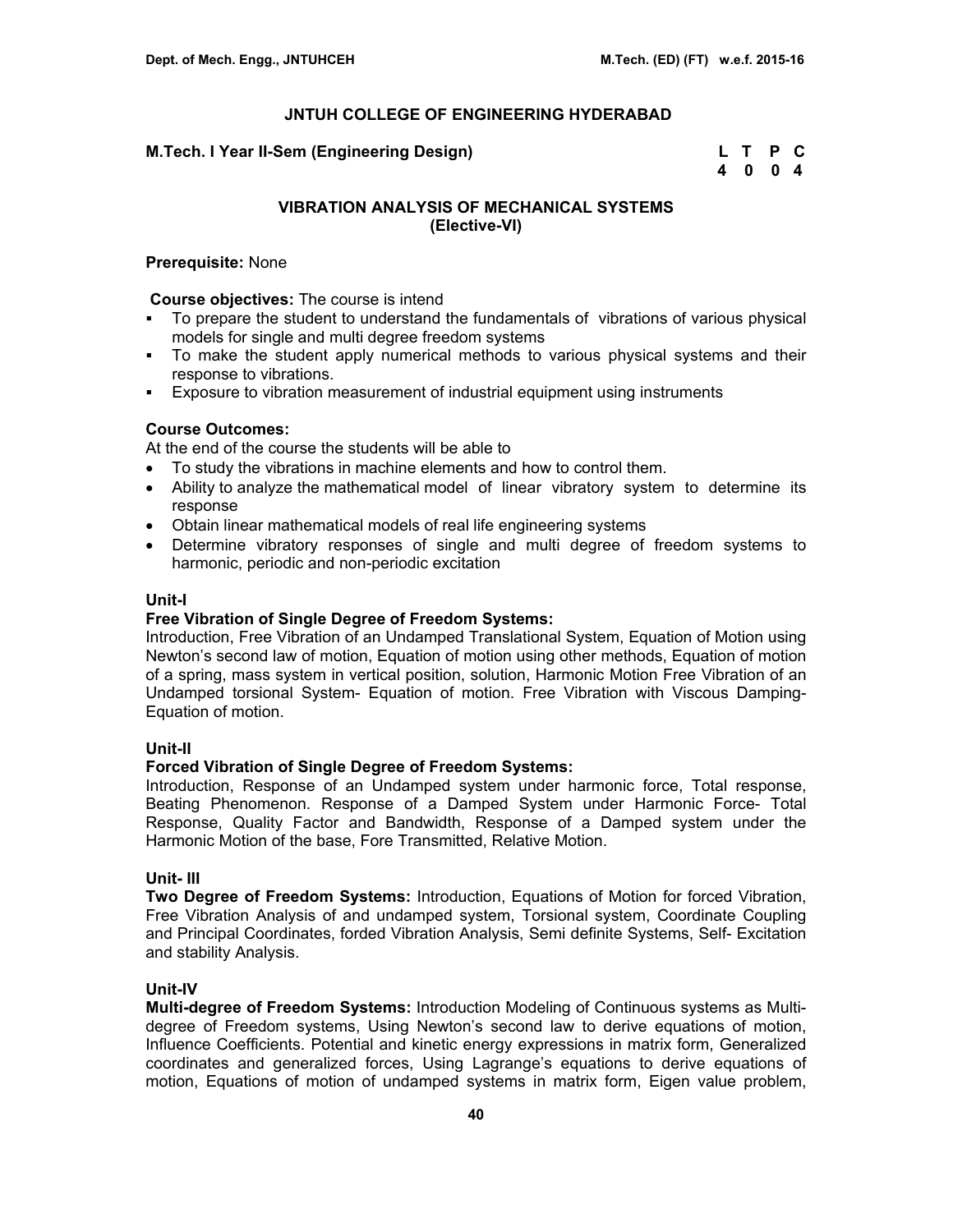solution of the Eigen value problems – solution of the characteristic equation, orthogonality of normal modes, repeated Eigen values.

# **Unit-V**

# **Determination of Natural Frequencies and Mode Shapes**:

Introduction, Dunkerley's formula, Rayleigh's Method- Properties of Rayleigh's Quotient, Computation of the Fundamental Natural Frequency, Fundamental Frequency of Beams and Shafts. Holzer;s Method-Torsional systems, Spring Mass Systems. Jacobis method, Standard Eigen value Problems.

## **Text books:**

- 1. Mechanical Vibrations by S.S.Rao, 4<sup>th</sup> Edition, Pearson Publications.
- 2. Elements of Vibration Analysis by Meirovitch.

- 1. Mechanical Vibrations by G.K. Groover.
- 2. Vibrations by W.T. Thomson
- 3. Mechanical Vibrations Schaum series.
- 4. Vibration problems in Engineering by S.P. Timoshenko.
- 5. Mechanical Viabrations V.Ram Murthy.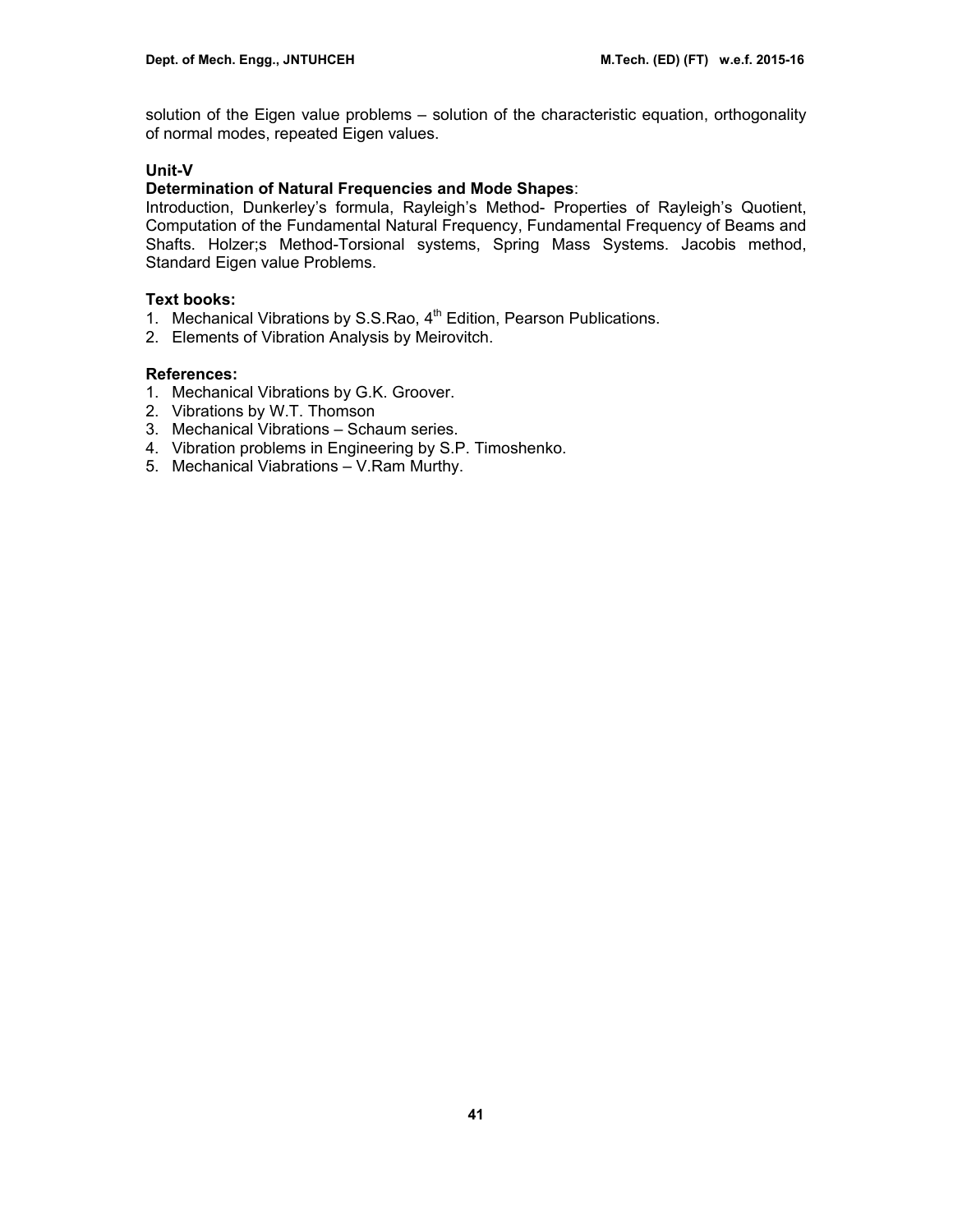## **M.Tech. I Year II-Sem (Engineering Design)**

| M.Tech. I Year II-Sem (Engineering Design) | L T P C |  |
|--------------------------------------------|---------|--|
|                                            | 4004    |  |

# **RANDOM VIBRATIONS**

## **(Elective - VI)**

**Prerequisites:** Probability & Statistics, Kinematic of machinery and Dynamics of machinery.

# **Course objectives:** The course is intend

- To introduce the fundamental ideas of random vibrations.
- To deal in some depth with digital spectral analysis, which involves the measurement and analysis of random vibrations

## **Course outcomes:**

After completing this course, students should be able to

- Apply tools from probabilistic modeling to analyze dynamic systems while accounting for variability and uncertainties that are inevitably present in real engineered systems.
- Classify random excitations as stationary or non-stationary
- Discuss important properties of random processes
- Define and compute power spectral density functions
- Compute auto-and cross-correlation functions, and relate them to power spectral
- Density functions Describe the dynamic response of a multi-degree-of-freedom system to a stochastic excitation
- Quantify the distributions of peak loads and peak responses from a system subject to stochastic excitation

## **UNIT I: PROBABILITY THEORY:**

Random Vibrations - Probability distribution and density functions - Excreted values - Conditional probability - Characteristic and log characteristic functions - Chebycshev inequality - Functions of random variables.

# **UNIT – II : RANDOM PROCESSES - I:**

Concept of stationary and ergodicity - Evolutionary nonostationary process - Auto and cross correlation and covariance Functions - Mean square limit, differentiability and inerrability - Spectral decomposition.

## **UNIT III: RANDOM PROCESSES - II:**

Power spectral and cross spectral density Factions - Wiener - Khintchine relations - Properties of Gaussian. Poisson and Markov processes –Fokker - Planck Equation - Broad band and narrow band random processes - white noise.

## **UNIT IV : RANDOM VIBRATIONS - I:**

Response of linear single and multi - degree of freedom systems to stationary excitation - Response of continuous systems - Normal mode method.

## **UNIT V : RANDOM VIBRATIONS - II:**

Level crossing, peak and envelop statistics - First excursion and fatigue.

## **Text Books :**

- 1. Lishakoff, I., " Probabilistic Methods in the Theory of Structures", John Wiley, New York, 1983.
- 2. Newland, D.E., " An Introduction to Random Vibrations and Spectral Analysis", Longman Inc., New York, Second Edition, 1984.

- 1. Nigam, N.C., "Introduction to Random Vibrations". MIT Press, Cambridge, Massachusettes, 1983
- 2. Nigam, N.C. and Narayanan, S., "Applications of Random Vibrations", Narosa Publications,1995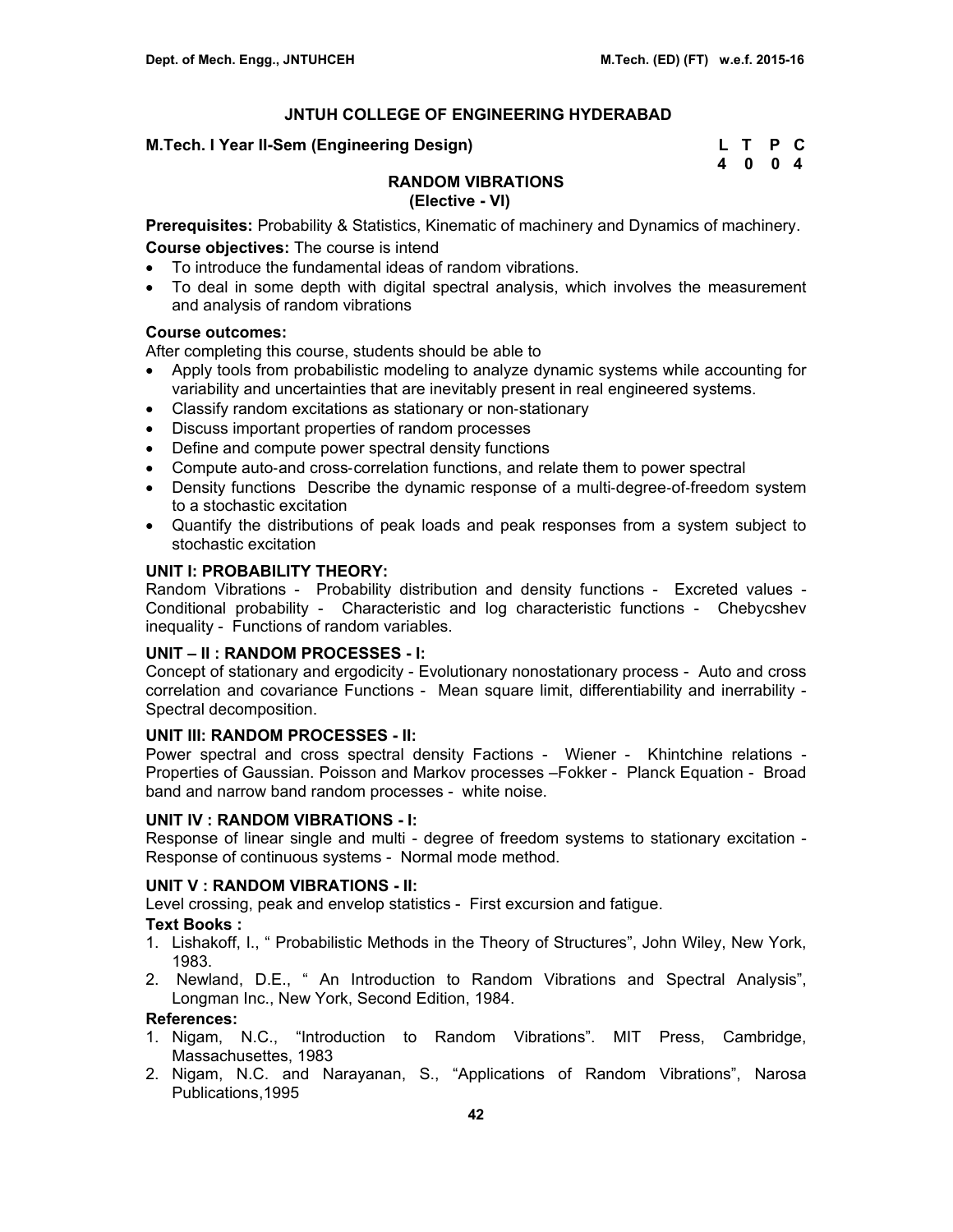#### **M.Tech. I Year II-Sem (Engineering Design) L T P C**

 **4 0 0 4** 

## **VEHICLE DYNAMICS (Elective - VI)**

**Prerequisite:** Automobile Engineering

**Course objectives:** The course is intend

- To understand the fundamentals of dynamics of different vehicle tyres ,
- To impart the design of suspension and mechanisms of steering

#### **Course Outcomes:**

At the end of the course the students will be able to

• The focus of Automotive System Dynamics is to introduce the fundamentals of vehicle dynamics and the performance indices and evaluation criteria of vehicles, to analyze the influence of vehicle configuration and design parameters on vehicle performance.

#### **UNIT I:**

**Introduction**: Fundamental Principles, Vehicle tires performance, cornering characteristics, Mechanics of Vehicle Terrain interaction. Vehicle Kinematics, Fundamental principles of velocity, acceleration. Two dimensional mechanisms, Forward Vehicle Dynamics.

## **UNIT II:**

Three dimensional Mechanisms, Multi-Body Systems Design, Introduction to 3D vehicle design.

## **UNIT III:**

**Suspension Design:** Computer models using Bond Graph Technology, Drive train dynamics, vehicle performance

## **UNIT IV:**

**Steering Mechanisms**: Two and three dimensional analysis, Mechanics of Vehicle Terrain interaction. Vehicle Collations, Fundamental laws of motion, energy and momentum, Forces and Moments 2D and 3D. The Dynamics of vehicle rollovers.

#### **UNIT V:**

Wheeled Vehicle Handling – Handling control loop, vehicle transfer function, Kinematic behavior of vehicles with rigid wheels and with complaint tyres: Neutral steer point, static margin, over and under-steer. Solution with two degree of freedom in the steady state: Stability factor, characteristic and critical speeds. Tracked Vehicle Handling – Analysis of sprocket torques and speeds, required to skid steer a tracked vehicle. Extension of theory to include three degrees of freedom.

# **Text Books:**

- 1. Vehicle Dynamics Theory and Application- Reza Jazar, Springer 2008
- 2. Theory of Ground Vehicles J.Y.Wong, John Wiley.

- 1. Vehicle stability Dean Karnopp, Dekker Mechanical Engineering
- 2. Modeling & Simulation of Mechatronics Systems Karnoop Margolis, Rosenberg, Wiley 2007.
- 3. Suspension and Tyres Giles J.G. Steering, Illiffe Books Ltd., London.
- 4. Fundamental of Vehicle Dynamics- Gillespie T.D, SAE USA.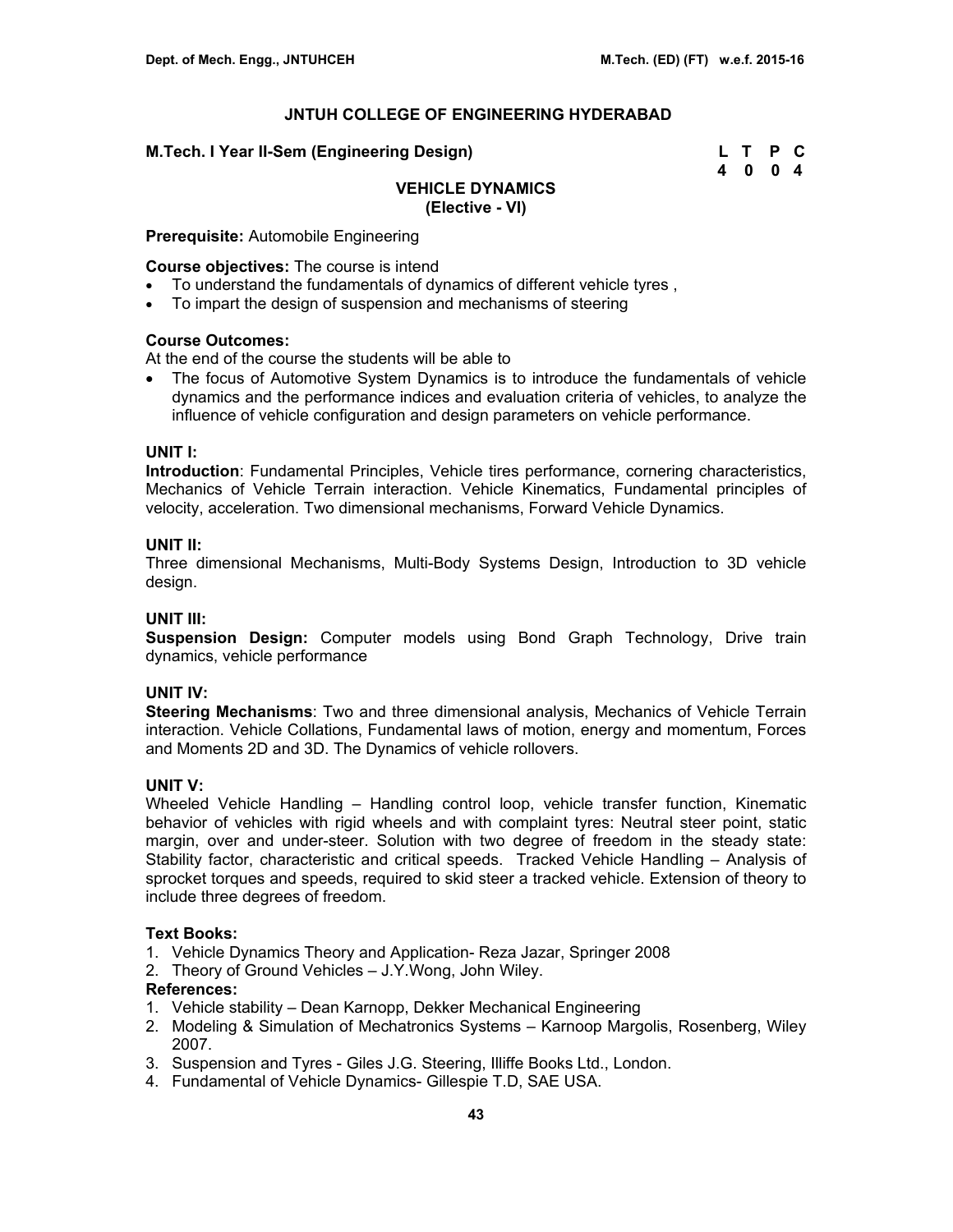## **M.Tech. I Year II-Sem (Engineering Design)**

| M.Tech. I Year II-Sem (Engineering Design) | L T P C |  |
|--------------------------------------------|---------|--|
|                                            | 4 0 0 4 |  |

## **EXPERIMENTAL STRESS ANALYSIS (Elective - VII)**

**Prerequisite:** None

#### **Course objectives:** The course is intend

• To Provides knowledge about different experimental stress analysis techniques. These are very much needed to validate the design outputs.

## **Course Outcomes:**

At the end of the course the students will be able to

- Know the working principle of strain gauges and do the model analysis using different theorems.
- Know the concepts of photo elasticity and its applications.
- Use the various Non-destructive testing methods.

#### **UNIT-I**

Strain Gauges - Mechanical and optical strain gauges – Description and operation – Electrical resistance- Inductance and capacitance gauges – Detailed treatment on resistant gauges – Measurement of static and dynamic strains – Strain rosettes – Effect of transverse strains – Use of strain recorders and load cells.

## **UNIT-II**

Model Analysis - Structural similitude – Use of models – Structural and dimensional analysis – Buckingham Pi Theorem – Muller Breslau's principle for indirect model analysis – Use of Begg's and Eney's deformeters – Moment indicators – Design of models for direct and indirect analysis.

#### **Unit-III**

Two dimensional photo elasticity - Stress optic law – Introduction to polariscope – Plane and circular polariscope – Compensators and model materials – Material and model fringe value – Calibration of photo elastic materials – Isochromatic and isoclinic fringes – Time edge effects.

## **Unit-IV**

Three dimensional photo elasticity - Introduction – Stress freezing techniques – Stress separation techniques – Scattered light photo elasticity – Reflection polariscope.

#### **Unit-V**

Miscellaneous Methods - Brittle coating method – Birefringence techniques – Moire fringe method – Non-destructive testing – Ultrasonic pulse velocity technique – Rebound hammer method – X-ray method – Gamma-ray method.

#### **Text books :**

1. Experimental stress analysis by Dally and Riley, Mc Graw-Hill

- 1. Experimental stress analysis by Sadhu singh, Danapathi rai publications
- 2. Heteny M; Handbook of Experimental Stress Analysis, John Wiley and Sons, New York.
- 3. Photoelasticity Vol. I & II., Frocht M.M.; John Wiley and Sons, New York.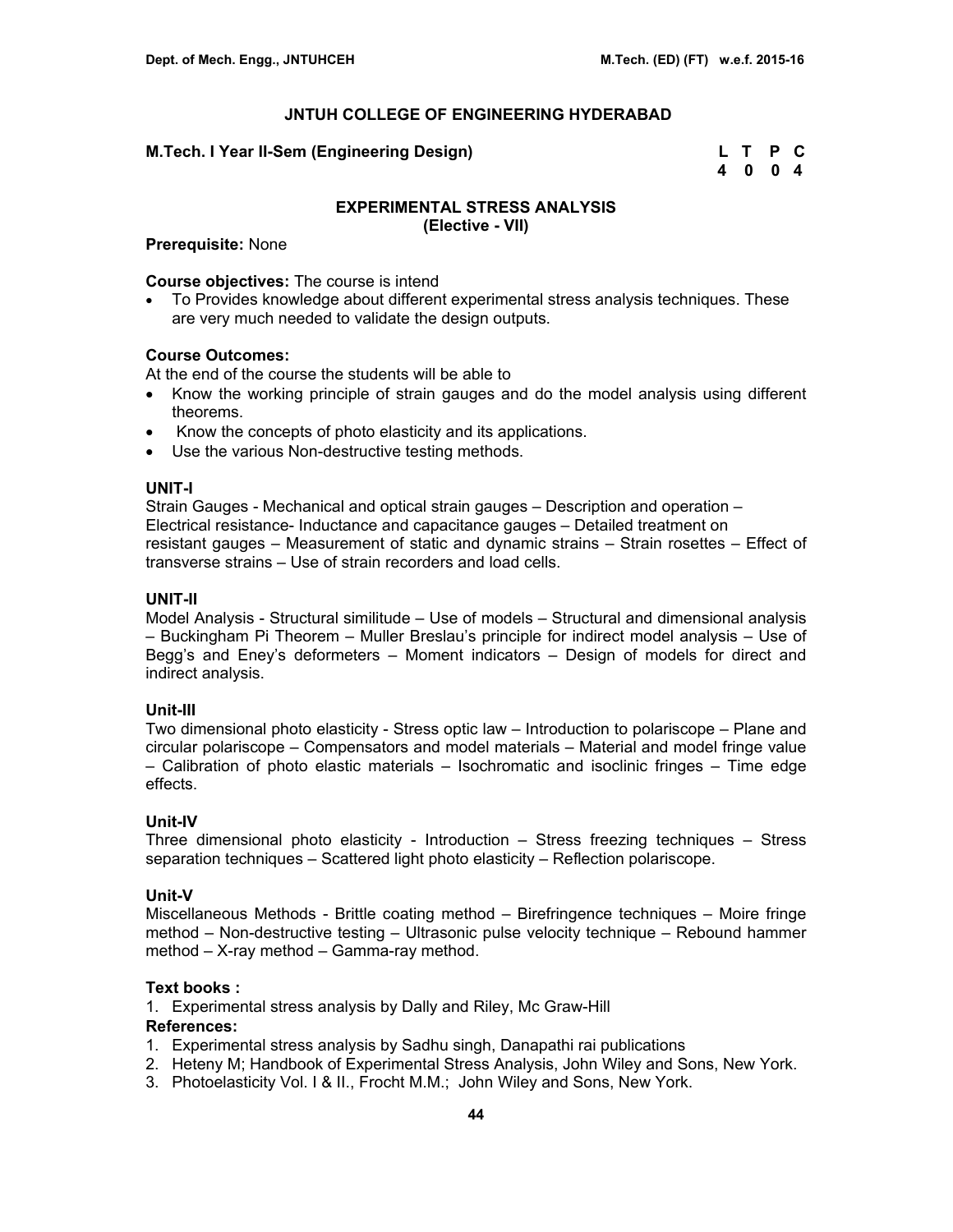#### **M.Tech. I Year II-Sem (Engineering Design)**

| M.Tech. I Year II-Sem (Engineering Design) | L T P C |  |
|--------------------------------------------|---------|--|
|                                            | 4 0 0 4 |  |

## **FRACTURE MECHANICS (Elective - VII)**

#### **Prerequisite:** None

#### **Course objectives:** The course is intend

- To provide an understanding of fundamental principles and assumptions, and to give a basis for analysis and evaluation of structures from a fracture mechanics point of view.
- Also students will be explored to fatigue, creep deformation,creep-fatigue interactions.

## **Course Outcomes:**

At the end of the course the students will be able to

- Predict material failure for any combination of applied stresses.
- Estimate failure conditions of a structure
- Determine the stress intensity factor for simple components of simple geometry
- Predict the likelihood of failure of a structure containing a defect

#### **UNIT I:**

**Introduction to fracture Mechanics**: The Crack tip plastic Zone, Methods for Measuring Fracture Toughness.

#### **UNIT II:**

Strength of cracked bodies- potential energy and surface energy – Griffith's theory – Irwin – Orwin extension of Griffith's theory to ductile materials – Stress analysis of cracked bodies – Effect of thickness on fracture toughness – Stress intensity factors for typical geometries.

#### **UNIT III:**

## **PHYSICAL ASPECTS OF FATIGUE:**

Phase in fatigue life - Crack initiation – Crack growth - Final fracture - Dislocation – Fatigue fracture surfaces. Safe Life and Fail safe design philosophies Importance of Fracture Mechanics in Aerospace structure – Applications to composite materials and structures.

## **UNIT IV:**

# **STATICAL ASPECTS OF FATIGUE BEHAVIOUR:**

Low cycle and high cycle fatigue - Coffin- Manson's Relation –Transition Life – Cyclic strain hardening and softening – Analysis of load histories – Cycle counting techniques – Cumulative damage – Miner's theory, other theories.

## **UNIT V:**

Dynamic Fracture, Stress Corrosion Cracking, Corrosion Fatigue, Fatigue - Crack Propagation under Variable - Amplitude Load Fluctuation, Fatigue - Crack Initiation, Fatigue - Crack Propagation under Constant - Amplitude Load Fluctuation.

## **Text Books**:

- 1. Introduction to Fracture Mechanics Hellan K, McGraw Hill
- 2. Fracture Vol II Liebowitz, H.Editor, Academic Press
- 3. The Practical Use of Fracture Mechanics Broek.D, Kluwer Academic Publisher.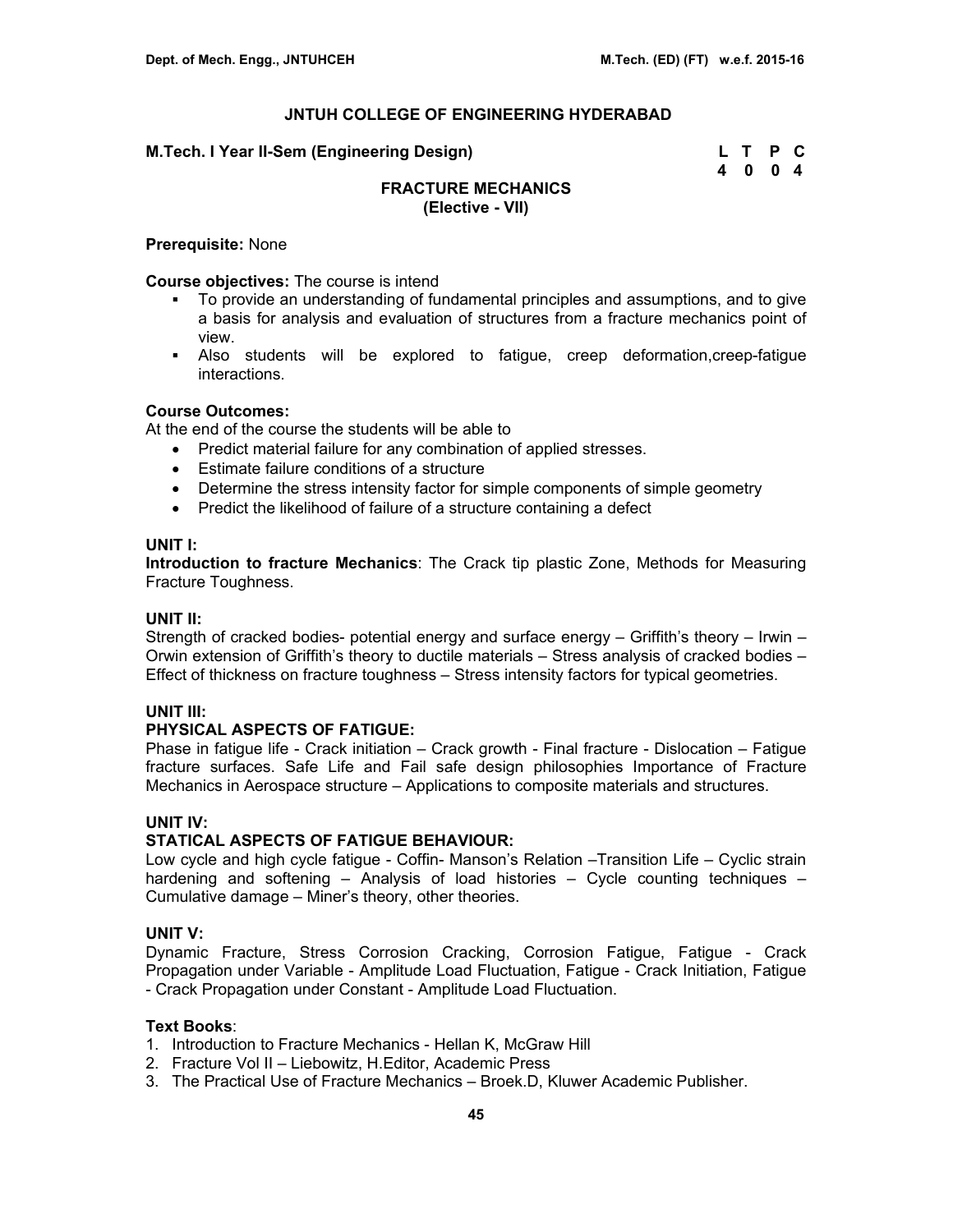4. Elementary Engineering Fracture Mechanics IV th Edition– Broek.D, Martinus Nijhoff.

- 1. Barrpos. W., and Ripley, E.L., " Fatigue of Aircraft Structures", Pergamon Press, Oxford, 1983.
- 2. Sih, C.G., "Mechanics of Fracture", Vol. 1 Sijthoff and Noordhoff International Publishing Co., Netherlands, 1989.
- 3. Knott , J.F., " Fundamentals of Fracture Mechanics", Butterworth & Co., (Publishers) Ltd., London. 1983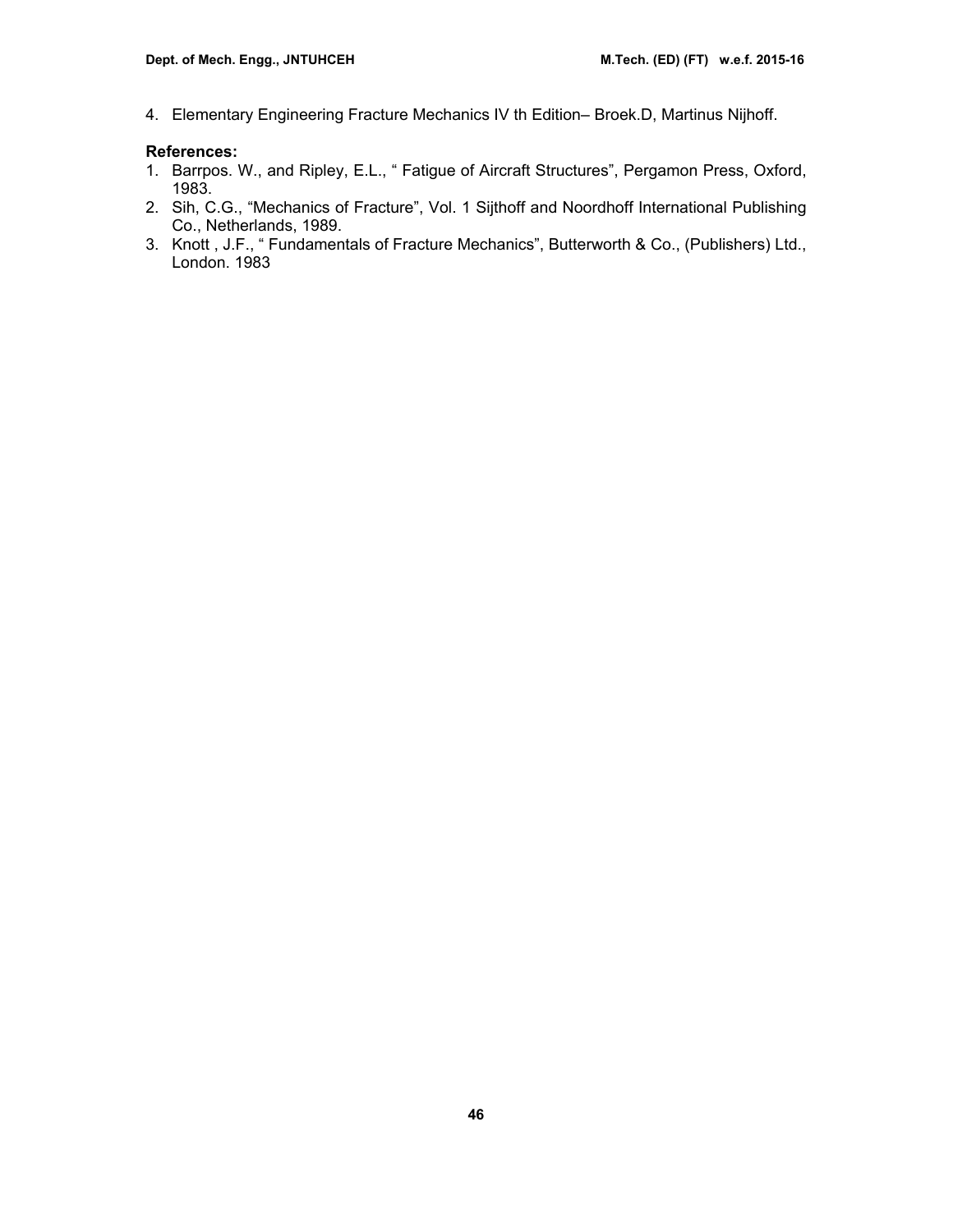**M.Tech. I Year II-Sem (Engineering Design)** 

| M.Tech. I Year II-Sem (Engineering Design) | L T P C |  |
|--------------------------------------------|---------|--|
|                                            | 4 0 0 4 |  |

## **ADVANCED FINITE ELEMENT AND MESH LESS METHODS (Elective-VII)**

**Prerequisite:** Solid State physics and FEM

**Course objectives:** The course is intend to systematically explores and establishes the theory, principles, and procedures that lead to mesh-free methods. Course in Mesh Free and Other Advanced finite element gives basic understanding and application of a class of emerging numerical methods.

#### **Course Outcome:**

- To perform complete FE formulations for engineering analysis
- To write codes for a finite element model
- To use commercial FEA software to solve engineering problems
- To apply finite element methods in design engineering components or systems
- To Learn mesh free method types, mesh free shape functions, weak form types
- Have the ability to be able to solve problems by using mesh free methods
- to solve a problem by writing a computer code containing mesh free method

#### **Advanced Finite Element**

#### **Unit-I**

Bending of Plates and Shells: Review of Elasticity Equations-Bending of Plates and Shells-Finite Element Formulation of Plate and Shell Elements-Conforming and Non Conforming Elements - Co and C1 Continuity Elements-Application and Examples.

#### **Non-Linear Problems**

Introduction-Iterative Techniques-Material non-Linearity-ElastoPlasticity-Plasticity- Visco plasticity-Geometric Non linearity-large displacement Formulation-Application in Metal Forming Process and contact problems

#### **Unit-II**

## **Dynamic Problem**

Direct Formulation - Free, Transient and Forced Response - Solution Procedures-Subspace Iterative Technique -Houbolt, Wilson, New mark - Methods – Examples

## **Unit-III**

## **Fluid Mechanics and Heat Transfer**

Governing Equations of Fluid Mechanics-Inviscid and Incompressible Flow-Potential Formulations-Slow Non- Newtonian Flow-Metal and Polymer Forming-Navier Stokes Equation-Steady and Transient Solutions. Error Estimates And Adaptive Refinement Error norms and Covergence rates- high refinement with adaptivity-Adaptive refinement

## **MESHLESS METHODS**

## **Unit-IV**

Overview on Meshless Methods and Their Applications: Approximation Function, Numerical Implementation, Applications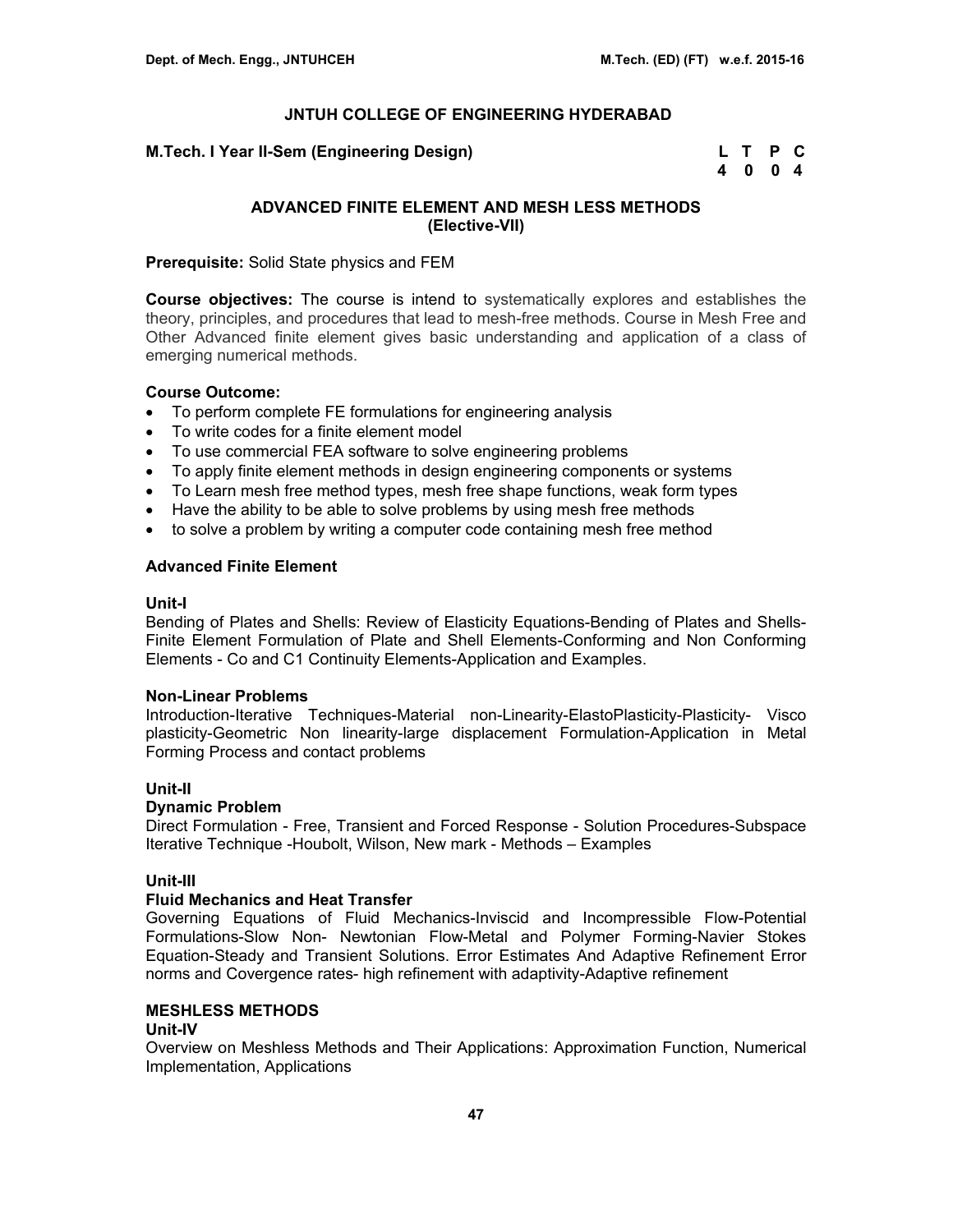Procedures of Meshless Methods: Construction of the Approximation, Choice of Weight Function, Formulation of Meshless Analysis, Evaluation of the Integral, Treatment of Discontinuity, Treatment of Mirror Symmetry, H- and P-Refinements, Meshless Analysis of

Elastic Problems: Background Theory for Applications of Elastostatics, Meshless Analysis of Elastostatic Problems , General Dynamic Problems, Meshless Analysis of Elastodynamic Problems, Meshless Analysis of Multiphase Materials.

#### **Unit-V**

Meshless Analysis of Nonlocal Continua : Introduction to Nonlocal theory, The Framework of Nonlocal Theory ,Material Instability and Intrinsic Length , Nonlocal Constitutive Relations, Formulation of Nonlocal Meshless Method, Numerical Examples by Nonlocal Meshless Method.

Meshless Analysis of Plasticity : Constitutive Relations, Return Mapping Algorithm,J2 Flow Theory. Meshless Analysis of High-Speed Impact/Contact Problem, Incremental Plasticity and Slow Crack Growth Problem.

#### **Text Books:**

- 1. Zeinkiewicz,O.C and Taylor,R.L., "The Finite element Method", Fourth Edition,Volumes 1 & 2, McGraw Hill International Edition,Physics services,1991
- 2. Cook R.D. "Concepts and Applications of Finite Element Analysis", John Wiley and Sons Inc., NewYork,1989
- 3. Bathe K.J..,"Finite Element Procedures in Engineering Analysis", Prentice Hall,1990
- 4. G.R Liu, Meshfree Methods: Moving beyond the Finite element method, CRC press
- 5. Youping Chen, James D. Lee,and Azim Eskandarian, Meshless Methods in Solid Mechanics,Springer
- 6. Michael Griebel, Marc Alexander Schweitzer, Meshfree Methods for Partial Differential Equations, Springer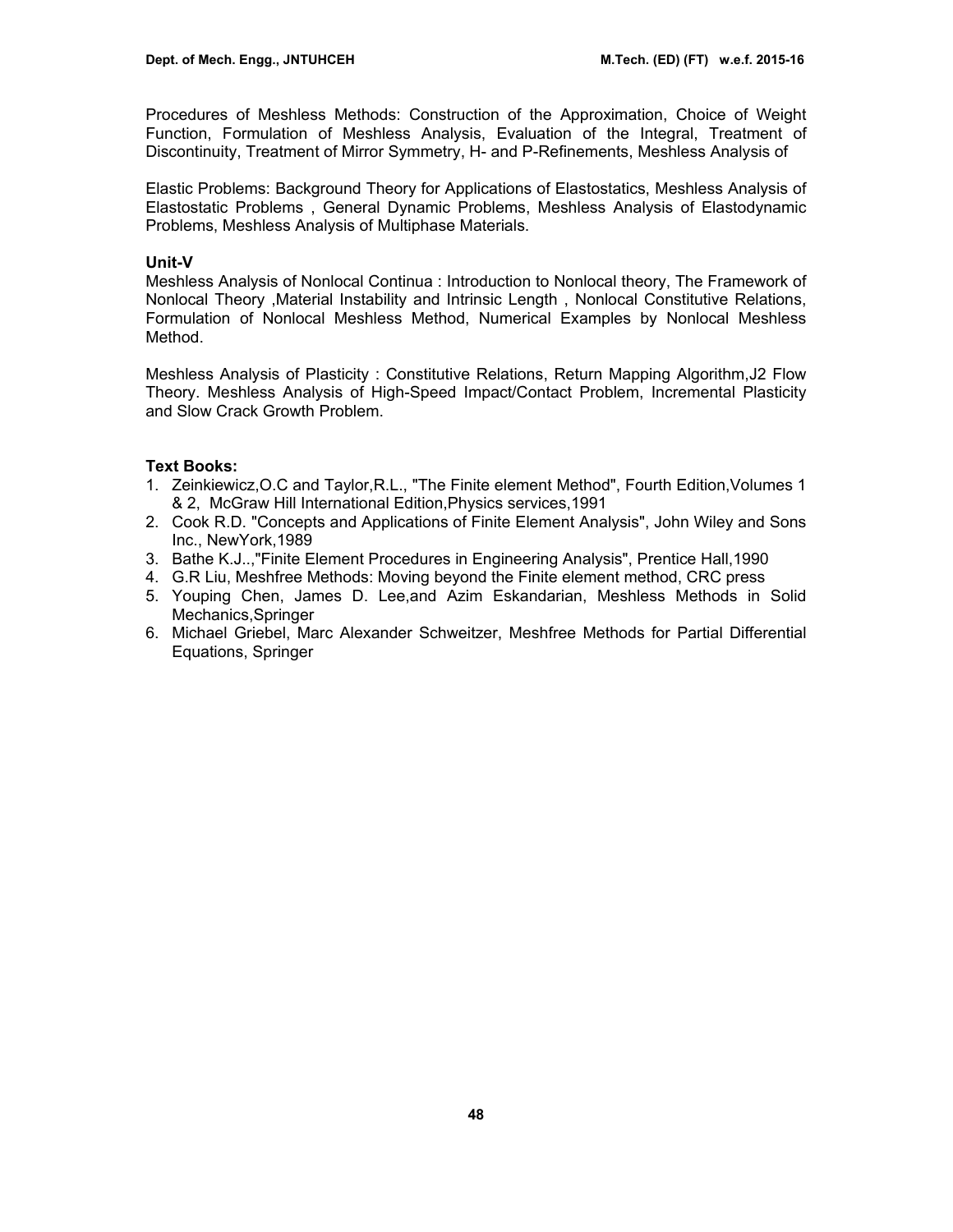| M.Tech. I Year II-Sem (Engineering Design) | L T P C |  |
|--------------------------------------------|---------|--|
|                                            | 4004    |  |

# **ADVANCED MECHANICS OF COMPOSITE MATERIALS (Elective - VIII)**

#### **Prerequisite:** None

**Course objectives:** The course is intend to understand the mechanics of composite materials. This understanding will include concepts such as anisotropic material behavior strength theories, micro mechanics and the analysis of laminated composites. The students will undertake a design project involving application of fiber reinforced composites.

## **Course Outcomes:**

At the end of the course the students will be able to

- understanding of types, manufacturing processes, and applications of composite materials.
- basic understanding of linear elasticity with emphasis on the difference between isotropic and anisotropic material behavior.
- Ability to analyze problems on macro and micro mechanical behavior of lamina
- Ability to analyze problems on macro mechanical behavior of laminate
- An ability to predict the loads and moments that cause an individual composite layer and a composite laminate to fail and to compute hygro thermal loads in composites.
- An ability to compute the properties of a composite laminate with any stacking sequence.
- An ability to use the ideas developed in the analysis of composites towards using composites in aerospace design.

#### **UNIT-I**

**Introduction to Composite Materials**: Introduction ,Classification Polymer Matrix Composites, Metal Matrix Composites, Ceramic Matrix Composites, Carbon–Carbon Composites, Fiber-Reinforced Composites and nature-made composites, and applications .

## **UNIT-II**

**Reinforcements:** Fibers- Glass, Silica, Kevlar, carbon, boron, silicon carbide, and born carbide fibers. Particulate composites, Polymer composites, Thermoplastics, Thermosetts, Metal matrix and ceramic composites.

**Manufacturing methods:** Autoclave, tape production, moulding methods, filament winding, man layup, pultrusion, RTM.

#### **UNIT-III**

**Macro mechanical Analysis of a Lamina**: Introduction, Definitions Stress, Strain, Elastic Moduli, Strain Energy. Hooke's Law for Different Types of Materials, Hooke's Law for a Two-Dimensional Unidirectional Lamina, Plane Stress Assumption, Reduction of Hooke's Law in Three Dimensions to Two Dimensions, Relationship of Compliance and Stiffness Matrix to Engineering Elastic Constants of a Lamina.

## **UNIT-IV**

**Macro mechanical Analysis of Laminates**: Introduction , Laminate Code , Stress–Strain Relations for a Laminate, In-Plane and Flexural Modulus of a Laminate , Hygrothermal Effects in a Laminate, Warpage of Laminates.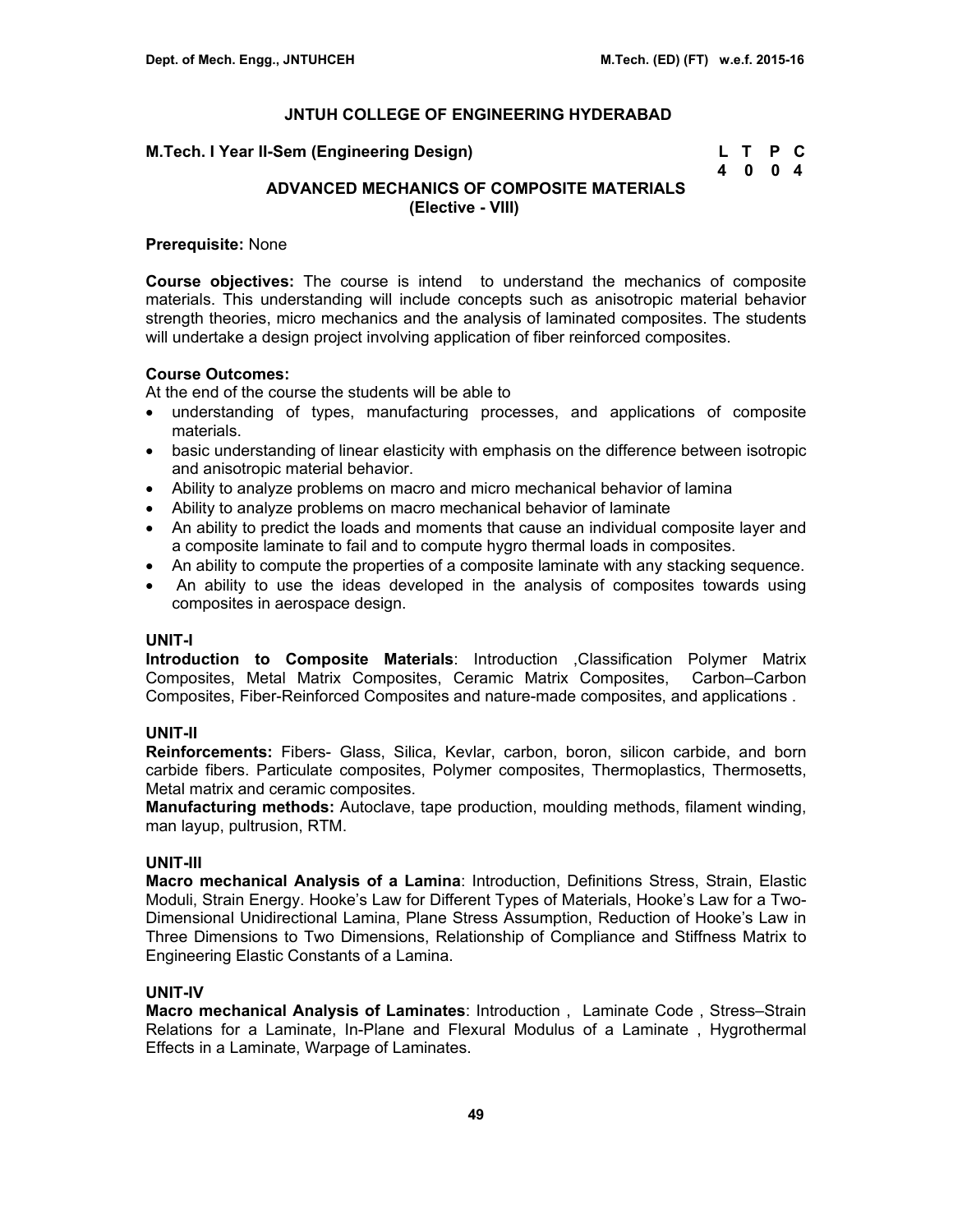## **UNIT-V**

**Failure, Analysis, and Design of Laminates** : Introduction , Special Cases of Laminates, Failure Criterion for a Laminate, Design of a Laminated Composite, Other Mechanical Design Issues.

## **Text Books:**

- 1. Engineering Mechanics of Composite Materials by Isaac and M Daniel, Oxford University Press, 1994.
- 2. B. D. Agarwal and L. J. Broutman, Analysis and performance of fibre Composites, Wiley-Interscience, New York, 1980.
- 3. Mechanics of Composite Materials, Second Edition (Mechanical Engineering), By Autar K. Kaw ,**Publisher:** CRC

- 1. R. M. Jones, Mechanics of Composite Materials, Mc Graw Hill Company, New York, 1975.
- 2. L. R. Calcote, Analysis of Laminated Composite Structures, Van Nostrand Rainfold, New York, 1969.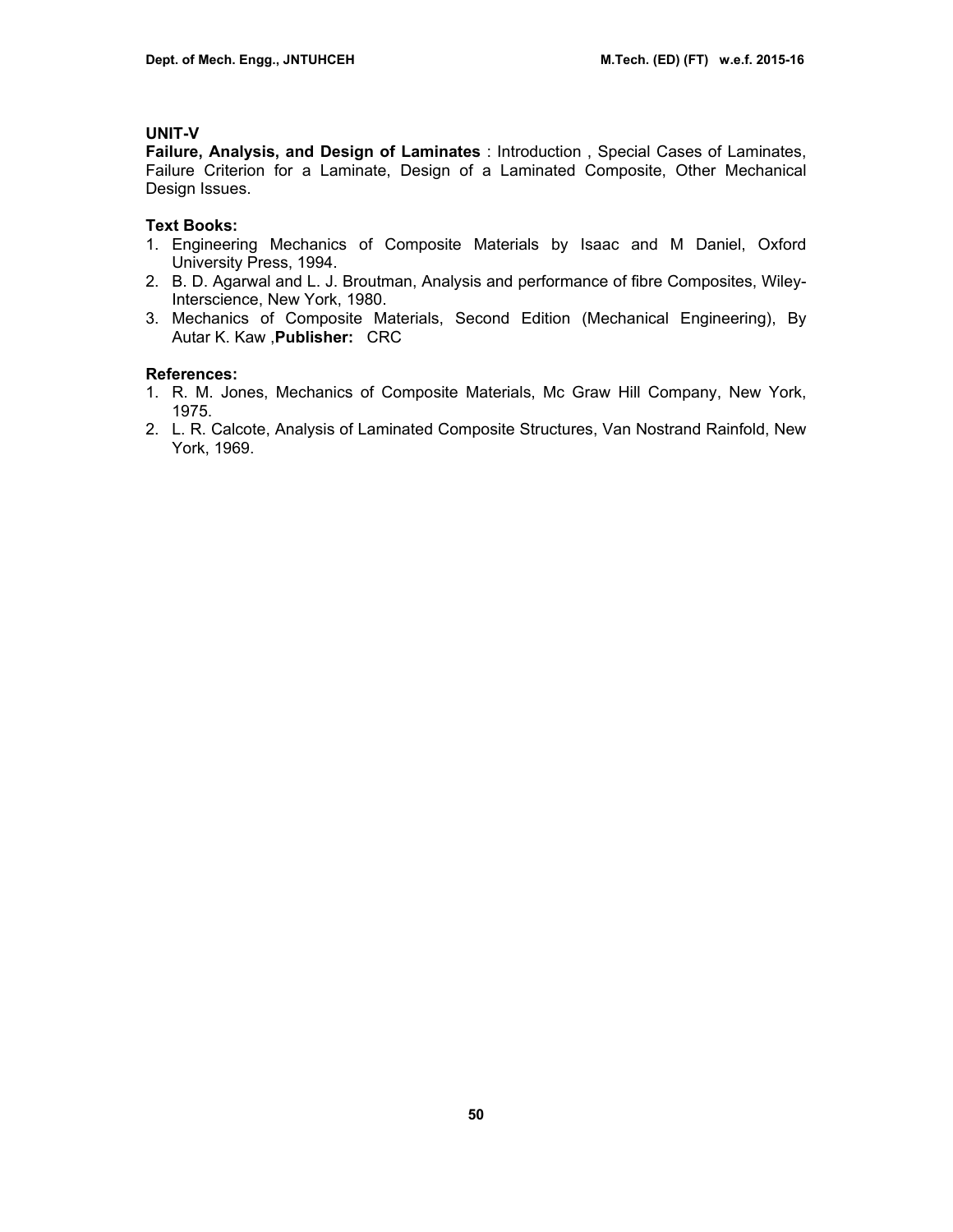#### **M.Tech. I Year II-Sem (Engineering Design)**

| M.Tech. I Year II-Sem (Engineering Design) | L T P C |  |
|--------------------------------------------|---------|--|
|                                            | 4 0 0 4 |  |

# **NANO COMPOSITES DESIGN AND SYNTHESIS (Elective - VIII)**

## **Prerequisite:** None

#### **Course objectives:**

The course is intend to cover nano composites, reinforcing nanostructures dispersed in various matrix materials like polymers, ceramics, metals, etc,. The subject covers mainly the synthesis methods, modeling and evaluation of nano composites.

## **Course Outcomes:**

At the end of the course the students will be able to

- To synthesize and evaluate nanostructure reinforce matrix material
- To understand the importance of various nano material matrix
- To discuss various application including aerospace applications

#### **Unit-I :**

Introduction to Nano composites, Composites Material, Mechanical properties of Nano composite material: stress-strain relationship, toughness, strength, plasticity.

#### **Unit-II:**

Ceramic-Metal Nano composites, ceramic based nano porous composite, metal mat nano composites, Polymer-based nano composites carbon nano tube based nano composites and Natural nano bicomposites, Biomimetic nano composites and Biologically inspired nanocomposites; Nano composites for hard coatings; DLC coatings; Thin film nanocomposite ; Modeling of nano composites.

#### **Unit-III:**

Synthesis methods for various nano composite materials : sputtering, mechanical alloying, sol-gel synthesis, thermal spray synthesis etc.

#### **Unit-IV:**

Nano Indentation, Types of indentation: OLIVER & Pharr, Joslin- Oliver, Vickers indenter process.

## **Unit-V:**

Processing of polymer Nanocomposites, properties of nanocomposites, Salt infiltrator Powder mixing, Intrusion method, exfoliation & interaction, Gel-casting impregnation techniques: Hot melt impregnation, solution impregnation.

### **Text Books:**

- 1. Nanocomposite Science & Technology by P.M.Ajayan, I.S.Schadler and P.V.Brun, Wiley- VCH GmbH Co.
- 2. Introduction to Nano Technology by Charles. P.Poole Jr and Frank j.Owens, Wiley India Pvt Ltd.
- 3. Nanotechnology, A gentle introduction to the next big idea by Mark Tanter, Daniel Ranner Pearson education.

## **Reference Books**

- 1. Encyclopedia of Nanotechnology by H.S. Nalwa
- 2. Encyclopedia of Nano Technology by M. Balakrishna rao and K. Krishna Reddy. Vol I to X Campus books.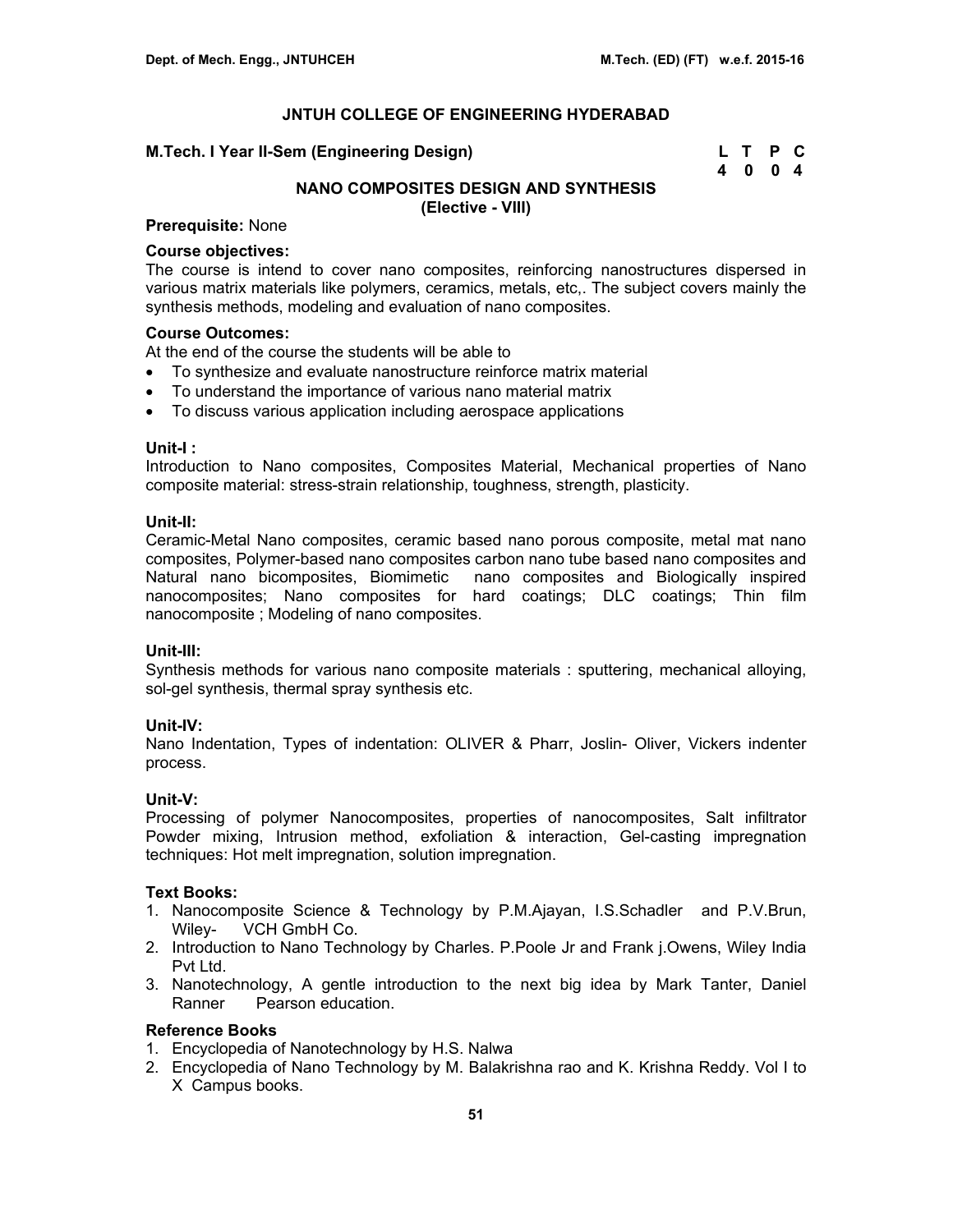**M.Tech. I Year II-Sem (Engineering Design)** 

| M.Tech. I Year II-Sem (Engineering Design) | L T P C |  |
|--------------------------------------------|---------|--|
|                                            | 4004    |  |

## **DESIGN FOR PROCESS AND PRODUCT DEVELOPMENT (Elective - VIII)**

#### **Prerequisite:** None

**Course objectives:** The course is at providing the basic concepts of product design, product features and its architecture so that student can have a basic knowledge in the common features a product has and how to incorporate them suitably in product.

## **Course Outcomes:**

At the end of the course the students will be able to

- Should know types of customer needs, need gathering methods
- Establish the product function and constraints and modeling process
- Should know environmental objectives global issues, Regional and Local issues and DFE Methods
- Should develop physical models and know design of experiment principles
- Should design the product for robustness.

## **Unit- I**

Introduction to Product Design, Thoughts For the Reader and Students of Product Design, Product Development Versus Design, Types of Design and Redesign, Customer Satisfaction- Voice of the Customer, Customer Populations , types of Customer Needs, Customer Need Models, Gathering Customer Needs Need Gathering Methods, Organizing and Prioritizing Customer Needs, Grouping Interpreted Needs, Grouping the Needs- Affinity Diagram Method.

## **Unit- II**

Establishing Product Function - Why Functional Decomposition?, Motivation, Function Modeling Basics, Functions and Constraints, Modeling Process.

## **Unit- III**

Generating Concepts, Concept Generating Process, Basic Methods; Information Gathering and Brainstorming, Information Gathering – Conventional Aids, Traditional Brainstorming, Advanced Methods, Directed search, systematic search with physical principles, systematic search with classifying schemes, theory of inventive problem solving, Morphological Analysis - Develop concepts for each product function, Combining Solution Principles - Digression function sharing, Product Application fingernail clipper, Concept Selection - Introduction, Factors that determine effective decision making, design evaluations, information quality, estimating technical risibility, concept selection process.

## **Unit- IV**

Environmental Objectives, global issues, Regional and Local issues. Basic DFE Methods; Design Guidelines, application. Life cycle assessment, weighted sum assessment methods. Life cycle assessment method. Techniques to reduce environmental impact - design to minimize material usage, design for disassembly design for recyclability and design for remanufacturing design for high - impact material reduction design for energy efficiency.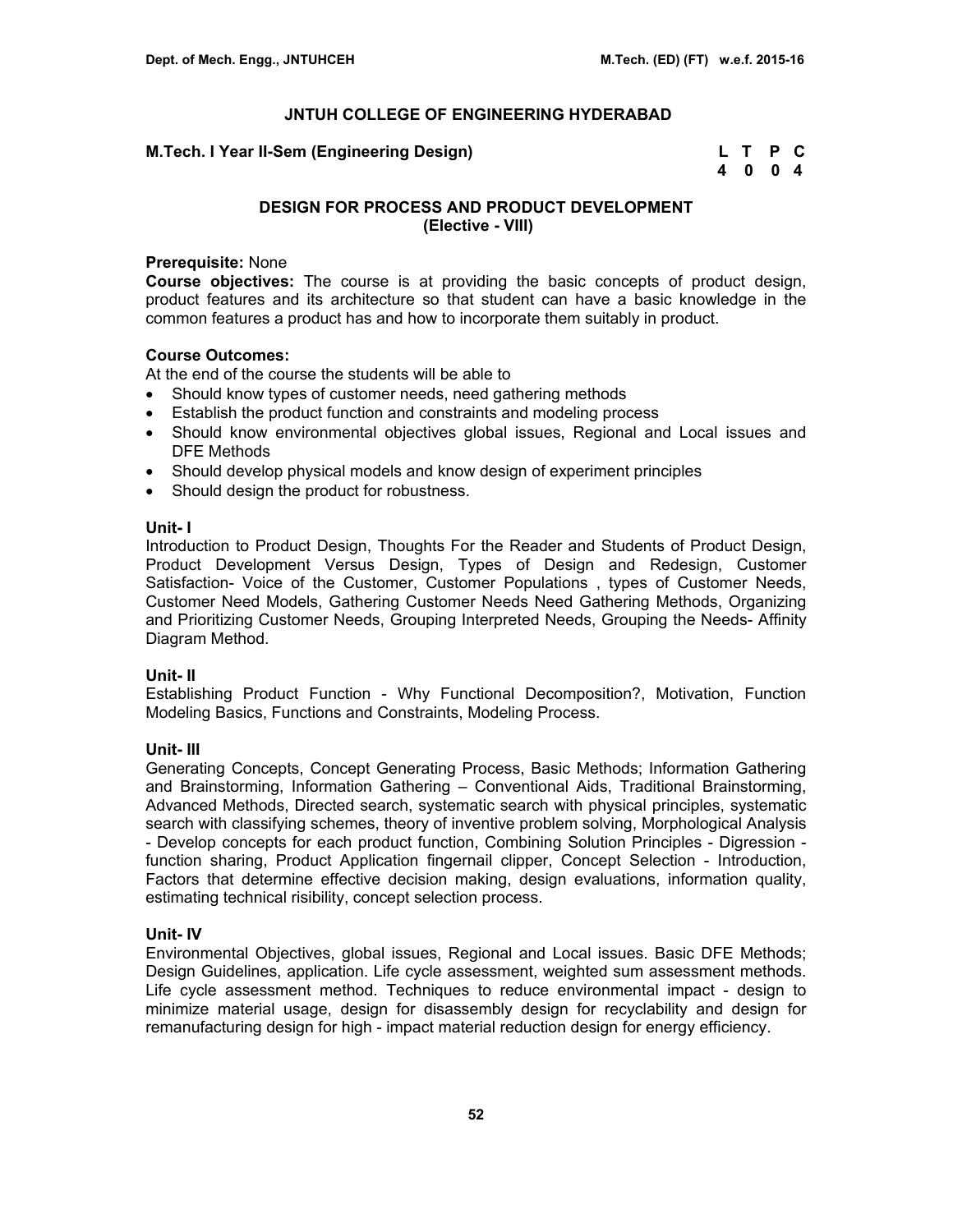#### **Unit- V**

**Physical Models and Experimentation**: Design of experiments - basic of designed experiments, basic method - two factorial experiments , extended method – interactions, Design of experiments: Reduced tests and fractional experiments, full factorial inefficiencies, orthogonality, base design method, Higher dimensions fractional factorial designs. Stastical analysis of experiments - degrees of freedom, correlation coefficient.

**Design for Robustness**: Quality design theory, general robust design model, robust design model construction. Basic method: Taguchi's method, noise variable matrix, design variable matrix, experimental matrix, single to noise ratios, selection of a target design, parameter design and the Taguchi philosophy. Advantage analysis - Probability Theory Sizing the variation, general robust design Problem formulation.

## **Text Books**:

- 1. Integrated product and process design and development by Edward B.Magrab, Satyandra K Gupta et al, CRC Press, 2<sup>nd</sup> Edition
- 2. Engineering Design by George E. Dieter, Linda C. Schmidt, McGraw- Hill, International Edition,  $4<sup>th</sup>$  Edition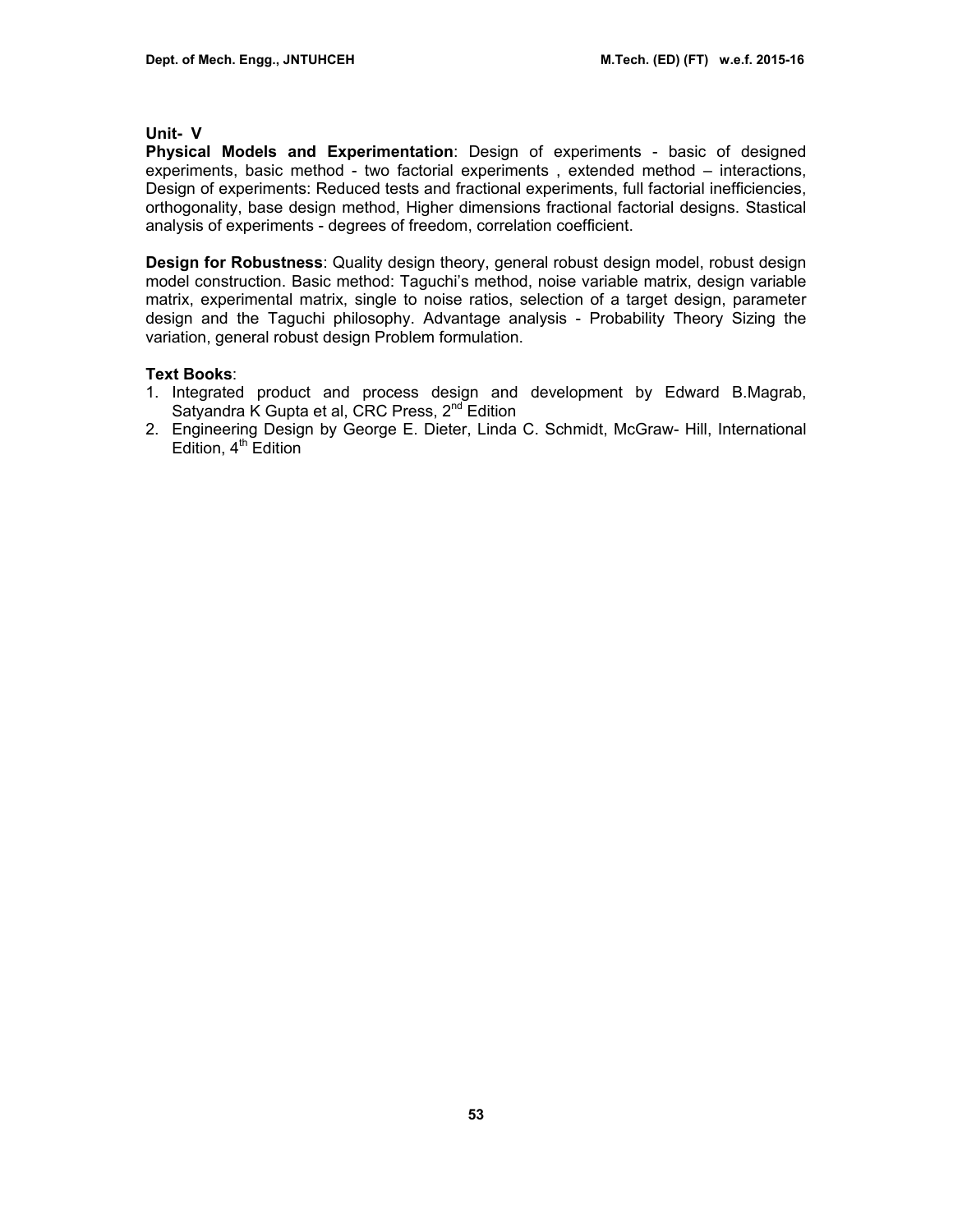**M.Tech. I Year II-Sem (Engineering Design)** 

| M.Tech. I Year II-Sem (Engineering Design) | L T P C         |  |
|--------------------------------------------|-----------------|--|
|                                            | $0 \t0 \t4 \t2$ |  |

## **ADVANCED COMPUTER AIDED DESIGN AND ANALYSIS LABORATORY**

## **Prerequisite:** None

**Course objectives:** The course is intend to

- Understand and draw part drawings with appropriate tolerances using CAD software package.
- Practice the students to generate 3D models, surface and assembly modeling using modeling software package
- Train the students in static and transient , thermal analysis using FEA packages

## **Course Outcomes:**

At the end of the course the students will be able to

- Students should be able to use CATIA and Pro-E and software for modeling, tolerance & GD&T analysis of a product.
- Students should be able to use CATIA software to model a consumer product and industrial robot.
- Students should be able to carry out structural, Harmonic and fracture analysis using FEA software.

**Note :** Conduct any Ten exercises from the list given below :

- 1. Two- dimensional drawing using CAD software.
- 2. Three-dimensional drawing using CAD software.
- 3. Various Dimensioning and tolerancing techniques on typical products using CAD software.
- 4. Assembly and animation of simple assemblies like screw jack, bolt-nut mechanism, etc.
- 5. Truss analysis using FEA software.
- 6. Beam analysis using FEA software.
- 7. Frame analysis using FEA software.
- 8. Buckling analysis of columns using FEA software.
- 9. Harmonic analysis using FEA software.
- 10. Fracture analysis using FEA software.
- 11. Analysis of laminated composites using FEA software.
- 12. Couple-field analysis using FEA software.
- 13. Modal Analysis
- 14. Transient dynamic analysis.
- 15. Spectrum analysis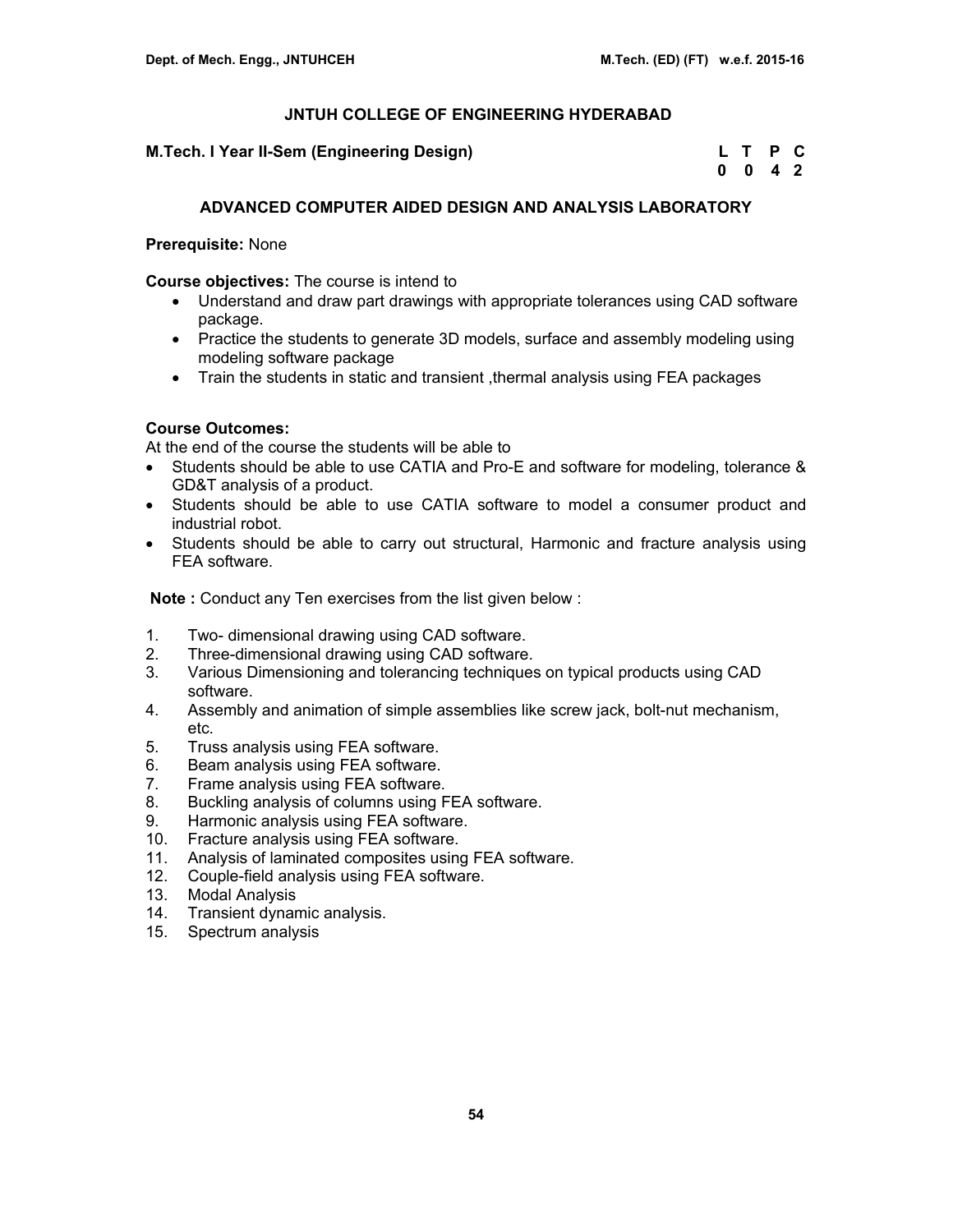| M.Tech. I Year II-Sem (Engineering Design) |  | L T P C |  |
|--------------------------------------------|--|---------|--|
|                                            |  | 0 0 4 2 |  |

## **SEMINAR**

**Prerequisites:** None

## **Course Objectives:**

# **Course Outcomes:**

At the end of the course, the student will be able to:

- Identify and compare technical and practical issues related to the area of course specialization.
- Outline annotated bibliography of research demonstrating scholarly skills.
- Prepare a well organized report employing elements of technical writing and critical thinking
- Demonstrate the ability to describe, interpret and analyze technical issues and develop competence in presenting.